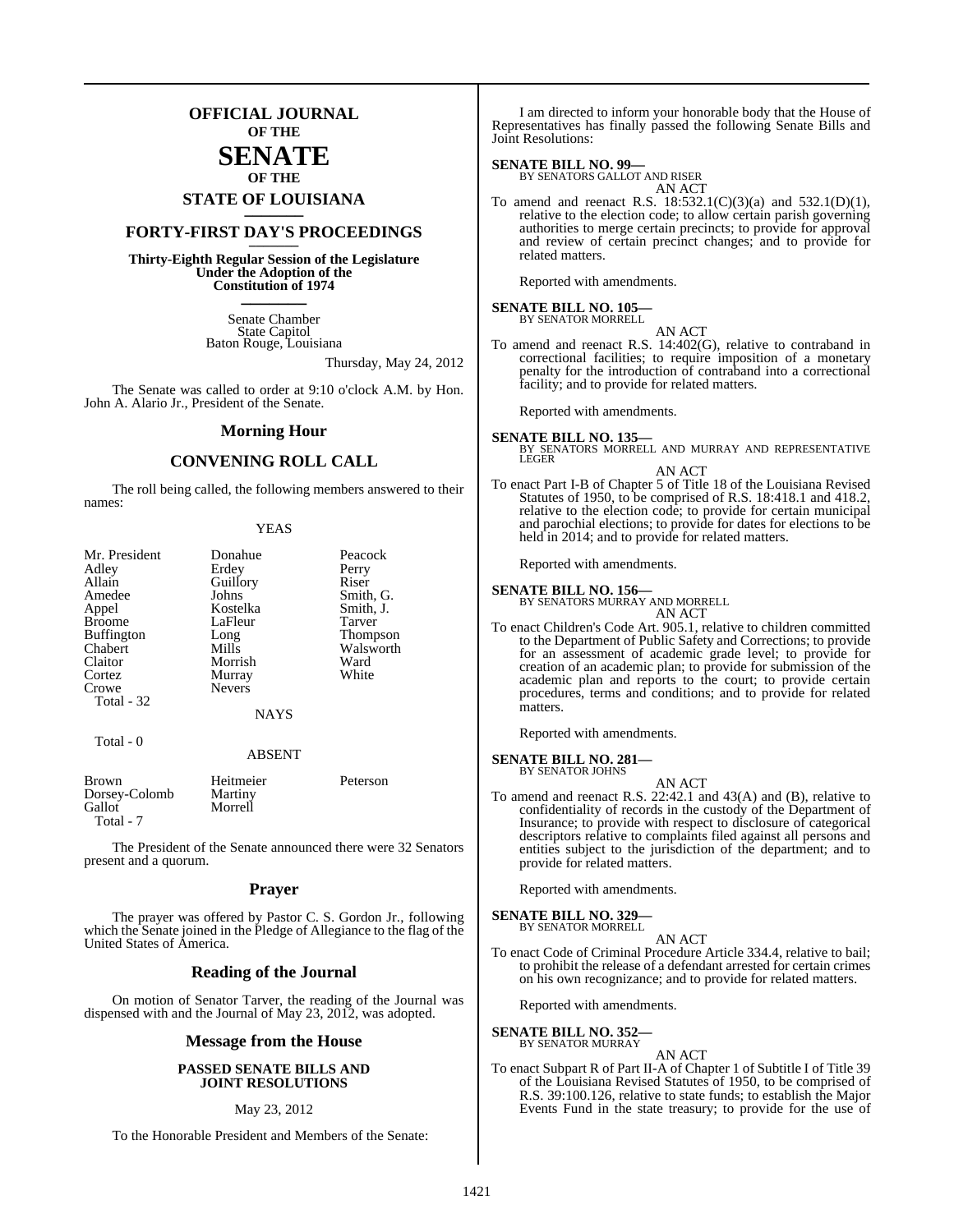## **Page 2 SENATE 41st DAY'S PROCEEDINGS**

monies in the fund; to provide for an effective date; and to provide for related matters.

Reported with amendments.

#### **SENATE BILL NO. 723—**

BY SENATORS APPEL, ALARIO, ALLAIN, BROOME, CHABERT,<br>CORTEZ, CROWE, DONAHUE, DORSEY-COLOMB, ERDEY, GALLOT,<br>JOHNS, KOSTELKA, LAFLEUR, MARTINY, MILLS, MORRELL,<br>MORRISH, MURRAY, RISER, GARY SMITH, THOMPSON,<br>WALSWORTH, WARD AND BROSSETT AND LEGER

AN ACT

To enact Chapter 54 of Title 51 of the Louisiana Revised Statutes of 1950, to be comprised of R.S. 51:3111 through 3118, relative to the Louisiana International Commerce Initiative; to create the office of international commerce within the Department of Economic Development; to create the Louisiana Board of International Commerce; to provide for membership of the board; to provide for powers and duties of the board; to provide for definitions, terms, procedures, and conditions; to provide for development of a master international trade plan and an annual report; to provide for legislative oversight; and to provide for related matters.

Reported with amendments.

#### **SENATE BILL NO. 752— (Substitute of Senate Bill No. 447 by Senator Peterson)**

BY SENATORS PETERSON, APPEL, MARTINY AND MORRELL AND<br>REPRESENTATIVES ADAMS, BILLIOT, CONNICK, HENRY, LEOPOLD,<br>LIGI, LOPINTO, LORUSSO, TALBOT AND WILLMOTT<br>AN ACT

To enact R.S. 9:5396 and R.S. 33:5065 through 5069, relative to ordinances requiring abandoned property be maintained in a safe and sanitary condition; to allow the governing authority of certain municipalities to maintain abandoned properties; to provide for definitions; to provide for notice; and to provide for related matters.

Reported with amendments.

### **SENATE BILL NO. 153—** BY SENATOR BROOME

AN ACT

To amend and reenact Subpart E of Part III of Chapter 1 of Code Title V of Code Book I of Title 9 of the Louisiana Revised Statutes of 1950, to be comprised of R.S. 9:355.1 through 355.19, to enact R.S. 9:357, and to direct the Louisiana State Law Institute to add a comment under Civil Code Article 134, relative to child custody and the relocation of the residence of a child; to provide for definitions; to provide for applicability; to provide for the proposal of relocation; to provide for notice; to provide for an objection; to provide for a limitation on an objection; to provide for the failure to object; to provide for the burden of proof; to provide for court authorization to relocate; to provide for a temporary order; to provide for the priority for trial; to provide for factors to determine a contested relocation; to provide for the appointment of a mental health expert; to provide for a modification of custody; to provide for a posting of security; to provide for sanctions; to provide for the use of technology; and to provide for related matters.

Reported with amendments.

#### **SENATE BILL NO. 472—** BY SENATOR MURRAY

AN ACT

To amend and reenact R.S. 23:1472(12)(E) and 1761(9) and to enact R.S. 23:1472(12)(H)(XXII) and 1711(G), relative to unemployment compensation; to provide for employers' classification of workers; to provide for independent contractors; to provide for penalties; and to provide for related matters.

Reported with amendments.

**SENATE BILL NO. 72—** BY SENATOR MILLS AND REPRESENTATIVE BARRAS AN ACT

To enact R.S. 13:3049(B)(1)(e)(iii) and (iv) and R.S. 15:255(P) and (Q), relative to special funds for certain district courts; to provide for the deposit and use of certain monies in special funds in the Sixteenth Judicial District Court and the First Judicial District Court; to provide with respect to surplus juror compensation fees; to provide with respect to surplus witness fees payable to off-duty law enforcement officers; and to provide for related matters.

Reported with amendments.

#### **SENATE BILL NO. 312—** BY SENATOR CORTEZ

AN ACT

To enact R.S. 33:2571, relative to the position of assistant chief of police in certain municipalities; to provide that the position of assistant chief of police in the municipalities of Broussard, Carencro, Scott and Youngsville shall be in the unclassified service; and to provide for related matters.

Reported with amendments.

#### **SENATE BILL NO. 90—** BY SENATOR RISER

AN ACT

To amend and reenact R.S. 40:46(A), relative to legitimation; to provide for legitimation by a major child and the biological parents; to provide for specific information required; and to provide for related matters.

Reported with amendments.

#### **SENATE BILL NO. 152—** BY SENATOR BROOME

AN ACT

To amend and reenact Children's Code Articles 606(A)(5), 623(B) and (C), 661(B),(C) and (D), 672.1(C)(2) and (3), 675(B)(2), (3), (4), and (5), 679(C) and (D), 695(Heading) and (A), (B), and (C), 696(B), 702(J), 705, 706(B), 776(B), 853, 908(Heading) and (C), 1015(3)(k), 1030(2), the introductory paragraph of 1211 and to enact Children's Code Articles 623(D) and  $(E)$ , 661(E), 675(B)(6), 679(E) and (F), 695(D), 696(C), 706(C), and 908(D), and to repeal Children's Code Article 730(10), relative to continuous revision of the Children's Code; to provide for the grounds which must be alleged in a child in need of care proceeding; to provide relative to notice and who has the right to be heard at a continued custody Child in Need of Care ("CINC") hearing; to provide for who shall be present at an adjudication hearing; to provide for a reunification efforts determination; to provide for the purpose and contents of the case plan; to provide for who receives notice of and who may be present at the disposition hearing; to provide for who shall receive notice of the right to appear and be heard at a case review hearing; to provide for the rights of the parties at a case review hearing; to provide for permanency hearings; to provide for notice of, the right to be heard, and the rights of the parties at permanency hearings; to provide for permanency planning reports; to provide for the effect of a parent's non-appearance at a delinquency hearing; to provide for the juvenile's care and treatment by the department; to provide for the grounds for termination of parental rights; to provide for suspension of the right of voluntary surrender of parental rights by initiation of a termination proceeding; to provide for the final decree at an adoption hearing; to provide for the grounds upon which an allegation that a family is a Family in Need of Services (or "FINS") must be based; and to provide for related matters.

Reported with amendments.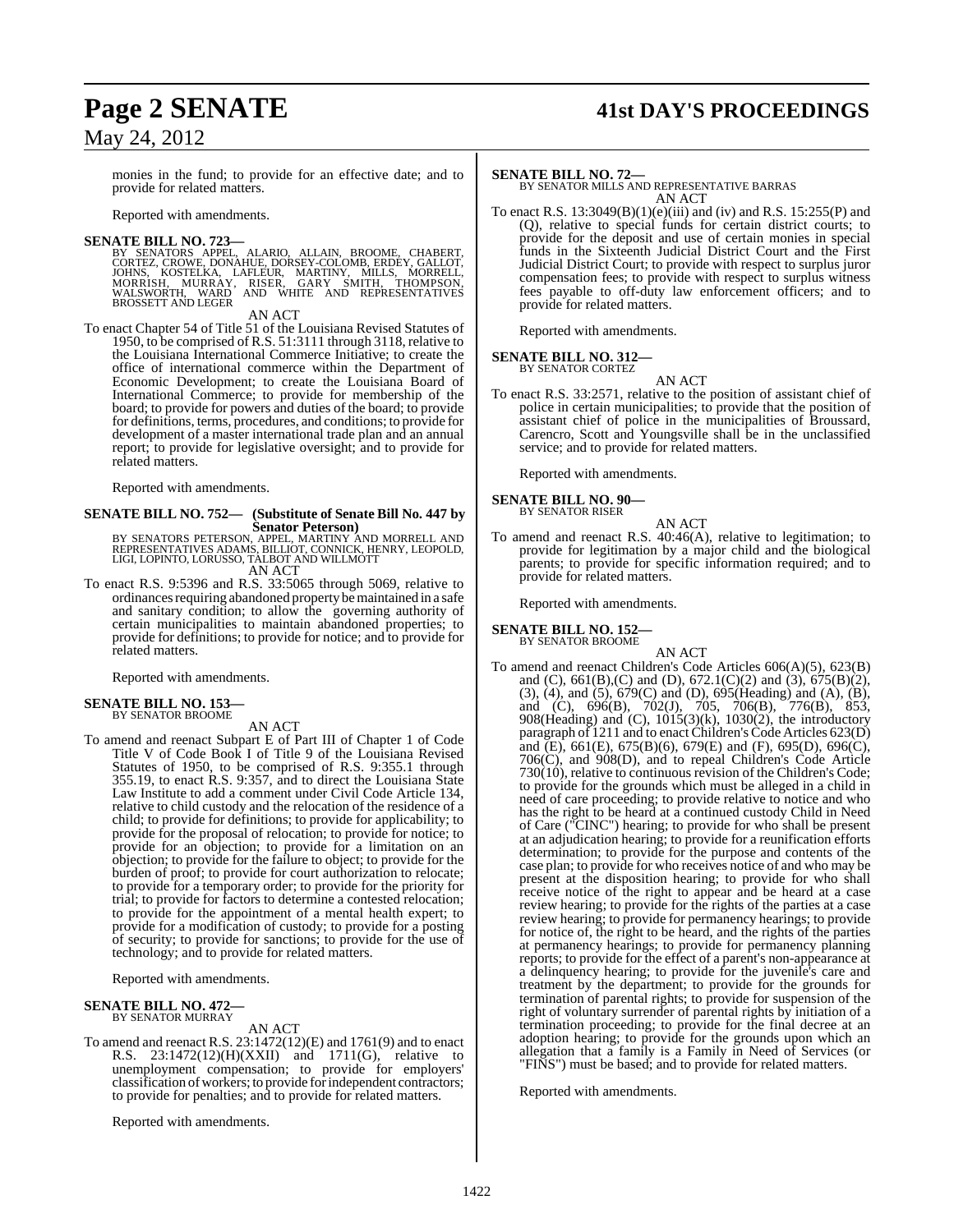## **41st DAY'S PROCEEDINGS Page 3 SENATE**

# May 24, 2012

#### **SENATE BILL NO. 177—** BY SENATOR ADLEY

AN ACT

To amend and reenact the introductory paragraph of R.S.  $47:1705(B)(2)(c)(i)$  and (ii), relative to information provided regarding millage rates; to provide relative to certain notice publication deadline to the public in any year in which a tax recipient body intends to consider the levy of additional or increased millage rates without voter approval; and to provide for related matters.

Reported with amendments.

#### **SENATE BILL NO. 395—** BY SENATOR WHITE

AN ACT

To enact R.S. 33:9097.13, relative to East Baton Rouge Parish; to create a crime prevention and improvement district for the Carmel Acres Subdivision; to provide the purpose and boundaries of the district; to provide for the governance of the district; to provide for the duties and powers of the district; to provide for the levy of a parcel fee within the district; to provide for indemnity and exculpation of board members; and to provide for related matters.

Reported with amendments.

### **SENATE BILL NO. 467—** BY SENATOR BROOME

AN ACT

To amend and reenact Children's Code Articles 730 (introductory paragraph) and 731(A) and to enact Children's Code Articles 731( $\tilde{C}$ )(5) and 749( $\tilde{A}$ )(5), relative to families in need of services; to provide for grounds for initiating proceedings; to provide for required documentation prior to filing complaints; to provide for required allegations; and to provide for related matters.

Reported with amendments.

**SENATE BILL NO. 436—**<br>BY SENATORS LONG, AMEDEE, BROWN, CORTEZ, CROWE,<br>GUILLORY, JOHNS, KOSTELKA, MORRELL, MORRISH, MURRAY,<br>PEACOCK, RISER, JOHN SMITH, TARVER, THOMPSON, WALSWORTH<br>AND WHITE AND REPRESENTATIVE HOWARD AN ACT

To amend and reenact R.S. 38:2325(A)(16), relative to the Sabine

River Authority; to provide for the powers and duties of the authority; to provide rules, conditions, and requirement for the sale, utilization, distribution, or consumption of water outside the state; and to provide for related matters.

Reported with amendments.

#### **SENATE BILL NO. 483—** BY SENATOR PERRY

AN ACT

To enact R.S. 32:127.2, relative to golf carts; to authorize operation of golf carts on roadways within Palmetto Island State Park; and to provide for related matters.

Reported with amendments.

#### **SENATE BILL NO. 486—** BY SENATOR PERRY

AN ACT

To enact R.S. 32:414(D)(1)(c), relative to offenses involving operating a vehicle while intoxicated; to provide relative to a hardship license for certain persons convicted of certain offenses involving operating a vehicle while intoxicated; and to provide for related matters.

Reported with amendments.

#### **SENATE BILL NO. 513—**

BY SENATOR CROWE

AN ACT To enact R.S. 51:940.1, relative to standards and procedures for the state Department of Economic Development or the office of entertainment industry development; to prohibit certain certifications by the Department of Economic Development or the office of entertainment industry development; to prohibit the approval of certain certifications; and to provide for related matters.

Reported with amendments.

**SENATE BILL NO. 601—** BY SENATORS BUFFINGTON, THOMPSON AND WALSWORTH AN ACT

To amend and reenact R.S.  $32:1306(C)(1)$  and (2), relative to motor vehicle inspections; to require official inspection stations to offer one year and two year certificates of inspection; to provide relative to the charge or fee; to provide for technical corrections; and to provide for related matters.

Reported with amendments.

#### **SENATE BILL NO. 124—** BY SENATOR JOHNS

AN ACT

To enact R.S.  $37:21(B)(7)$  and (8), relative to limitations on disciplinary proceedings by professional or occupational boards and commissions; to provide an exemption for the Louisiana Board of Pharmacy and the Louisiana State Board of Nursing; and to provide for related matters.

Reported with amendments.

#### **SENATE BILL NO. 203—**

BY SENATORS KOSTELKA, GUILLORY AND WHITE AN ACT

To amend and reenact R.S. 14:72.2(A) and (C)(3)(a), relative to the crime of monetary instrument abuse; to provide that monetary instrument abuse includes the unlawful manufacture or transfer with intent to deceive of monetary instruments of the United States; to provide for definitions; and to provide for related matters.

Reported with amendments.

#### **SENATE BILL NO. 205—** BY SENATOR MORRISH

- 
- AN ACT To amend and reenact R.S. 22:550.3(B), 550.10, 550.12(A), 550.13(B), and 550.16(C),relative to captive insurers; to reduce the unimpaired paid-in capital requirements for captive insurers; to clarify requirements and prohibitions for captive insurers; to provide technical changes; and to provide for related matters.

Reported with amendments.

**SENATE BILL NO. 216—** BY SENATOR MILLS

AN ACT

To amend and reenact R.S. 37:1103(7) and (12)(e), relative to mental health counselors; to provide with respect to certain definitions for the Mental Health Counselors Licensing Act; and to provide for related matters.

Reported with amendments.

**SENATE BILL NO. 257—** BY SENATOR AMEDEE

#### AN ACT

To amend and reenact R.S. 30:124(E)(1)(b), relative to the lease of public lands for alternative energy sources; to provide certain terms, conditions, and requirements for certain lands governed by ports, harbors, and terminal districts; to provide for the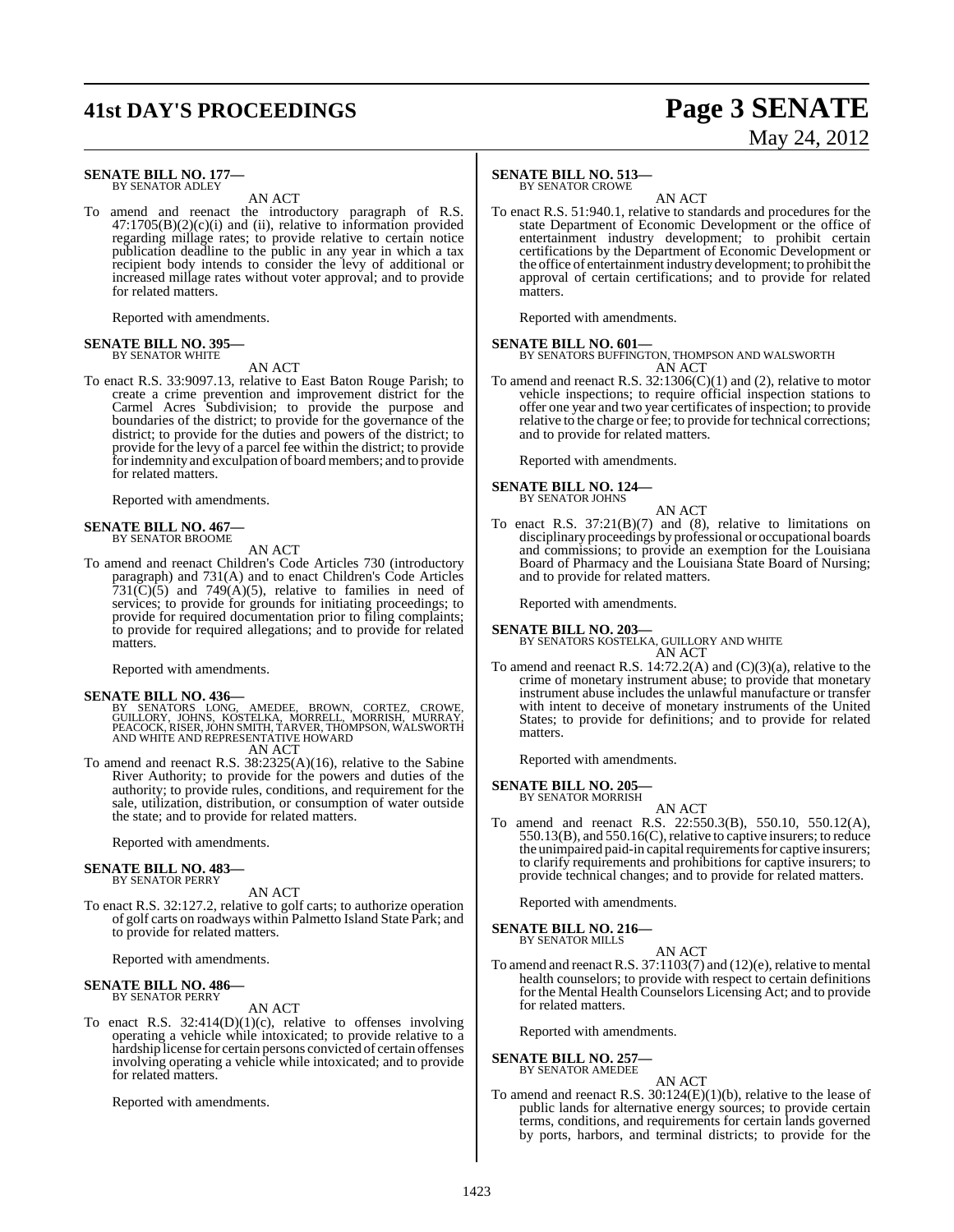## **Page 4 SENATE 41st DAY'S PROCEEDINGS**

reimbursement of studies and reports; and to provide for related matters.

Reported with amendments.

#### **SENATE BILL NO. 390—** BY SENATOR WHITE

AN ACT

To amend and reenact Children's Code Article 305(B)(4) and (E) and Code of Criminal Procedure Article 644.1, relative to juvenile proceedings; to amend provisions relative to divestiture of juvenile court jurisdiction; to provide relative to the jurisdiction over mental capacity determinations; to provide relative to mental capacity determination proceedings; and to provide for related matters.

Reported with amendments.

#### **SENATE BILL NO. 525—** BY SENATOR ALLAIN

AN ACT

To enact R.S. 30:28(I), relative to drilling permits; to require the commissioner of conservation to provide thirty days notice to landowners affected by certain drilling operations; to provide terms, conditions, and requirements; and to provide for related matters.

Reported with amendments.

#### **SENATE BILL NO. 631—** BY SENATOR LONG

AN ACT

To enact R.S. 37:2804(L), relative to chiropractors; to provide for licensure of chiropractors; to provide for criminal background checks; and to provide for related matters.

Reported with amendments.

#### **SENATE BILL NO. 644—**

BY SENATOR DONAHUE AN ACT

To amend and reenactR.S. 22:453(B), 454(A), 458, 459, 461(B),(C), (D), (E), (F), (G), and (H), and 463, enact R.S. 22:462(H), and to repeal R.S.  $22:454(C)$  and (D) and  $461(I)$ , relative to group self-insurers; to provide for application for certificates of authority; to provide for fidelity bonds and insolvency of deposits; to provide forself-insured trusts; to provide for excess stop-loss coverage; to provide for annual audits, examinations by the commissioner, and issuance of annual reports; and to provide for related matters.

Reported with amendments.

#### **SENATE BILL NO. 633—** BY SENATOR JOHNS

#### AN ACT

To amend and reenact R.S. 14:68.2 and to enact R.S. 14:68.2.1, relative to crimes involving the supplemental nutrition assistance program; to create the crime of unauthorized use of supplemental nutrition assistance program benefits or supplemental nutrition assistance program benefit access devices and the crime of failure to report unauthorized use of supplemental nutrition assistance program benefits; to provide for definitions; to provide for penalties; and to provide for related matters.

Reported with amendments.

# **SENATE BILL NO. 377—** BY SENATOR GARY SMITH

AN ACT

To amend and reenact R.S. 15:542.1.2(A)(4), relative to sex offender registration and notification laws; to provide for reporting

changes of name, address, and other information by certain offenders required to register with law enforcement officials; and to provide for related matters.

Reported with amendments.

#### **SENATE BILL NO. 403—**

BY SENATOR MORRELL AN ACT

To enact R.S. 44:9(E)(1)(c) and (d), relative to expungement of criminal records; to authorize the expungement of criminal records of persons who have successfully completed the Department of Public Safety and Corrections intensive incarceration program; to provide relative to other conditions necessary for the expungement of criminal records; and to provide for related matters.

Reported with amendments.

#### **SENATE BILL NO. 417—**

BY SENATOR RISER

AN ACT To amend and reenact R.S.  $18:461(A)(1)$ , and to enact R.S.  $18:461(A)(2)(d)$  and  $463(A)(1)(d)$ , relative to the Louisiana Election Code; to provide for the manner of qualifying for elections for candidates serving outside of the United States in the armed forces; to provide relative to fees; to provide for filing by facsimile or electronic mail; to provide for qualifying with the secretary of state or a person in his office designated to receive qualifying papers; and to provide for related matters.

Reported with amendments.

#### **SENATE BILL NO. 595—** BY SENATOR CROWE

AN ACT

To enact R.S. 12:2.1 and R.S. 44:4(45) and 4.1(B)(37), relative to access of certain public records; to provide for the "Business Identity Theft Prevention Act"; to make confidential certain electronic mail addresses; to provide for notifications; to provide relative to the duties of the secretary of state; and to provide for related matters.

Reported with amendments.

**SENATE BILL NO. 616—** BY SENATOR MORRELL AND REPRESENTATIVE LEGER AN ACT

To enact R.S. 47:1641.1, relative to criminal penalties for falsifying retail sales records; to prohibit automated sales suppression devices; to provide for definitions; to provide for penalties; and to provide for related matters.

Reported with amendments.

#### **SENATE BILL NO. 706—** BY SENATOR GALLOT

AN ACT

To enact R.S. 47:1508(B)(30) and (31), relative to the Department of Revenue; to provide with respect to the confidentiality of taxpayer records; to authorize the sharing of information to the Louisiana Public ServiceCommission and the Louisiana Senate and House of Representatives in certain circumstances; and to provide for related matters.

Reported with amendments.

**SENATE BILL NO. 4—** BY SENATORS MORRELL, DORSEY-COLOMB, MILLS, PERRY AND WHITE AND REPRESENTATIVE LEGER AN ACT

To amend and reenact R.S. 14:403(A) and the introductory paragraph of Children's Code Article  $603(15)$  and  $(d)$  and  $610(A)$  and  $(E)(1)$  and  $(2)$ , and to enact Children's Code Article 603 $(15)(i)$ ,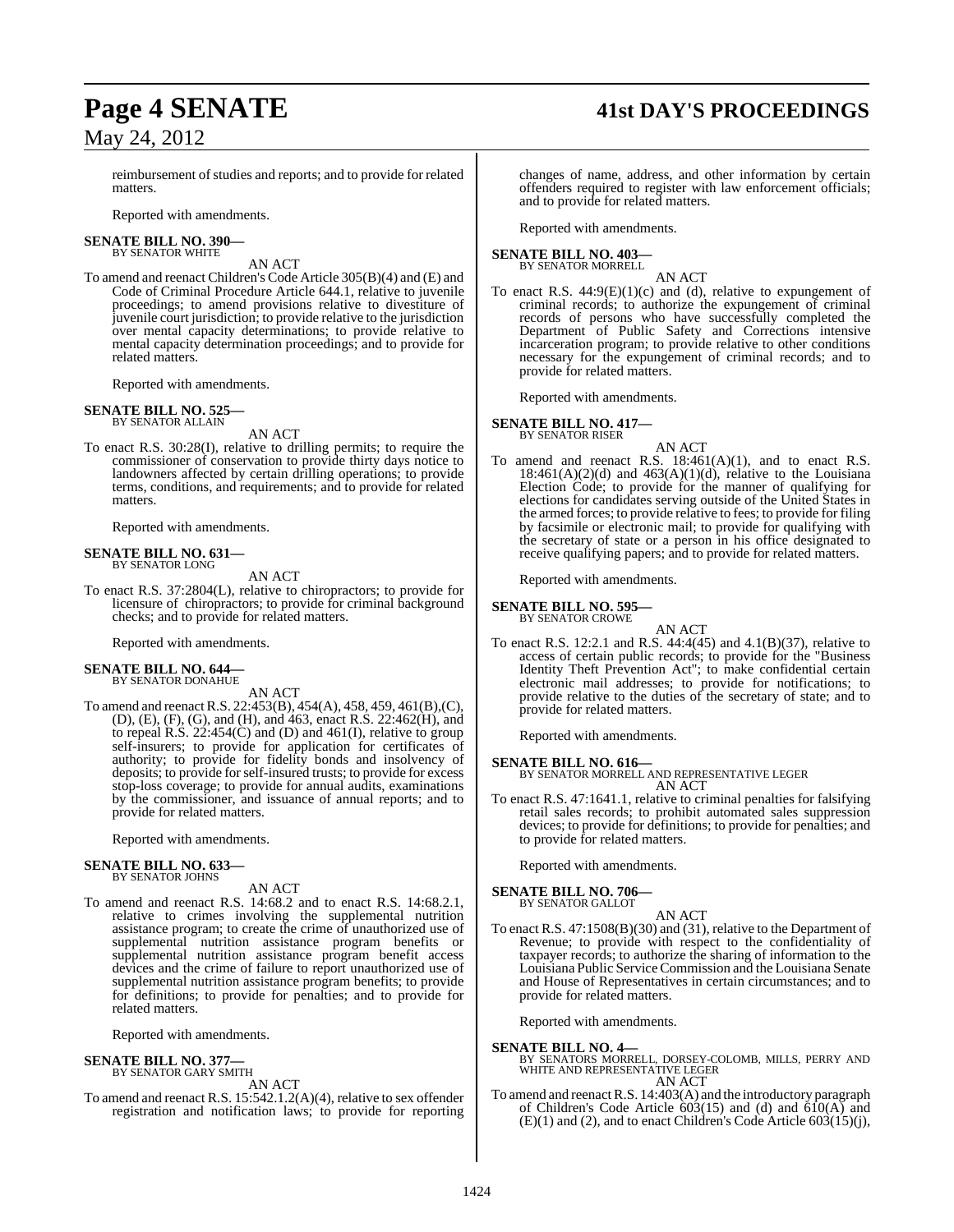## **41st DAY'S PROCEEDINGS Page 5 SENATE**

# May 24, 2012

relative to reporting abuse of children; to provide for mandatory reporting of sexual abuse of a child; to provide for definition; to provide for penalties; and to provide for related matters.

Reported with amendments.

#### **SENATE BILL NO. 59—** BY SENATOR MORRELL

AN ACT

To enact R.S. 40:981.5, relative to controlled dangerous substances; to create the crime of utilizing or permitting the presence of a juvenile in drug trafficking; to provide elements of the crime and definitions; to provide penalties; and to provide for related matters.

Reported with amendments.

Respectfully submitted, ALFRED W. SPEER Clerk of the House of Representatives

### **Privilege Report of the Legislative Bureau**

#### May 24, 2012

To the President and Members of the Senate:

I am directed by your Legislative Bureau to submit the following report:

The following bills are approved as to construction and duplication. We advise and suggest the following amendments to the engrossed bills.

# **HOUSE BILL NO. 209—** BY REPRESENTATIVE FOIL

AN ACT

To amend and reenact R.S. 18:134(E) and 541, relative to voting; to provide for the hours of voting; to provide for the time for opening of the polls; to provide for the hours of the principal office of the registrar on election day; and to provide for related matters.

Reported without amendments.

#### **HOUSE BILL NO. 253—** BY REPRESENTATIVE FOIL

AN ACT

To enact R.S. 33:9097.13, relative to East Baton Rouge Parish; to create the Mayfair Park/Park East/Heights Crime Prevention and Improvement District within the parish; to provide relative to the purpose, governance, powers, and duties of the district; to provide for the imposition of a parcel fee and for the use thereof; and to provide for related matters.

Reported without amendments.

### **HOUSE BILL NO. 279—** BY REPRESENTATIVE SIMON

AN ACT

To enact Subsection B of Section 2 of Act No. 180 of the 1984 Regular Session of the Legislature, as amended by Act No. 353 of the 1986 Regular Session of the Legislature, Act No. 999 of the 1991 Regular Session of the Legislature, Act No. 570 of the 1992 Regular Session of the Legislature, Act No. 440 of the 1997 Regular Session ofthe Legislature, Act Nos. 562 and 1214 of the 2003 Regular Session of the Legislature, and Act No. 394 of the 2010 Regular Session of the Legislature, relative to the St. Tammany Parish Hospital Service District No. 1; to remove certain restrictions relative to contracting, ownership interests, and employment applicable to members and former members of the board of commissioners of the district; to provide for recusal; to provide for disclosure; to provide limitations; to provide for applicability; to provide for effectiveness; and to provide for related matters.

Reported without amendments.

## **HOUSE BILL NO. 321—** BY REPRESENTATIVE FANNIN

AN ACT To amend and reenact R.S. 42:1170(A)(3), relative to mandatory ethics education and training; to exempt uncompensated volunteer firemen and uncompensated auxiliary or reserve law enforcement officers from such education and training; and to provide for related matters.

Reported without amendments.

#### **HOUSE BILL NO. 373—**

BY REPRESENTATIVE TIM BURNS AN ACT

To enact R.S. 49:191(5)(n) and to repeal R.S. 49:191(4)(g), relative to the Department of State Civil Service, including provisions to provide for the re-creation of the Department of State Civil Service and the statutory entities made a part of the department by law; to provide for the effective termination date for all statutory authority for the existence of such statutory entities; and to provide for related matters.

Reported without amendments.

#### **HOUSE BILL NO. 480—**

BY REPRESENTATIVE BARROW AN ACT

To enact R.S. 33:9097.13, relative to East Baton Rouge Parish; to create the Glen Oaks Crime Prevention and Improvement District within the parish; to provide relative to the purpose, boundaries, governance, and powers and duties of the district; to provide for the imposition of a parcel fee and for the use thereof; and to provide for related matters.

Reported without amendments.

#### **HOUSE BILL NO. 509—**

BY REPRESENTATIVE LORUSSO

AN ACT To enact R.S. 18:1461.5(A)(4), relative to elections; to prohibit certain conduct relative to the withdrawal from an election of a candidate for public office; to provide for penalties; and to provide for related matters.

Reported without amendments.

**HOUSE BILL NO. 511—** BY REPRESENTATIVE LEGER

AN ACT

To enact R.S. 44:4.1(B)(37), relative to public records; to provide for the application of the Public Records Law to certain information regarding archaeological sites; and to provide for related matters.

Reported without amendments.

**HOUSE BILL NO. 657—**

BY REPRESENTATIVE LEGER AN ACT

To amend and reenact R.S. 41:1603(B), relative to the Department of Culture, Recreation, and Tourism; provides relative to the division of archaeology; provides relative to the minimum qualifications of the state archaeologist; and to provide for related matters.

Reported without amendments.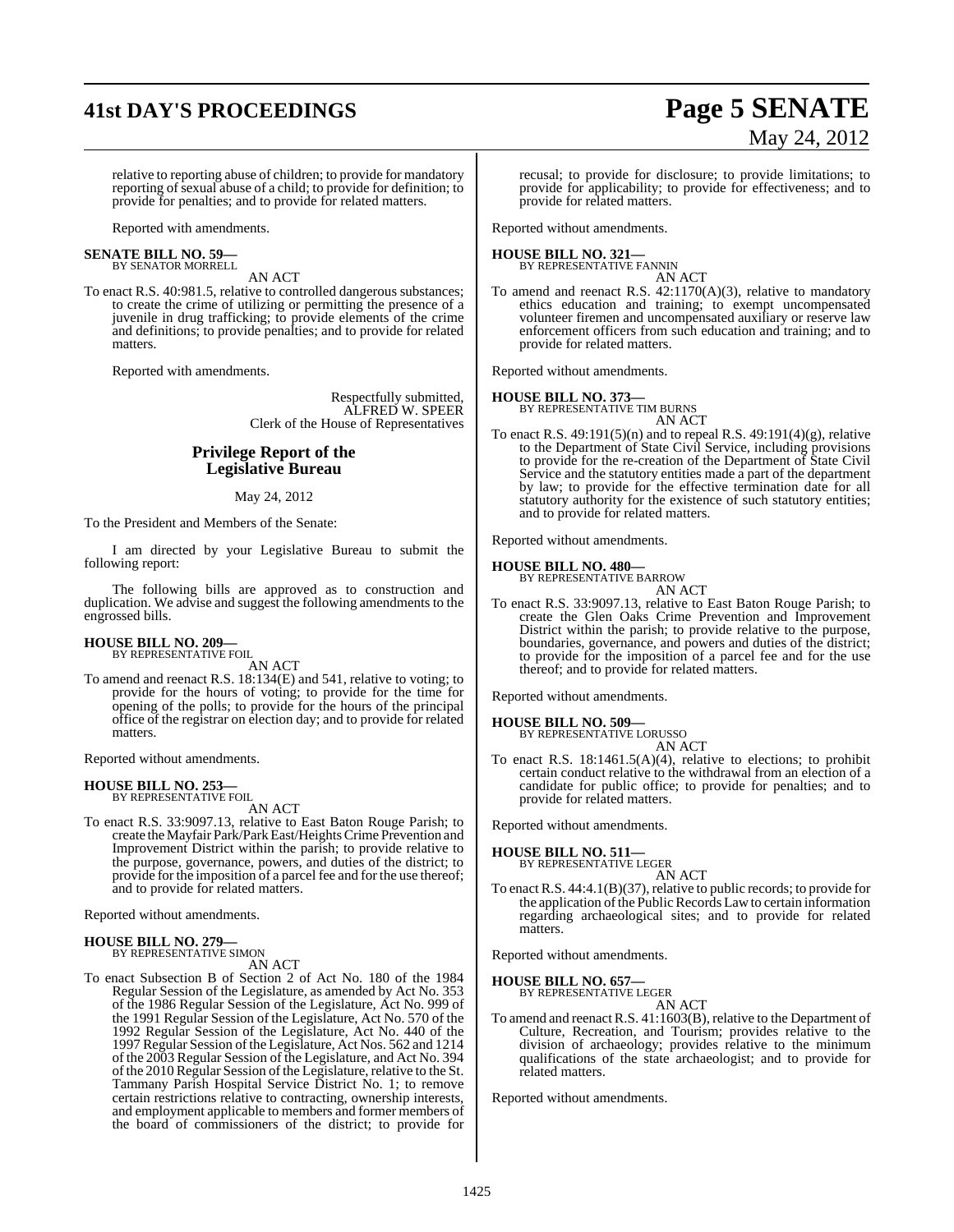#### **HOUSE BILL NO. 687—** BY REPRESENTATIVE GREENE

AN ACT

To enact R.S. 40:1299.96(A)(2)(b)(iii), relative to health care information; to provide notice; to provide for civil liability for noncompliance; and to provide for related matters.

Reported without amendments.

#### **HOUSE BILL NO. 698—**

BY REPRESENTATIVE ANDERS AN ACT

To amend and reenact R.S. 42:441(2) and (3), 442, 443(A), (C), (D), and (F), 445(A), and 447, relative to the state employee leave transfer program; to allow for the donation, receipt, and use of compensatory leave; and to provide for related matters.

Reported without amendments.

## **HOUSE BILL NO. 711—** BY REPRESENTATIVE PUGH

AN ACT

To amend and reenact R.S.  $18:463(A)(2)(a)(v)$  through (vii) and to enact R.S.  $18:463(A)(2)(a)(viii)$ , relative to the notice of candidacy; to require certain candidates to make certain certifications regarding campaign finance reports; to provide for penalties; and to provide for related matters.

Reported with amendments.

#### **LEGISLATIVE BUREAU AMENDMENTS**

Amendments proposed by Legislative Bureau to Engrossed House Bill No. 711 by Representative Pugh

#### AMENDMENT NO. 1

In Senate Committee Amendment No. 1 proposed by the Senate Committee on Senate and Governmental Affairs and adopted by the Senate on May 23, 2012, page 1, line 2, change ""444(F) and"" to ""444(F)(2) and""

#### AMENDMENT NO. 2

In Senate Committee Amendment No. 4 proposed by the Senate Committee on Senate and Governmental Affairs and adopted by the Senate on May 23, 2012, page 1, line 9, change ""444(F) and"" to ""444(F)(2) and""

#### **HOUSE BILL NO. 784—** BY REPRESENTATIVE RICHARD

AN ACT

To enact R.S. 44:4(45), relative to records exempt from the public records law; to provide for an exemption for information contained on certain electronic devices used by court reporters; to provide for an exemption for certain physical medium used in or as an electronic storage device by a court reporter; to provide an exemption for certain paper documents created by court reporters; to provide for definitions; to provide for exceptions; and to provide for related matters.

Reported without amendments.

### **HOUSE BILL NO. 861—** BY REPRESENTATIVES SIMON AND LEGER AN ACT

To amend and reenact R.S. 46:1421 and to enact R.S. 46:1430, relative to child care facilities and child-placing agencies; to provide relative to the penalty for operating without or in violation oflicense; to authorize the Department ofChildren and Family Services to issue a written warning which includes a corrective action plan, in lieu of revocation, for certain violations; to provide for the issuance of sanctions for failure to comply with a corrective action plan; to require the department to adopt rules and regulations providing for notice and appeal procedures; to authorize the department to institute civil court actions to collect fines; to create the Child Care Licensing Trust

### **Page 6 SENATE 41st DAY'S PROCEEDINGS**

Fund; to provide for the use and administration of the fund; to provide an effective date; and to provide for related matters.

Reported without amendments.

#### **HOUSE BILL NO. 982—**

BY REPRESENTATIVE BARROW AN ACT

To enact R.S. 15:1110(F), 1110.1, and 1110.2, relative to juvenile detention facilities; to provide for annual licensing fees; to provide for fines, sanctions, and penalties; to provide for the Juvenile Detention Licensing Trust Fund and for its uses; to require and provide relative to the disclosure of recordation on the state central registry for the abuse or neglect of children for certain persons associated with the juvenile detention facility; to provide for a process of appeal; to provide for an effective date; and to provide for related matters.

Reported without amendments.

**HOUSE BILL NO. 1086—** BY REPRESENTATIVES SEABAUGH, ANDERS, BARROW, BURFORD, COX, FRANKLIN, HARRIS, HAVARD, HENSGENS, KATRINAJACKSON, LEBAS, POPE, SIMON, WHITNEY, PATRICK WILLIAMS, AND WILLMOTT

AN ACT

To amend and reenact R.S. 40:1299.55 and 1299.58.10(A), relative to consent to medical treatment and procedures; to provide for general application of laws providing for medical consent and declarations concerning life-sustaining procedures; and to provide for related matters.

Reported without amendments.

#### **HOUSE BILL NO. 1097—**

BY REPRESENTATIVE CHAMPAGNE AN ACT

To enact R.S. 40:1498(H), relative to Vermilion Parish Fire Protection District No. 7; to provide relative to the per diem paid for members of its governing board; and to provide for related matters.

Reported without amendments.

### **HOUSE BILL NO. 1210— (Substitute for House Bill No. 807 by Representative Huval)**<br>BY REPRESENTATIVE HUVAL

AN ACT

To amend and reenact R.S.  $42:1123(37)$ , relative to ethics; to provide exceptions to the Code of Governmental Ethics relative to the provision of certain insurance services and compensation related thereto; and to provide for related matters.

Reported without amendments.

Respectfully submitted, DANIEL R. MARTINY Chairman

### **Adoption of Legislative Bureau Report**

On motion of Senator Martiny, the Legislative Bureau amendments were adopted and the Bills and Joint Resolutions were read by title and passed to a third reading.

#### **Introduction of Senate Resolutions**

#### **SENATE RESOLUTION NO. 146—** BY SENATOR PETERSON

A RESOLUTION

To urge and request the Louisiana Department of Education and the State Board of Elementary and Secondary Education (BESE) to conduct a survey or study to determine school compliance with the state law regarding vending machines in schools and the requirement of thirty minutes of physical activity in the public schools.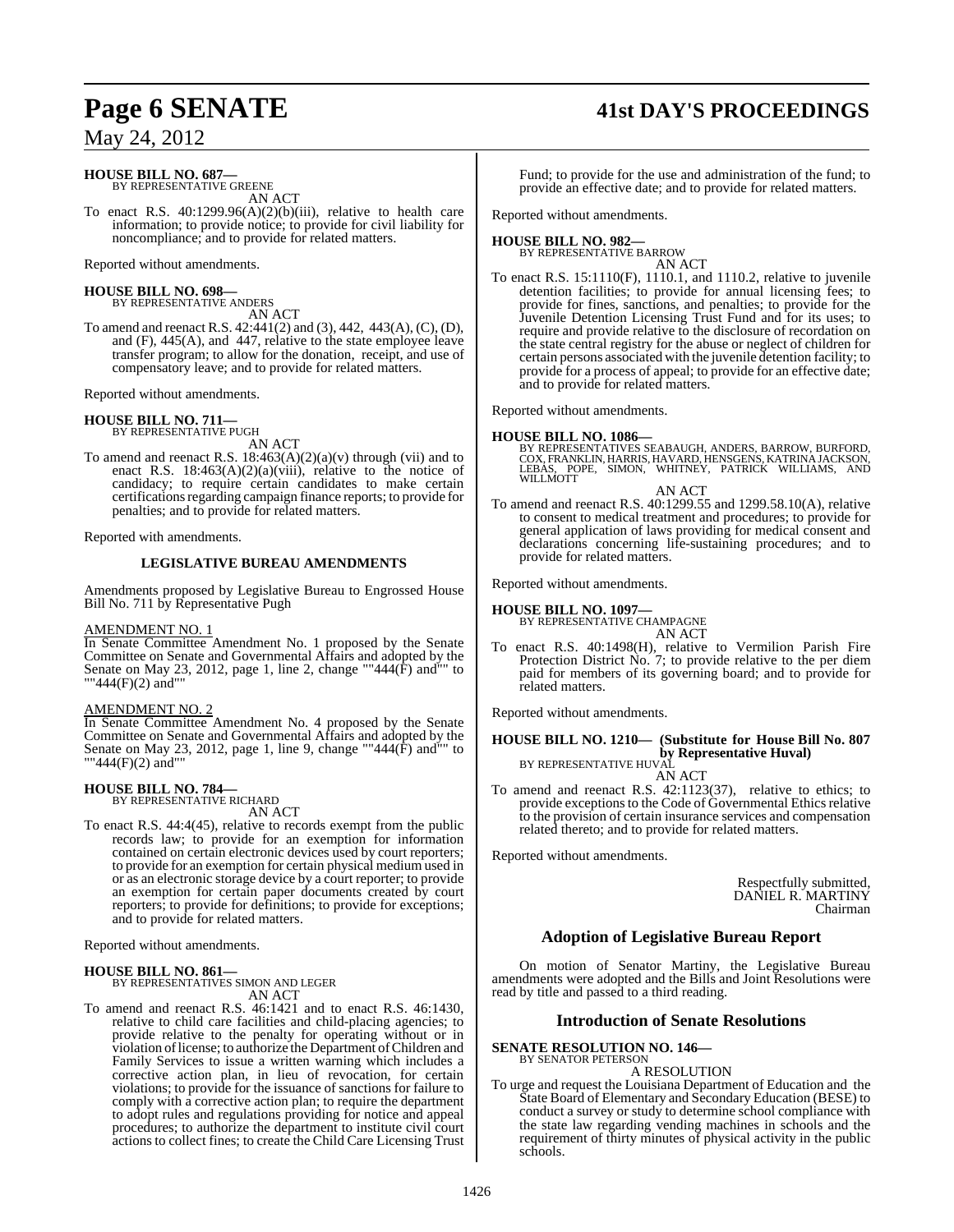# **41st DAY'S PROCEEDINGS Page 7 SENATE**

The resolution was read by title and placed on the Calendar for a second reading.

#### **Introduction of Senate Concurrent Resolutions**

**SENATE CONCURRENT RESOLUTION NO. 134—**

BY SENATORS PERRY AND LAFLEUR A CONCURRENT RESOLUTION

To commend the organizers of the Louisiana Hugh O'Brian Youth Leadership seminars and to recognize June 15, 2012, as "Hugh O'Brian Youth Leadership Day" in the state of Louisiana.

The resolution was read by title and placed on the Calendar for a second reading.

#### **SENATE CONCURRENT RESOLUTION NO. 135—**

BY SENATOR GUILLORY A CONCURRENT RESOLUTION

To designate May 31, 2012, as Retired State Employees Association Day at the Louisiana State Capitol and to recognize the establishment of the Retired State Employees Association of Louisiana Hall of Fame.

The resolution was read by title and placed on the Calendar for a second reading.

### **SENATE CONCURRENT RESOLUTION NO. 136—** BY SENATORS MORRISH AND LONG A CONCURRENT RESOLUTION

To urge and request the Federal Energy Regulatory Commission to

immediately reject any requests for a rehearing regarding Cheniere Energy's Sabine Pass Liquefaction Project and memorializes Congress to express their support for LNG exports and to streamline and expedite the approval process.

The resolution was read by title and placed on the Calendar for a second reading.

#### **Senate Resolutions on Second Reading**

#### **SENATE RESOLUTION NO. 143—** BY SENATOR MURRAY

A RESOLUTION

To commend and congratulate Federal Magistrate Judge Louis Moore Jr. of the United States District Court for the Eastern District of Louisiana for his exemplary public service during his extraordinary career as a member of the bar and the judiciary on the occasion of his retirement.

On motion of Senator Murray the resolution was read by title and adopted.

### **SENATE RESOLUTION NO. 144—** BY SENATOR PERRY

A RESOLUTION

To commend the city of Abbeville on being named the state winner in the Louisiana Garden Club Federation's Cleanest City Contest.

On motion of Senator Perry the resolution was read by title and adopted.

#### **Senate Concurrent Resolutions on Second Reading**

#### **SENATE CONCURRENT RESOLUTION NO. 131—** BY SENATOR JOHNS

A CONCURRENT RESOLUTION

To commend the Children's Miracle network of CHRISTUS St. Patrick Hospital on the occasion of twenty-five years of service to Southwest Louisiana.

# May 24, 2012

The concurrent resolution was read by title. Senator Johns moved to adopt the Senate Concurrent Resolution.

### **ROLL CALL**

The roll was called with the following result:

#### YEAS

| Mr. President<br>Adley<br>Allain<br>Amedee<br>Appel<br><b>Broome</b><br>Brown<br>Buffington<br>Chabert<br>Cortez<br>Crowe<br>Donahue<br>Total - 36 | Dorsey-Colomb<br>Erdey<br>Gallot<br>Guillory<br>Heitmeier<br>Johns<br>Kostelka<br>LaFleur<br>Long<br>Mills<br>Morrish<br>Murray<br><b>NAYS</b> | <b>Nevers</b><br>Peacock<br>Perry<br>Peterson<br>Riser<br>Smith, G.<br>Smith, J.<br>Tarver<br>Thompson<br>Walsworth<br>Ward<br>White |
|----------------------------------------------------------------------------------------------------------------------------------------------------|------------------------------------------------------------------------------------------------------------------------------------------------|--------------------------------------------------------------------------------------------------------------------------------------|
| Total - 0                                                                                                                                          |                                                                                                                                                |                                                                                                                                      |

ABSENT

#### Claitor Martiny Morrell

The Chair declared the Senate adopted the Senate Concurrent Resolution and ordered it sent to the House.

#### **SENATE CONCURRENT RESOLUTION NO. 132—** BY SENATOR LONG

#### A CONCURRENT RESOLUTION

To urge and request the Department of Transportation and Development to designate the area along Louisiana Highway 485 approximately two miles north and one and one-half mile south of St. Anne's Church as the Adai Indian Community in Natchitoches Parish and to erect the appropriate signs to denote the area as the Adai Indian Community.

The concurrent resolution was read by title. Senator Long moved to adopt the Senate Concurrent Resolution.

#### **ROLL CALL**

The roll was called with the following result:

#### YEAS

| Mr. President<br>Adley<br>Allain<br>Amedee<br>Broome<br>Brown<br>Buffington<br>Chabert<br>Claitor<br>Cortez<br>Crowe | Erdey<br>Gallot<br>Guillory<br>Heitmeier<br>Johns<br>Kostelka<br>LaFleur<br>Long<br>Mills<br>Morrell<br>Morrish | Peacock<br>Perry<br>Peterson<br>Riser<br>Smith, G.<br>Smith, J.<br>Tarver<br>Thompson<br>Walsworth<br>Ward<br>White |
|----------------------------------------------------------------------------------------------------------------------|-----------------------------------------------------------------------------------------------------------------|---------------------------------------------------------------------------------------------------------------------|
| Donahue<br>Dorsey-Colomb                                                                                             | Murray<br><b>Nevers</b>                                                                                         |                                                                                                                     |
| <b>Total - 37</b>                                                                                                    | <b>NAYS</b>                                                                                                     |                                                                                                                     |
| Total - 0                                                                                                            | <b>ABSENT</b>                                                                                                   |                                                                                                                     |

Appel Martiny Total - 2

Total - 3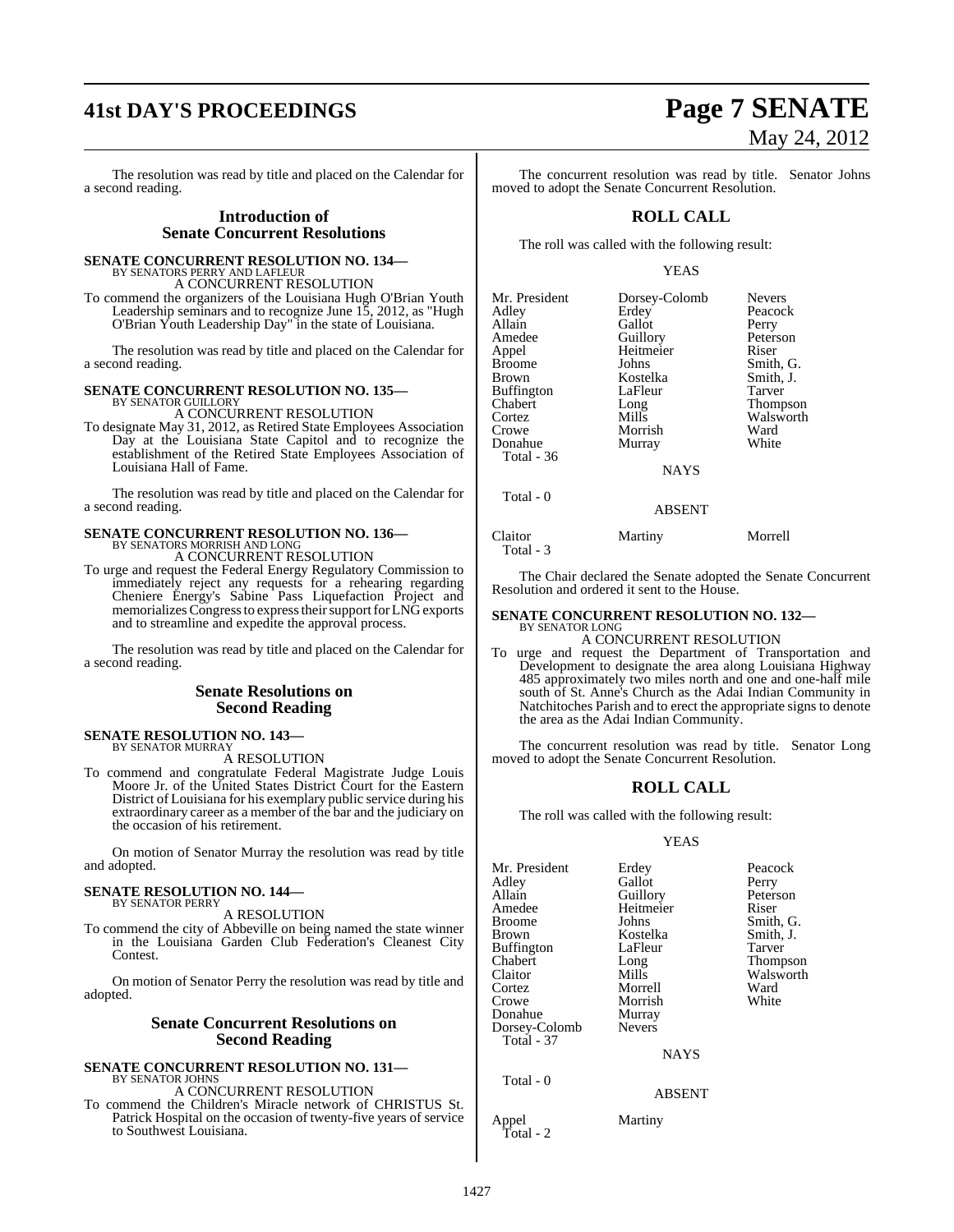# **Page 8 SENATE 41st DAY'S PROCEEDINGS**

### May 24, 2012

The Chair declared the Senate adopted the Senate Concurrent Resolution and ordered it sent to the House.

### **SENATE CONCURRENT RESOLUTION NO. 133-BY SENATOR BUFFINGTON**

A CONCURRENT RESOLUTION

To provide legislative findings relative to the Louisiana State University Shreveport Commitment Plan as unanimously endorsed by the Board of Supervisors of Louisiana State University and Agricultural and Mechanical College on April 27, 2012, to urge and request all public postsecondary education institutions in the region to fully cooperate and support plan implementation; and to specify that the Board of Supervisors of Louisiana State University and Agricultural and Mechanical College shall make certain written reports to the legislature, the legislative education committees, and the Board of Regents for the next three academic years on its progress in plan implementation.

On motion of Senator Buffington the resolution was read by title and returned to the Calendar, subject to call.

#### **Message from the House**

#### **ASKING CONCURRENCE IN HOUSE CONCURRENT RESOLUTIONS**

#### May 23, 2012

To the Honorable President and Members of the Senate:

I am directed to inform your honorable body that the House of Representatives has finally passed and asks your concurrence in the following House Concurrent Resolutions:

HCR NO. 176 HCR NO. 177

Respectfully submitted, ALFRED W. SPEER Clerk of the House of Representatives

#### **House Concurrent Resolutions on First Reading**

## **HOUSE CONCURRENT RESOLUTION NO. 176—** BY REPRESENTATIVE CARTER

A CONCURRENT RESOLUTION To commend the Council for A Better Louisiana upon the celebration of its fiftieth anniversary.

The resolution was read by title and placed on the Calendar for a second reading.

- **HOUSE CONCURRENT RESOLUTION NO. 177—**<br>BY REPRESENTATIVES LAMBERT, BERTHELOT, PRICE,<br>SCHEXNAYDER, AND ST. GERMAIN AND SENATORS AMEDEE AND<br>BROWN A CONCURRENT RESOLUTION
- To urge and request the Department of Transportation and Development to study the feasibility and costs of the four lane widening of LA 30 from its intersection with LA 42 in East Baton Rouge Parish to its intersection with US Highway 61 in Ascension Parish.

The resolution was read by title and placed on the Calendar for a second reading.

### **House Concurrent Resolutions on Second Reading**

### **HOUSE CONCURRENT RESOLUTION NO. 174—** BY REPRESENTATIVES KATRINA JACKSON AND MORENO A CONCURRENT RESOLUTION

To urge and request the secretary of the Department of Children and Family Services, the secretary of the Department of Health and Hospitals, the secretary of the Department of Economic Development, the director of the Department of State Civil Service, the state superintendent of the Department of Education, the commissioner of the division of administration, the executive director of the Louisiana Workforce Commission, and the head of the Louisiana State University Health Sciences Center- Health Care Services Division, to study and submit a report on the number of women in their workforces based on age, race, and job category.

The resolution was read by title. Senator Walsworth moved to concur in the House Concurrent Resolution.

### **ROLL CALL**

The roll was called with the following result:

#### YEAS

| Mr. President<br>Adlev<br>Allain<br>Amedee<br>Appel<br>Broome<br>Brown<br>Buffington<br>Chabert<br>Cortez<br>Crowe<br>Total - 33 | Dorsey-Colomb<br>Erdey<br>Gallot<br>Guillory<br>Heitmeier<br>Johns<br>Kostelka<br>LaFleur<br>Long<br>Mills<br>Morrish<br><b>NAYS</b> | Murray<br><b>Nevers</b><br>Peterson<br>Riser<br>Smith, G.<br>Smith, J.<br>Tarver<br><b>Thompson</b><br>Walsworth<br>Ward<br>White |
|----------------------------------------------------------------------------------------------------------------------------------|--------------------------------------------------------------------------------------------------------------------------------------|-----------------------------------------------------------------------------------------------------------------------------------|
| Total - 0                                                                                                                        | <b>ABSENT</b>                                                                                                                        |                                                                                                                                   |

Claitor Martiny Peacock<br>Donahue Morrell Perry Donahue Total - 6

The Chair declared the Senate concurred in the House Concurrent Resolution and ordered it returned to the House.

# **HOUSE CONCURRENT RESOLUTION NO. 175—** BY REPRESENTATIVE WESLEY BISHOP

A CONCURRENT RESOLUTION

To urge and request the Recovery School District to rename Little Woods Elementary School in New Orleans East in honor of DoloresT. Aaron, a longtime educator, public servant, and pillar of the community who passed away in January of 2012.

The resolution was read by title. Senator Murray moved to concur in the House Concurrent Resolution.

#### **ROLL CALL**

The roll was called with the following result:

#### YEAS

| Mr. President | Erdey     | Peacock   |
|---------------|-----------|-----------|
| Adley         | Gallot    | Perry     |
| Allain        | Guillory  | Peterson  |
| Amedee        | Heitmeier | Riser     |
| Appel         | Johns     | Smith, G. |
| <b>Broome</b> | Kostelka  | Smith. J. |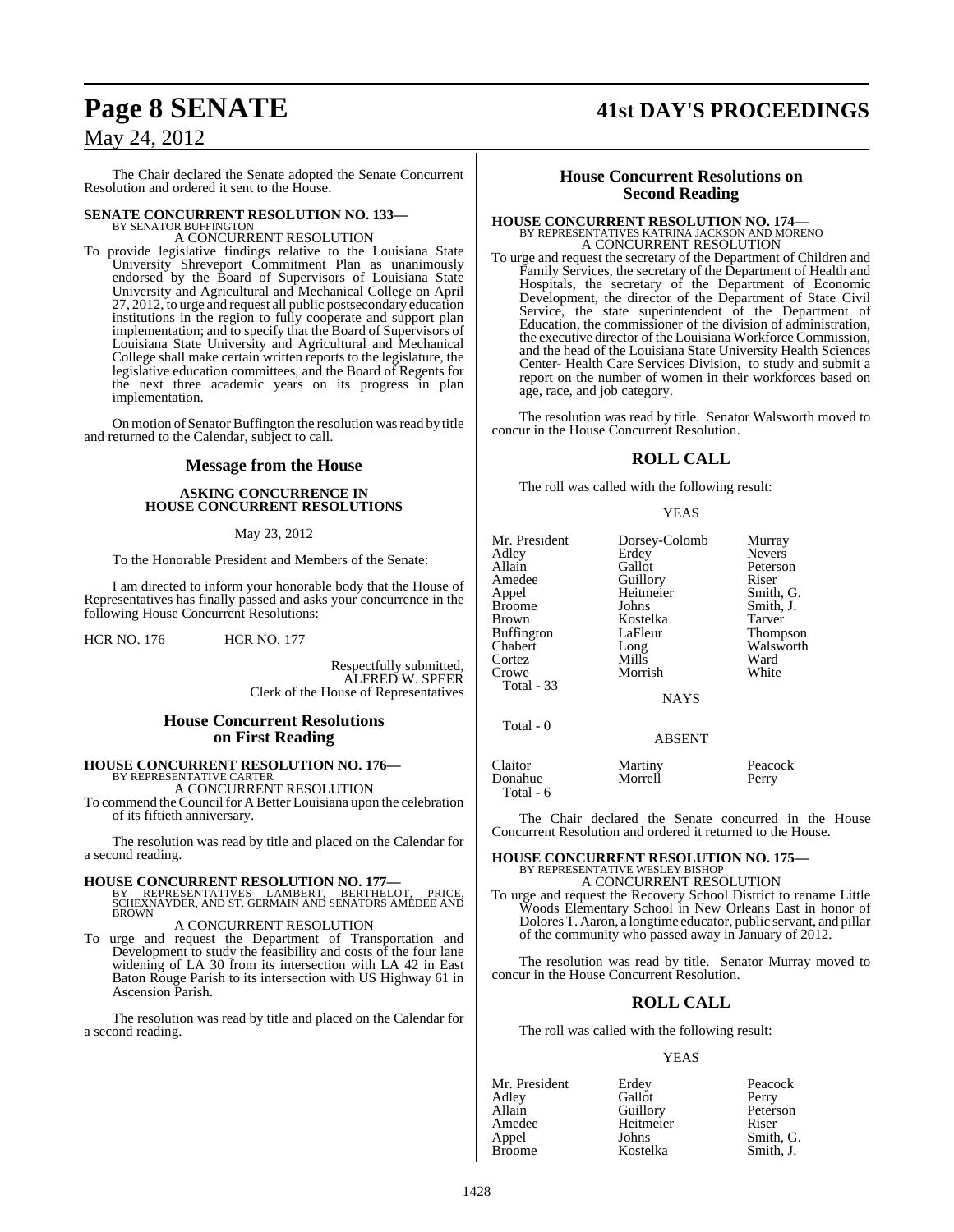# **41st DAY'S PROCEEDINGS Page 9 SENATE**

Morrish

Brown LaFleur Tarver<br>Buffington Long Thompson Buffington Long<br>Chabert Mills Chabert Mills Walsworth<br>
Claitor Morrell Ward Claitor Morrell Ward Donahue Murray<br>Dorsey-Colomb Nevers Dorsey-Colomb Total - 37

NAYS

Total - 0

#### ABSENT

Crowe Martiny

Total - 2

The Chair declared the Senate concurred in the House Concurrent Resolution and ordered it returned to the House.

#### **Reconsideration**

The vote by which House Bill No. 637 failed to pass on Wednesday, May 23, 2012, was reconsidered.

#### **HOUSE BILL NO. 637—** BY REPRESENTATIVE LEGER

AN ACT

To amend and reenactR.S. 23:368(E)(3)(c) and R.S. 51:2231(A) and (C) and 2256, relative to discrimination; to provide with respect to genetic discrimination; to provide with respect to discrimination in the workplace; to provide with respect to the Louisiana Commission on Human Rights and the Louisiana Workforce Commission; and to provide for related matters.

On motion of Senator Morrell, the bill was read by title and returned to the Calendar, subject to call.

#### **Senate Resolutions on Second Reading Reported by Committees**

**SENATE RESOLUTION NO. 142—** BY SENATOR MORRELL

A RESOLUTION

To amend the membership for the Behavior Analysts Licensure and Regulation Study Commission that shall study the licensure and regulation of behavior analysts and to require a report on the baseline framework for such licensure and regulation on or before February 1, 2013.

Reported with amendments by the Committee on Commerce, Consumer Protection, and International Affairs.

#### **SENATE COMMITTEE AMENDMENTS**

Amendments proposed by Senate Committee on Commerce, Consumer Protection and International Affairs to Original Senate Resolution No. 142 by Senator Morrell

#### AMENDMENT NO. 1

On page 2, delete lines 5 and 6 and insert the following:

"(5) The executive director of the Louisiana Behavior Analysis Association, or his designee."

On motion of Senator Gallot, the committee amendment was adopted.

On motion of Senator Gallot the amended resolution was read by title and returned to the Calendar, subject to call.

#### **Senate Concurrent Resolutions on Second Reading Reported by Committees**

#### **SENATE CONCURRENT RESOLUTION NO. 89—** BY SENATOR CROWE A CONCURRENT RESOLUTION

To urge and request the Senate Committee on Senate and Governmental Affairs and the House Committee on House and Governmental Affairs to meet and function as a joint committee to study and make recommendations with respect to the period of time between the dates of election of local and parishwide officials and the dates of assumption of office by such officials.

Reported favorably by the Committee on Senate and Governmental Affairs.

The resolution was read by title. Senator Crowe moved to adopt the Senate Concurrent Resolution.

#### **ROLL CALL**

The roll was called with the following result:

#### YEAS

| Mr. President     | Erdey         | Peacock       |
|-------------------|---------------|---------------|
| Adley             | Gallot        | Perry         |
| Allain            | Guillory      | Peterson      |
| Amedee            | Heitmeier     | Riser         |
| Appel             | Johns         | Smith, G.     |
| <b>Broome</b>     | Kostelka      | Smith, J.     |
| <b>Brown</b>      | LaFleur       | <b>Tarver</b> |
| <b>Buffington</b> | Long          | Thompson      |
| Chabert           | Mills         | Walsworth     |
| Cortez            | Morrell       | Ward          |
| Crowe             | Morrish       | White         |
| Donahue           | Murray        |               |
| Dorsey-Colomb     | <b>Nevers</b> |               |
| Total - 37        |               |               |
|                   | NAVC          |               |

**NAYS** 

ABSENT

Claitor Martiny Total - 2

Total - 0

The Chair declared the Senate had adopted the Senate Concurrent Resolution and ordered it sent to the House.

**SENATE CONCURRENT RESOLUTION NO. 100—**<br>BY SENATORS BROWN, AMEDEE, GARY SMITH AND WARD AND<br>REPRESENTATIVES BERTHELOT, GAINES, HARRISON, LAMBERT,<br>MILLER, PRICE, SCHEXNAYDER, ST. GERMAIN, THIBAUT AND WILLMOTT

A CONCURRENT RESOLUTION

To establish the River Region Caucus of the Louisiana Senate and the Louisiana House of Representatives and to provide relative to the caucus.

Reported favorably by the Committee on Senate and Governmental Affairs.

On motion of Senator Brown the resolution was read by title and returned to the Calendar, subject to call.

### **SENATE CONCURRENT RESOLUTION NO. 129—** BY SENATOR BROWN A CONCURRENT RESOLUTION

To direct parish councils on aging, regional offices of aging and adult services, and regional offices of citizens with developmental

disabilitiesto establish voluntary registry of persons with special

May 24, 2012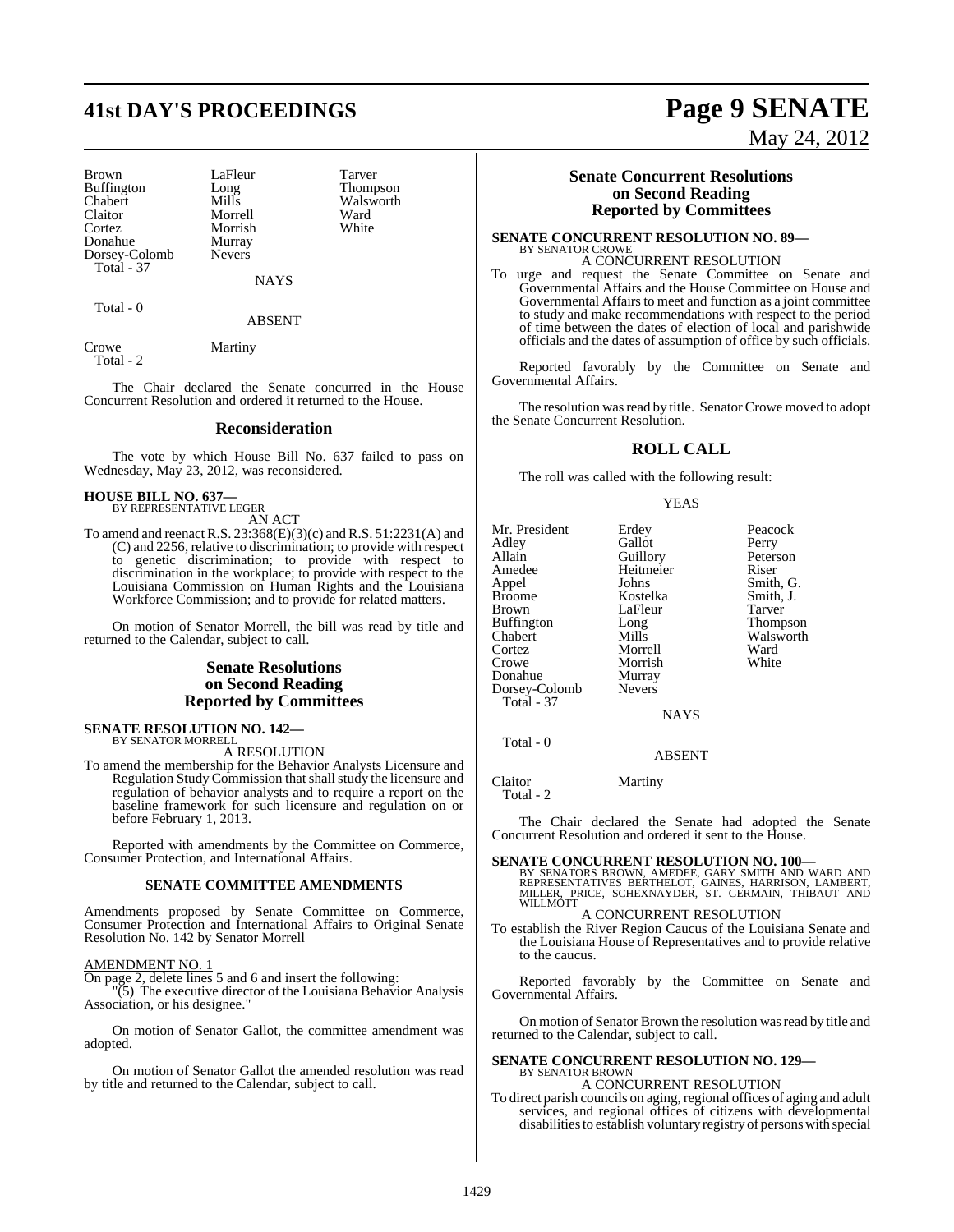needs who request assistance during times of evacuation, including voluntary, advisory, mandatory, or forced evacuations.

Reported with amendments by the Committee on Transportation, Highways and Public Works.

#### **SENATE COMMITTEE AMENDMENTS**

Amendments proposed by Senate Committee on Transportation, Highways and Public Works to Original Senate Concurrent Resolution No. 129 by Senator Brown

#### AMENDMENT NO. 1

On page 1, line 2, after "To" delete the remainder of the line, delete lines 3 through 5, and insert the following: "urge and request each parish office of homeland security and emergency preparedness to establish and maintain a voluntary registry of at risk persons and persons with special needs who will require assistance during times of evacuation, and to urge and request parish councils on aging, regional offices of aging and adult services, and regional offices of citizens with developmental disabilities to annually submit names of such persons who have consented to being included in the registry to the parish office of homeland security and emergency preparedness."

AMENDMENT NO. 2<br>On page 1, line 7  $\overline{7}$ , between "with" and "persons" delete "developmental disabilities currently work with" and insert "at risk persons and"

#### AMENDMENT NO. 3

On page 1, line 9, between "evacuation," and "persons" insert "at risk persons and"

#### AMENDMENT NO. 4

On page 1, line 13, between "state" and "with" insert "who are at risk or those"

#### AMENDMENT NO. 5

On page 1, delete lines 16 through 18, and insert the following: "urge and request each parish office of homeland security and emergency preparedness to establish and maintain a voluntary registry of at risk persons and persons with special needs who will require assistance during times of evacuation.

BE IT FURTHER RESOLVED that each parish council on aging, regional office of aging and adult services, and regional office of citizens with developmental disabilities is hereby urged and requested to annually, on or before July first, submit names of such persons who have consented to being included in the registry.

BE IT FURTHER RESOLVED that, subject to applicable federal law and regulations and state law, the information in the registry shall be confidential and only be available to governmental agencies to provide emergency preparedness services during times of evacuation to at risk persons and persons with special needs.

BE IT FURTHER RESOLVED that no parish office of homeland security and emergency preparedness or employee of such office shall be held civilly or criminally liable for disclosure of any information in the registry to provide emergency preparedness services during times of evacuation to at risk persons or persons with special needs."

#### AMENDMENT NO. 6

On page 2, between lines 1 and 2, insert the following: "Governor's Office of Homeland Security and Emergency Preparedness to be distributed to each parish office of homeland security and emergency preparedness and to the"

On motion of Senator Adley, the committee amendment was adopted.

The resolution was read by title. Senator Brown moved to adopt the amended Senate Concurrent Resolution.

### **Page 10 SENATE 41st DAY'S PROCEEDINGS**

### **ROLL CALL**

The roll was called with the following result:

Gallot

Murray<br>Nevers

Morrell

YEAS

Mr. President Erdey Peacock<br>Adley Gallot Perry Allain Guillory Peterson<br>Amedee Heitmeier Riser Amedee Heitm<br>Appel Johns Appel Johns Smith, G.<br>Broome Kostelka Smith, J. Broome Kostelka Smith, J. Buffington Long<br>Chabert Mills Chabert Mills Walsworth<br>Claitor Morrish Ward Claitor Morrish Ward<br>Cortez Murray White Dorsey-Colomb Total - 35

LaFleur Tarver<br>
Long Thompson

NAYS

#### ABSENT

Crowe Martiny<br>
Donahue Morrell Total - 4

Total - 0

The Chair declared the Senate had adopted the amended Senate Concurrent Resolution and ordered it engrossed and sent to the House.

#### **Senate Bills and Joint Resolutions on Third Reading and Final Passage**

#### **Bagneris Rule**

Senator Thompson moved to suspend the rules to temporarily pass over controversial Senate Bills on Third Reading and Final Passage with the intention of taking them up later, in their regular order.

Without objection, so ordered.

#### **SENATE BILL NO. 187—**

BY SENATOR DORSEY-COLOMB AN ACT

To enact R.S. 8:663, relative to human remains; to provide for the collection, analysis, and reburial of exposed human skeletal remains; to provide certain terms, conditions, definitions, procedures and requirements; to provide for certain limitation of liability; and to provide for related matters.

#### **Floor Amendments**

Senator Dorsey-Colomb proposed the following amendments.

#### **SENATE FLOOR AMENDMENTS**

Amendments proposed by Senator Dorsey-Colomb to Engrossed Senate Bill No. 187 by Senator Dorsey-Colomb

AMENDMENT NO. 1

On page 3, line 24, change "**(3)**" to "**(4)**"

On motion of Senator Dorsey-Colomb, the amendments were adopted.

#### **Floor Amendments**

Senator Martiny proposed the following amendments.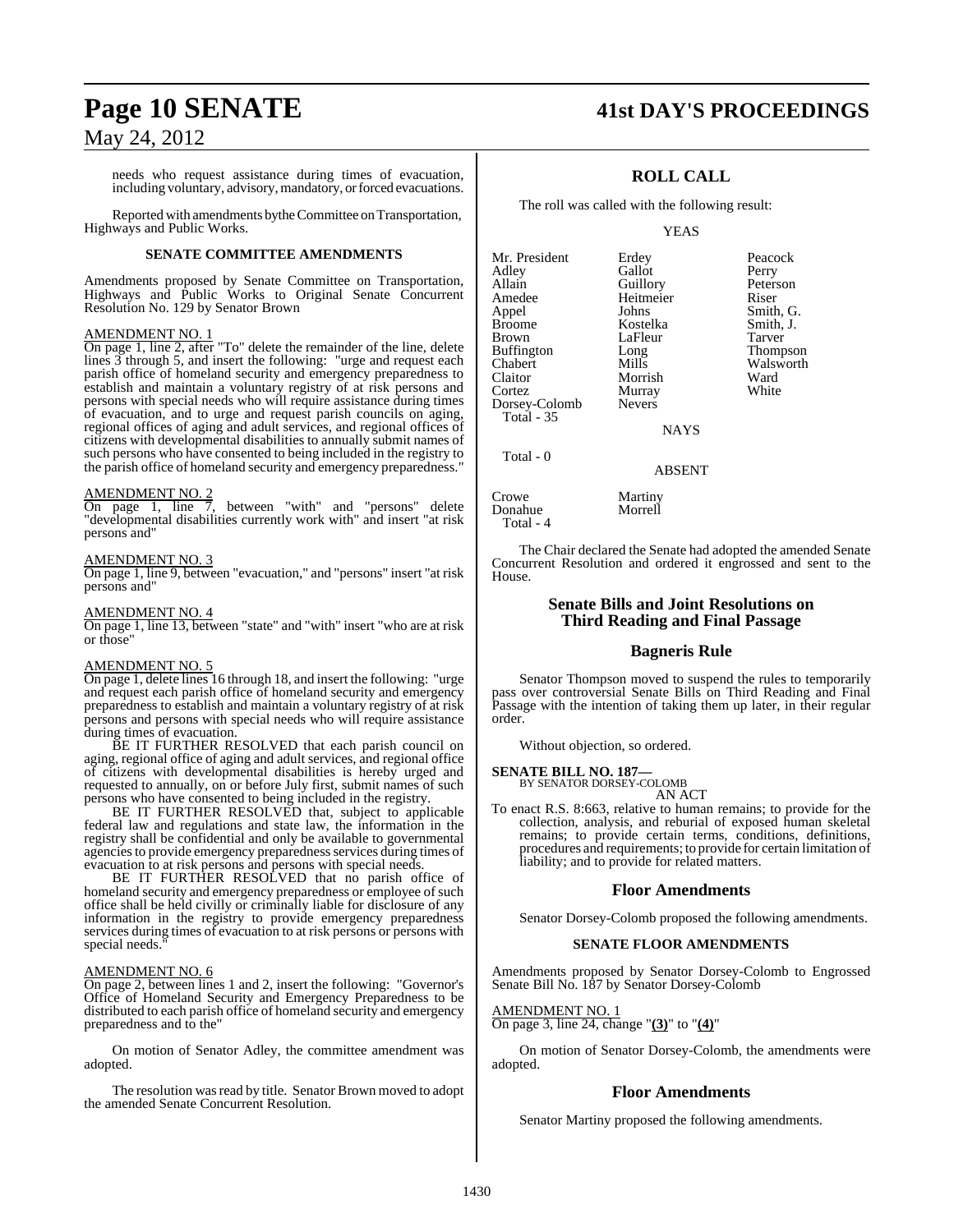# **41st DAY'S PROCEEDINGS Page 11 SENATE**

#### **SENATE FLOOR AMENDMENTS**

Amendments proposed by Senator Martiny to Engrossed Senate Bill No. 187 by Senator Dorsey-Colomb

AMENDMENT NO. 1

On page 2, line 10, following "**under**" and before "**and**" change "**Subpart (D)(1) of this Section**" to "**Paragraph (1) of this Subsection**"

AMENDMENT NO. 2

On page 3, line 6, following "**in**" and before "**(D)(2)**" change "**Subpart**" to "**Paragraph**"

AMENDMENT NO. On page 3, line 24, following "**collected**" change "**in Subpart (E)(3) of this Section**" to "**pursuant to Paragraph (4) of this Subsection**"

On motion of Senator Martiny, the amendments were adopted.

The bill was read by title. Senator Dorsey-Colomb moved the final passage of the amended bill.

### **ROLL CALL**

The roll was called with the following result:

#### **YEAS**

| Mr. President<br>Adley<br>Allain<br>Amedee<br>Appel<br><b>Broome</b><br><b>Brown</b><br><b>Buffington</b><br>Chabert<br>Claitor<br>Cortez<br>Crowe<br>Donahue<br><b>Total - 37</b> | Dorsey-Colomb<br>Erdey<br>Gallot<br>Guillory<br>Heitmeier<br>Johns<br>Kostelka<br>LaFleur<br>Long<br>Mills<br>Morrish<br>Murray<br><b>Nevers</b> | Peacock<br>Perry<br>Peterson<br>Riser<br>Smith, G.<br>Smith, J.<br>Tarver<br>Thompson<br>Walsworth<br>Ward<br>White |
|------------------------------------------------------------------------------------------------------------------------------------------------------------------------------------|--------------------------------------------------------------------------------------------------------------------------------------------------|---------------------------------------------------------------------------------------------------------------------|
|                                                                                                                                                                                    | <b>NAYS</b>                                                                                                                                      |                                                                                                                     |
| Total - 0                                                                                                                                                                          | ABSENT                                                                                                                                           |                                                                                                                     |

Martiny Morrell Total -  $2$ 

The Chair declared the amended bill was passed, ordered reengrossed and sent to the House. Senator Dorsey-Colomb moved to reconsider the vote by which the bill was passed and laid the motion on the table.

## **SENATE BILL NO. 696—** BY SENATOR WALSWORTH

AN ACT

To amend and reenact R.S. 24:31.1(B)(2), to provide for the signature required on check issued by the Senate; and to provide with respect to related matters.

The bill was read by title. Senator Walsworth moved the final passage of the bill.

#### **ROLL CALL**

The roll was called with the following result:

#### YEAS

Mr. President Dorsey-Colomb Nevers<br>Adley Erdey Peacock Erdey<sup>-</sup>

# May 24, 2012

Allain Callot Perry<br>
Amedee Guillory Peters Amedee Guillory Peterson<br>
Appel Heitmeier Riser Appel Heitmeier<br>Broome Johns Broome Johns Smith, G.<br>Brown Kostelka Smith, J. Kostelka Smith, J.<br>LaFleur Tarver Buffington LaFleur Tarver<br>
Chabert Long Thomp Chabert Long Thompson Walsworth<br>Ward Cortez **Morrish** Ward<br>
Donahue Murray White Donahue Total - 36 **NAYS**  Total - 0 ABSENT Crowe Martiny Morrell

Total - 3

The Chair declared the bill was passed and ordered it sent to the House. Senator Walsworth moved to reconsider the vote by which the bill was passed and laid the motion on the table.

#### **Rules Suspended**

Senator Thompson asked for and obtained a suspension of the rules to pass over House Concurrent Resolutions on Second Reading Reported by Committees.

#### **House Bills and Joint Resolutions on Third Reading and Final Passage**

#### **Bagneris Rule**

Senator Adley moved to suspend the rules to temporarily pass over controversial House Bills on Third Reading and Final Passage with the intention of taking them up later, in their regular order.

Without objection, so ordered.

#### **HOUSE BILL NO. 1053—**

BY REPRESENTATIVE GAROFALO AN ACT

To repeal R.S. 32:392.1, relative to motor vehicles; to repeal the prohibition on the impoundment of motor vehicles in certain circumstances.

The bill was read by title. Senator Morrell moved the final passage of the bill.

### **ROLL CALL**

The roll was called with the following result:

#### YEAS

| Mr. President<br>Adley<br>Amedee<br>Appel<br>Broome<br>Brown   | Erdey<br>Guillory<br>Heitmeier<br>Johns<br>Kostelka<br>LaFleur | <b>Nevers</b><br>Peterson<br>Riser<br>Smith, G.<br>Smith, J.<br>Tarver |
|----------------------------------------------------------------|----------------------------------------------------------------|------------------------------------------------------------------------|
| Buffington<br>Chabert<br>Cortez<br>Dorsey-Colomb<br>Total - 28 | Mills<br>Morrell<br>Morrish<br>Murray                          | Walsworth<br>White                                                     |
|                                                                | <b>NAYS</b>                                                    |                                                                        |
| Claitor<br>Total - 3                                           | Peacock                                                        | Perry                                                                  |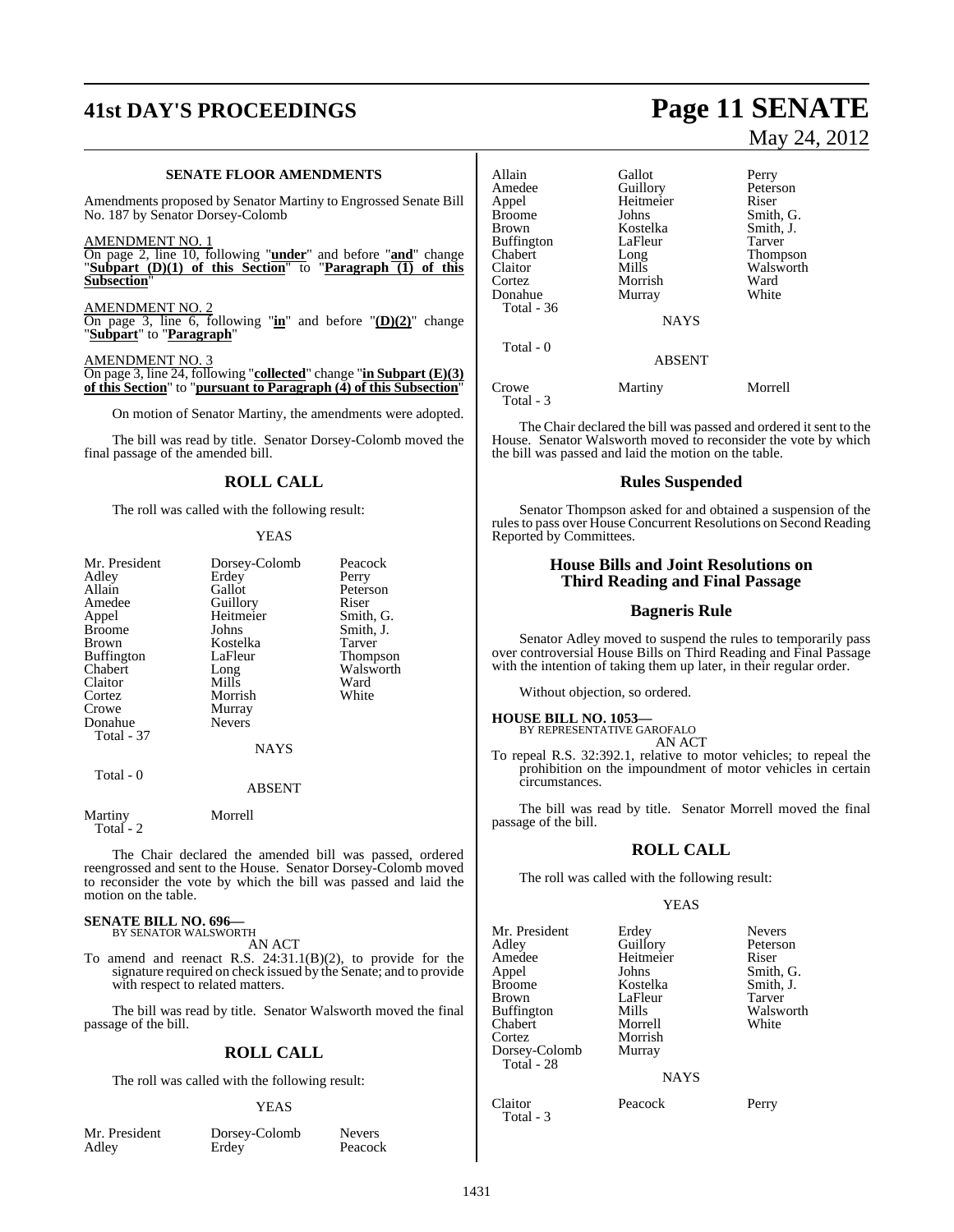#### ABSENT

Allain Gallot Thompson<br>
Crowe Long Ward Crowe Long<br>Donahue Marti Total - 8

Martiny

The Chair declared the bill was passed and ordered it returned to the House. Senator Morrell moved to reconsider the vote by which the bill was passed and laid the motion on the table.

### **HOUSE BILL NO. 1054—** BY REPRESENTATIVE HILL

AN ACT

To enact R.S. 56:1948.5(57)(f) through (l), and (62)(b) through (l), and (64), relative to Louisiana Byways designation, to provide for route additions; and to provide for related matters.

The bill was read by title. Senator John Smith moved the final passage of the bill.

#### **ROLL CALL**

The roll was called with the following result:

#### YEAS

| Mr. President     | Erdey         | Peacock   |
|-------------------|---------------|-----------|
| Adley             | Gallot        | Perry     |
| Amedee            | Guillory      | Peterson  |
| Appel             | Heitmeier     | Riser     |
| <b>Broome</b>     | Johns         | Smith, G. |
| Brown             | Kostelka      | Smith, J. |
| <b>Buffington</b> | LaFleur       | Tarver    |
| Chabert           | Long          | Thompson  |
| Claitor           | Mills         | Walsworth |
| Cortez            | Morrish       | Ward      |
| Crowe             | Murray        | White     |
| Dorsey-Colomb     | <b>Nevers</b> |           |
| <b>Total - 35</b> |               |           |
|                   | <b>NAYS</b>   |           |
| Total - 0         | <b>ABSENT</b> |           |

| Allain    | Martiny |
|-----------|---------|
| Donahue   | Morrell |
| Total - 4 |         |

The Chair declared the bill was passed and ordered it returned to the House. Senator John Smith moved to reconsider the vote by which the bill was passed and laid the motion on the table.

### **HOUSE BILL NO. 1064—** BY REPRESENTATIVE HOFFMANN

AN ACT

To amend and reenact R.S. 11:62(12), 1581(5), and 1631(F)(1) and to enact R.S. 11:1636(C), relative to the District Attorneys' Retirement System; to provide relative to benefits; to provide relative to the funding of benefits; to provide for definitions; to provide for implementation; and to provide for related matters.

The bill was read by title. Senator Guillory moved the final passage of the bill.

#### **ROLL CALL**

The roll was called with the following result:

#### YEAS

| Mr. President | Erdey    | Perry     |
|---------------|----------|-----------|
| Adley         | Gallot   | Riser     |
| Allain        | Guillory | Smith, G. |

### **Page 12 SENATE 41st DAY'S PROCEEDINGS**

| Amedee<br>Brown<br>Buffington<br>Chabert<br>Claitor<br>Cortez | Heitmeier<br>Kostelka<br>Long<br>Mills<br>Morrish<br>Murray | Smith, J.<br>Tarver<br>Thompson<br>Walsworth<br>Ward<br>White |
|---------------------------------------------------------------|-------------------------------------------------------------|---------------------------------------------------------------|
| Crowe                                                         | <b>Nevers</b>                                               |                                                               |
| Dorsey-Colomb<br>Total - 31                                   | Peacock                                                     |                                                               |
|                                                               | <b>NAYS</b>                                                 |                                                               |
| Peterson<br>Total - 1                                         |                                                             |                                                               |
|                                                               | <b>ABSENT</b>                                               |                                                               |
| Appel<br>Broome<br>Donahue<br>Total - 7                       | Johns<br>LaFleur<br>Martiny                                 | Morrell                                                       |

The Chair declared the bill was passed and ordered it returned to the House. Senator Guillory moved to reconsider the vote by which the bill was passed and laid the motion on the table.

#### **HOUSE BILL NO. 1103—**

BY REPRESENTATIVE LEGER

AN ACT To amend and reenact R.S. 33:130.842(A) and to enact R.S. 33:130.845(10), relative to the Louisiana Sports and Entertainment District; to revise the boundaries of the district; to provide procedures regarding the dedication of certain state of Louisiana sales tax increments for district purposes; and to provide for related matters.

The bill was read by title. Senator Murray moved the final passage of the bill.

#### **ROLL CALL**

The roll was called with the following result:

#### YEAS

| Mr. President<br>Adley<br>Allain<br>Amedee<br>Appel<br>Brown<br>Buffington<br>Chabert<br>Cortez<br>Crowe<br>Donahue<br>Total - 32 | Dorsey-Colomb<br>Erdey<br>Gallot<br>Guillory<br>Heitmeier<br>Johns<br>Kostelka<br>Mills<br>Morrell<br>Morrish<br>Murray<br><b>NAYS</b> | <b>Nevers</b><br>Perry<br>Riser<br>Smith, G.<br>Smith, J.<br>Tarver<br>Thompson<br>Walsworth<br>Ward<br>White |
|-----------------------------------------------------------------------------------------------------------------------------------|----------------------------------------------------------------------------------------------------------------------------------------|---------------------------------------------------------------------------------------------------------------|
| Claitor<br>Total - 3                                                                                                              | Long<br><b>ABSENT</b>                                                                                                                  | Peacock                                                                                                       |
| Broome<br>LaFleur<br>Total - 4                                                                                                    | Martiny<br>Peterson                                                                                                                    |                                                                                                               |

The Chair declared the bill was passed and ordered it returned to the House. Senator Murray moved to reconsider the vote by which the bill was passed and laid the motion on the table.

#### **HOUSE BILL NO. 1112—**

|  | BY REPRESENTATIVE ST. GERMAIN |                                                  |
|--|-------------------------------|--------------------------------------------------|
|  |                               | AN ACT                                           |
|  |                               | $T_{\text{c}}$ surveyed and account D C 47.501/6 |

To amend and reenact R.S.  $47:501(C)(1)$  and (2), relative to application for a motor vehicle registration; to require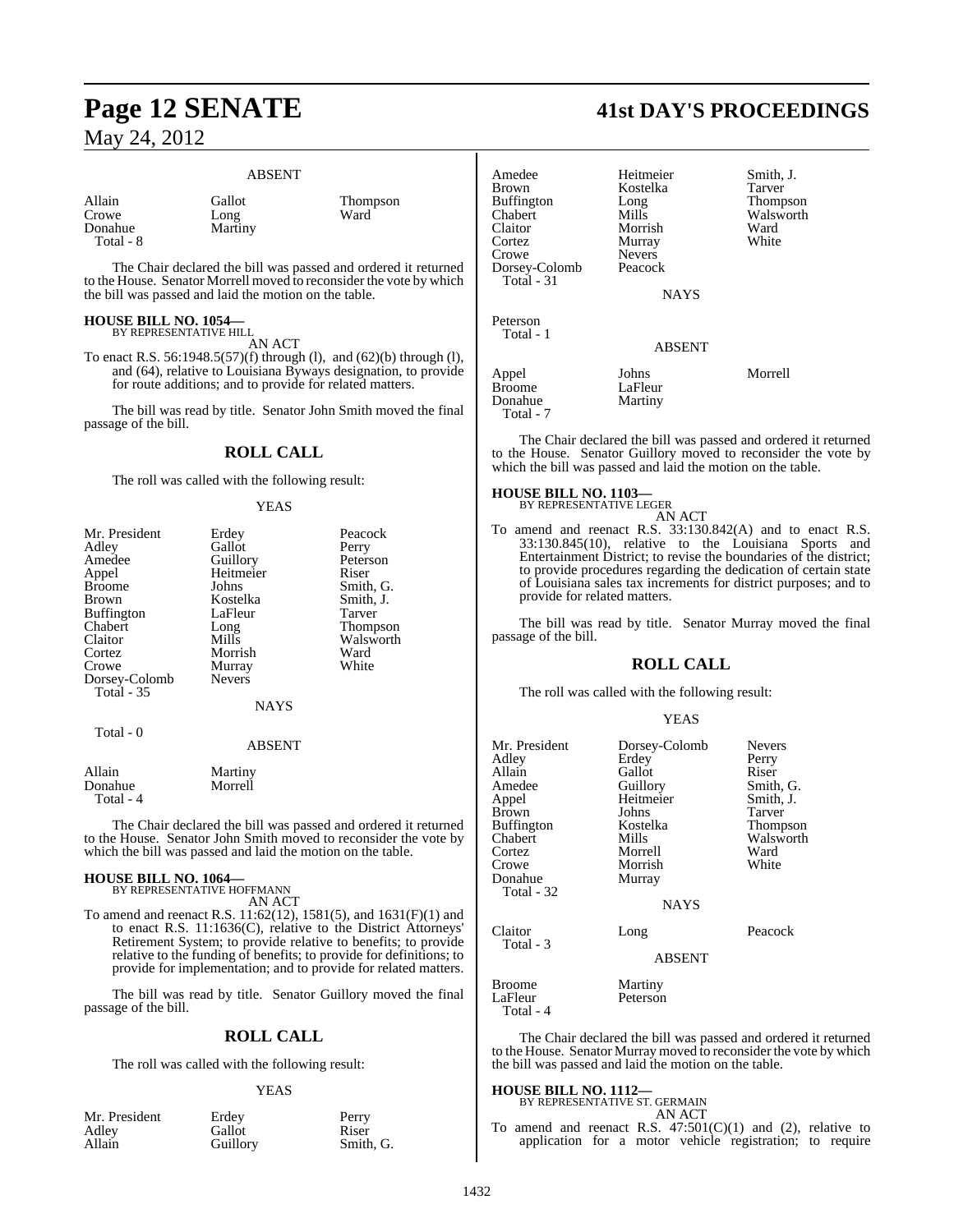# **41st DAY'S PROCEEDINGS Page 13 SENATE**

submission of a current and valid photo identification; and to provide for related matters.

The bill was read by title. Senator Claitor moved the final passage of the bill.

#### **ROLL CALL**

The roll was called with the following result:

#### YEAS

Erdey Nevers<br>
Gallot Peacoc

Peacock

Smith, J.<br>Tarver

Walsworth<br>Ward

| Mr. President     |
|-------------------|
| Adley             |
| Allain            |
| Amedee            |
| Appel             |
| <b>Brown</b>      |
| Buffington        |
| Chabert           |
| Claitor           |
| Cortez            |
| Crowe             |
| Dorsey-Colomb     |
| <b>Total</b> - 35 |
|                   |

Guillory Perry<br>Heitmeier Riser Heitmeier<br>Johns Formulation Johns Smith, G.<br>
Kostelka Smith, J. LaFleur<br>Long Long Thompson<br>Mills Walsworth Morrell Morrish White Murray

NAYS

#### Total - 0

#### ABSENT

| Broome    | Martiny  |
|-----------|----------|
| Donahue   | Peterson |
| Total - 4 |          |

The Chair declared the bill was passed and ordered it returned to the House. Senator Claitor moved to reconsider the vote by which the bill was passed and laid the motion on the table.

#### **HOUSE BILL NO. 1121—** BY REPRESENTATIVE JAMES

AN ACT

To enact R.S. 23:905, relative to employee records; to provide for employee access to wage and employment records; to provide for electronic transmission; to provide for the payment of costs; and to provide for related matters.

#### **Floor Amendments**

Senator Crowe proposed the following amendments.

#### **SENATE FLOOR AMENDMENTS**

Amendments proposed by Senator Crowe to Engrossed House Bill No. 1121 by Representative James

#### AMENDMENT NO. 1

On page 1, after line 21 insert the following:

"**(D)(1) Pursuant to this Section, the electronic employment records which the Louisiana Workforce Commission may make available shall be only those records which would otherwise be available to the employee who signed a written authorization for those records. Nothing herein shall authorize any vendor to breach the firewall or secure environment of the Louisiana Workforce Commission's computer systems.**

**(2) Data shall be exchanged only under strictly controlled conditions. It shall be destroyed after all legitimate uses have been made of it. Secondary release of confidential or privacyprotected data by the vendor for use other than those purposes authorized by this Section shall be strictly prohibited.**

**(3) Any violation of this Subsection shall be subject to those** same penalties as provided for in R.S. 23:75(C)(3).

On motion of Senator Crowe, the amendments were adopted.

# May 24, 2012

#### **Floor Amendments**

Senator Peacock proposed the following amendments.

#### **SENATE FLOOR AMENDMENTS**

Amendments proposed by Senator Peacock to Engrossed House Bill No. 1121 by Representative James

#### AMENDMENT NO. 1

On page 1, after line 21 insert the following:

"**(D) Should any lawsuit be filed by a party who has a cause of action based upon the provisions of this Section, the suit shall name the vendor and suit shall be brought in a state court of competent jurisdiction and venue. The vendor shall indemnify the Louisiana Workforce Commission of any damages, including attorney fees and court costs, associated with a cause of action filed pursuant to this Section, and any associated cost from providing data to a third party vendor shall likewise be indemnified to the Louisiana Workforce Commission.**"

On motion of Senator Peacock, the amendments were adopted.

The bill was read by title. Senator Murray moved the final passage of the amended bill.

#### **ROLL CALL**

The roll was called with the following result:

#### YEAS

| Mr. President<br>Adley<br>Allain<br>Amedee<br>Appel<br><b>Broome</b><br><b>Brown</b><br><b>Buffington</b><br>Chabert<br>Claitor<br>Cortez<br>Crowe<br>Total - 36 | Dorsey-Colomb<br>Erdey<br>Gallot<br>Guillory<br>Heitmeier<br>Johns<br>Kostelka<br>LaFleur<br>Long<br>Mills<br>Morrish<br>Murray | <b>Nevers</b><br>Peacock<br>Perry<br>Peterson<br>Riser<br>Smith, G.<br>Smith, J.<br>Tarver<br>Thompson<br>Walsworth<br>Ward<br>White |
|------------------------------------------------------------------------------------------------------------------------------------------------------------------|---------------------------------------------------------------------------------------------------------------------------------|--------------------------------------------------------------------------------------------------------------------------------------|
|                                                                                                                                                                  | <b>NAYS</b>                                                                                                                     |                                                                                                                                      |
| Total - 0                                                                                                                                                        | <b>ABSENT</b>                                                                                                                   |                                                                                                                                      |
| Donahue<br>Total - 3                                                                                                                                             | Martiny                                                                                                                         | Morrell                                                                                                                              |

The Chair declared the amended bill was passed and ordered it returned to the House. Senator Murray moved to reconsider the vote by which the bill was passed and laid the motion on the table.

### **HOUSE BILL NO. 1129—** BY REPRESENTATIVE HODGES

AN ACT

To amend and reenact R.S.  $38:2212(A)(1)(b)(ii)(bb)$  and  $(3)(c)(ii)$ , relative to public bids; requires lowest bidders on certain contracts to submit certain documentation and information within a certain time; and to provide for related matters.

The bill was read by title. Senator Adley moved the final passage of the bill.

#### **ROLL CALL**

The roll was called with the following result: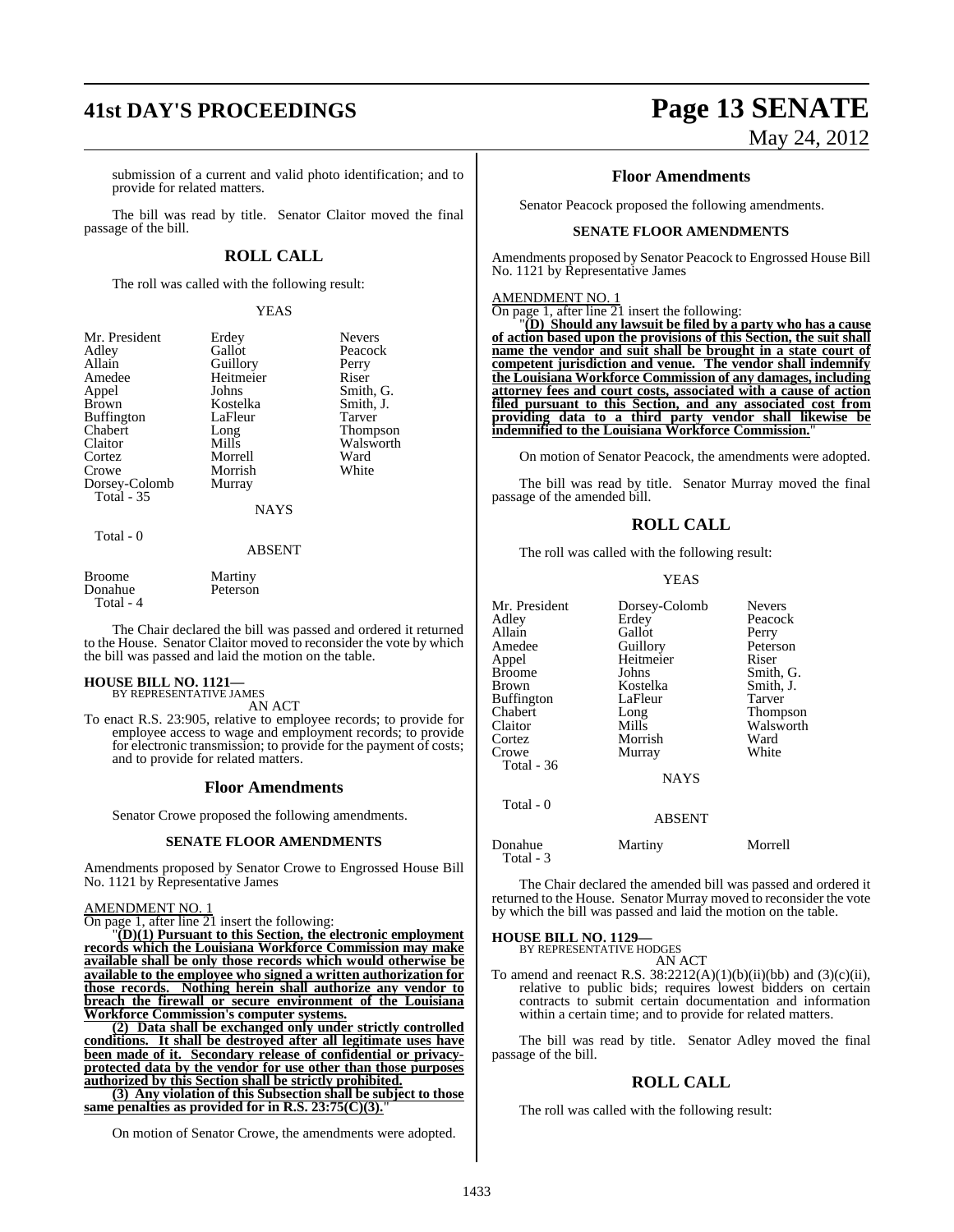#### YEAS

| Mr. President<br>Adley<br>Allain<br>Amedee<br>Appel<br><b>Broome</b><br>Brown<br><b>Buffington</b><br>Chabert<br>Claitor<br>Cortez<br>Crowe<br>Total $-36$<br>Total - 0 | Dorsey-Colomb<br>Erdey<br>Gallot<br>Guillory<br>Heitmeier<br>Johns<br>Kostelka<br>LaFleur<br>Long<br>Mills<br>Morrish<br>Murray<br><b>NAYS</b><br><b>ABSENT</b> | <b>Nevers</b><br>Peacock<br>Perry<br>Peterson<br>Riser<br>Smith, G.<br>Smith, J.<br>Tarver<br>Thompson<br>Walsworth<br>Ward<br>White |
|-------------------------------------------------------------------------------------------------------------------------------------------------------------------------|-----------------------------------------------------------------------------------------------------------------------------------------------------------------|--------------------------------------------------------------------------------------------------------------------------------------|
| Donahue<br>Total - 3                                                                                                                                                    | Martiny                                                                                                                                                         | Morrell                                                                                                                              |

The Chair declared the bill was passed and ordered it returned to the House. Senator Adley moved to reconsider the vote by which the bill was passed and laid the motion on the table.

#### **HOUSE BILL NO. 1135—** BY REPRESENTATIVE BILLIOT

AN ACT

To enact R.S. 32:83, relative to driving on certain highways; to provide for method of driving on multiple-lane highways with left-turn lanes; and to provide for related matters.

The bill was read by title. Senator Heitmeier moved the final passage of the bill.

#### **ROLL CALL**

The roll was called with the following result:

#### YEAS

| Mr. President     | Erdey         | Peacock         |
|-------------------|---------------|-----------------|
| Adley             | Gallot        | Perry           |
| Allain            | Guillory      | Peterson        |
| Amedee            | Heitmeier     | Riser           |
| Appel             | Johns         | Smith, G.       |
| <b>Broome</b>     | Kostelka      | Smith, J.       |
| <b>Brown</b>      | LaFleur       | Tarver          |
| <b>Buffington</b> | Long          | <b>Thompson</b> |
| Chabert           | Mills         | Walsworth       |
| Cortez            | Morrish       | Ward            |
| Crowe             | Murray        | White           |
| Dorsey-Colomb     | <b>Nevers</b> |                 |
| Total - 35        |               |                 |
|                   | <b>NAYS</b>   |                 |
| Total - 0         |               |                 |
|                   | <b>ABSENT</b> |                 |
|                   |               |                 |

| Claitor   | Martiny |
|-----------|---------|
| Donahue   | Morrell |
| Total - 4 |         |

The Chair declared the bill was passed and ordered it returned to the House. Senator Heitmeier moved to reconsider the vote by which the bill was passed and laid the motion on the table.

 $47(A)$ , (B), and (D)(1)(a) and (6)(a), (b), (c), and (d), 48(A) and

### **HOUSE BILL NO. 1173—** BY REPRESENTATIVE CARTER

AN ACT To amend and reenact R.S. 17:43, 46(A)(1)(b), (B), (D), (E)(1),  $(2)(d)$ , and  $(4)(b)$  and  $(c)$ ,  $(G)(1)(a)(iii)$ ,  $(I)$ ,  $(N)(2)$ ,  $(P)$ , and  $(Q)$ ,

**Page 14 SENATE 41st DAY'S PROCEEDINGS**

(B), 49(A) and (B), 348(A) and (B), and 1945 and R.S.  $36:642(C)(1)$  and  $648.1$ , to enact R.S. 17:46(A)(1)(c), and to repeal R.S. 17:4.1, 348(D) and (E), and 1945(C)(4) and (5), provides relative to special education; provides relative to the administration and supervision of Louisiana special schools and programs; and to provide for related matters.

The bill was read by title. Senator Appel moved the final passage of the bill.

#### **ROLL CALL**

The roll was called with the following result:

Kostelka

Murray<br>Nevers

#### YEAS

Mr. President Erdey Peacock<br>
Allain Gallot Perry Allain Gallot Perry<br>
Amedee Guillory Peterson Amedee Guillory Peters<br>
Appel Heitmeier Riser Appel Heitmeier<br>Broome Johns Broome Johns Smith, G.<br>Brown Kostelka Smith I Buffington Long Tarver<br>
Chabert Mills Thomp Chabert Mills Thompson<br>Claitor Morrell Walsworth Claitor Morrell Walsworth Cortez Morrish Ward Dorsey-Colomb Total - 35

Total - 0

#### **NAYS**

#### ABSENT

Adley LaFleur<br>Donahue Martiny Donahue Total - 4

The Chair declared the bill was passed and ordered it returned to the House. Senator Appel moved to reconsider the vote by which the bill was passed and laid the motion on the table.

#### **HOUSE BILL NO. 1174—**

BY REPRESENTATIVE DANAHAY AN ACT

To amend and reenact R.S. 11:62(6) and 2213(introductory paragraph), (4), and (20) and to enact Part II of Chapter 8 of Subtitle III of Title 11 of the Louisiana Revised Statutes of 1950, to be comprised of R.S. 11:2241.1 through 2241.8, and Part III of Chapter 8 of Subtitle III of Title 11 of the Louisiana Revised Statutes of 1950, to be comprised of R.S. 11:2242.1 through 2242.8, relative to the establishment of subplans for new hires within the Municipal Police Employees' Retirement System; to provide relative to eligibility, benefits, accrual and contribution rates; to provide for definitions; to provide restrictions; and to provide for related matters.

#### **Floor Amendments**

Senator Guillory proposed the following amendments.

#### **SENATE FLOOR AMENDMENTS**

Amendments proposed by Senator Guillory to Reengrossed House Bill No. 1174 by Representative Danahay

#### AMENDMENT NO. 1

Delete the set of Senate Committee Amendments proposed by the Senate Committee on Retirement and adopted by the Senate on May 21, 2012

On motion of Senator Guillory, the amendments were adopted.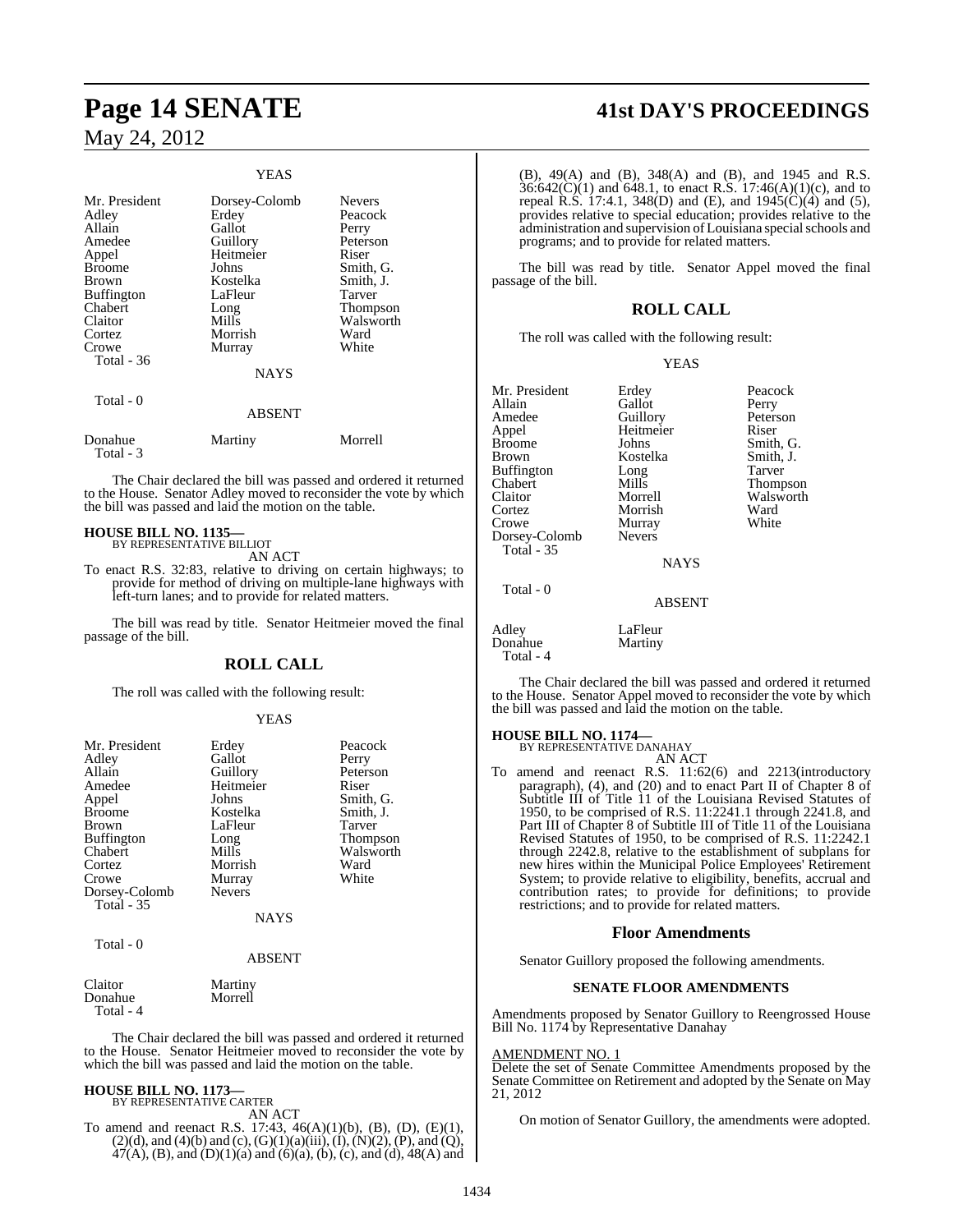# **41st DAY'S PROCEEDINGS Page 15 SENATE**

The bill was read by title. Senator Guillory moved the final passage of the amended bill.

#### **ROLL CALL**

The roll was called with the following result:

#### YEAS

| Mr. President     | Dorsey-Colomb | <b>Nevers</b>   |
|-------------------|---------------|-----------------|
| Adley             | Erdey         | Peacock         |
| Allain            | Gallot        | Perry           |
| Amedee            | Guillory      | Peterson        |
| Appel             | Heitmeier     | Riser           |
| <b>Broome</b>     | Johns         | Smith, G.       |
| <b>Brown</b>      | Kostelka      | Smith, J.       |
| <b>Buffington</b> | LaFleur       | <b>Tarver</b>   |
| Chabert           | Long          | <b>Thompson</b> |
| Claitor           | Mills         | Walsworth       |
| Cortez            | Morrell       | Ward            |
| Crowe             | Morrish       | White           |
| Donahue           | Murray        |                 |
| Total - 38        |               |                 |
|                   | NAYS          |                 |

Total - 0

ABSENT

Martiny

Total - 1

The Chair declared the amended bill was passed and ordered it returned to the House. Senator Guillory moved to reconsider the vote by which the bill was passed and laid the motion on the table.

#### **HOUSE BILL NO. 1202— (Substitute for House Bill No. 58 by Representative Pearson)** BY REPRESENTATIVE PEARSON

AN ACT

To amend and reenact R.S. 11:1581(5), 1612, 1614, 1617, 1631(F)(1), and 1635 and to enact R.S. 11:1588, 1631(G), 1632(C), (D), (E), and (F), 1633(C), 1636(C) and (D), 1638(C), 1645, and 1646, relative to the District Attorneys' Retirement System of Louisiana; to provide relative to federal tax qualification status of the system; to authorize changes to be made using the Administrative Procedure Act; and to provide for related matters.

The bill was read by title. Senator Guillory moved the final passage of the bill.

#### **ROLL CALL**

The roll was called with the following result:

#### YEAS

| Mr. President     | Dorsey-Colomb | <b>Nevers</b>   |
|-------------------|---------------|-----------------|
| Adley             | Erdey         | Peacock         |
| Allain            | Gallot        | Perry           |
| Amedee            | Guillory      | Peterson        |
| Appel             | Heitmeier     | Riser           |
| <b>Broome</b>     | Johns         | Smith, G.       |
| Brown             | Kostelka      | Smith, J.       |
| <b>Buffington</b> | LaFleur       | Tarver          |
| Chabert           | Long          | <b>Thompson</b> |
| Claitor           | Mills         | Walsworth       |
| Cortez            | Morrish       | Ward            |
| Donahue           | Murray        | White           |
| Total - 36        |               |                 |
|                   | <b>NAYS</b>   |                 |

Total - 0

# May 24, 2012

#### ABSENT

Total - 3

Crowe Martiny Morrell

The Chair declared the bill was passed and ordered it returned to the House. Senator Guillory moved to reconsider the vote by which the bill was passed and laid the motion on the table.

#### **HOUSE BILL NO. 1211— (Substitute for House Bill No. 1175 by Representative St. Germain)** BY REPRESENTATIVE ST. GERMAIN AN ACT

To amend and reenact R.S. 30:2456(E) and to enact R.S. 30:2456(D)(3), relative to the Louisiana Oil Spill Prevention and Response Act; to provide relative to contracts entered into by the oil spill coordinator; to provide relative to entry on to vessels by the coordinator; to provide for a study of the Oil Spill Contingency Fund; and to provide for related matters.

The bill was read by title. Senator Heitmeier moved the final passage of the bill.

#### **ROLL CALL**

The roll was called with the following result:

#### YEAS

| Mr. President     | Donahue       | Murray        |
|-------------------|---------------|---------------|
| Adley             | Dorsey-Colomb | <b>Nevers</b> |
| Allain            | Erdey         | Peacock       |
| Amedee            | Gallot        | Perry         |
| Appel             | Guillory      | Riser         |
| <b>Broome</b>     | Heitmeier     | Smith, G.     |
| <b>Brown</b>      | Johns         | Smith, J.     |
| <b>Buffington</b> | Kostelka      | Tarver        |
| Chabert           | LaFleur       | Thompson      |
| Claitor           | Long          | Walsworth     |
| Cortez            | Mills         | Ward          |
| Crowe             | Morrish       | White         |
| <b>Total - 36</b> |               |               |
|                   | <b>NAYS</b>   |               |
| $\mathbf{r}$      |               |               |

Peterson Total - 1

ABSENT

Martiny Morrell

Total - 2

The Chair declared the bill was passed and ordered it returned to the House. Senator Heitmeier moved to reconsider the vote by which the bill was passed and laid the motion on the table.

### **HOUSE BILL NO. 4—** BY REPRESENTATIVE LOPINTO

AN ACT

To amend and reenact R.S. 14:95.7(C), relative to the crime of possession or dealing in firearms with obliterated identification marks or serial numbers; to provide for increased penalties; and to provide for related matters.

The bill was read by title. Senator Kostelka moved the final passage of the bill.

#### **ROLL CALL**

The roll was called with the following result:

#### YEAS

Mr. President Dorsey-Colomb Nevers<br>Adley Erdey Peacock **Erdey**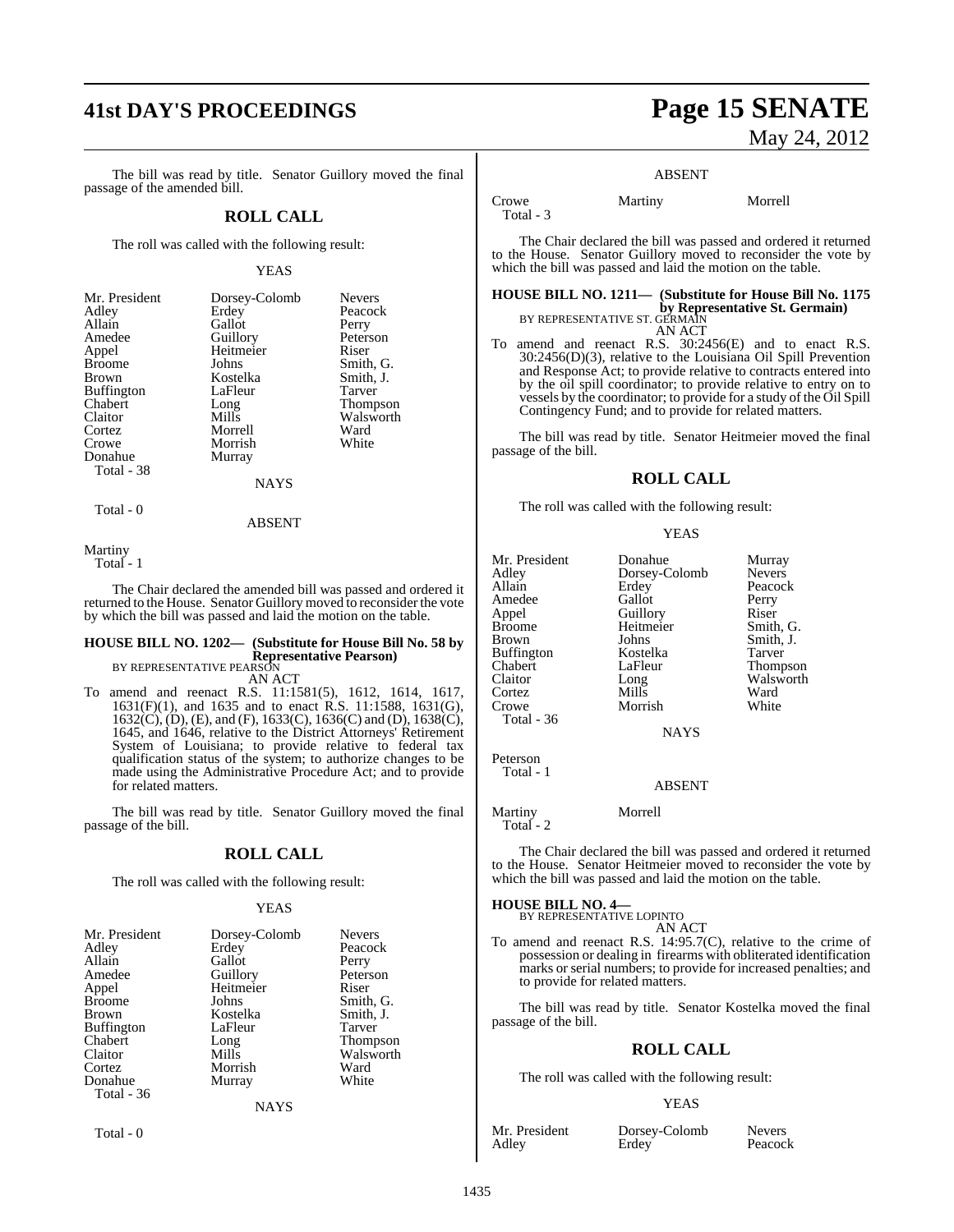| Allain        | Gallot        | Perry           |
|---------------|---------------|-----------------|
| Amedee        | Guillory      | Peterson        |
| Appel         | Heitmeier     | Riser           |
| <b>Broome</b> | Johns         | Smith, G.       |
| <b>Brown</b>  | Kostelka      | Smith, J.       |
| Buffington    | LaFleur       | Tarver          |
| Chabert       | Long          | <b>Thompson</b> |
| Cortez        | Mills         | Walsworth       |
| Crowe         | Morrish       | Ward            |
| Donahue       | Murray        | White           |
| Total - 36    |               |                 |
|               | <b>NAYS</b>   |                 |
| Total - 0     |               |                 |
|               | <b>ABSENT</b> |                 |
| Claitor       | Martiny       | Morrell         |

 Total - 3 The Chair declared the bill was passed and ordered it returned

to the House. Senator Kostelka moved to reconsider the vote by which the bill was passed and laid the motion on the table.

#### **HOUSE BILL NO. 503—** BY REPRESENTATIVE ARNOLD

AN ACT

To amend and reenact R.S. 13:2501.1(F) and to enact R.S. 13:1337(C), 2151(E), and 2151.4(E), relative to courts and judicial procedure; to provide relative to the jurisdiction of the Traffic Court of New Orleans and the First and Second City Courts of New Orleans; to provide relative to appeals by any person aggrieved by a decision concerning a traffic violation enforced by the city of New Orleans' automated traffic enforcement system; to provide certain terms and conditions; and to provide for related matters

The bill was read by title. Senator Murray moved the final passage of the bill.

### **ROLL CALL**

The roll was called with the following result:

#### YEAS

| Mr. President<br>Adley<br>Allain<br>Amedee<br><b>Broome</b><br>Brown<br><b>Buffington</b><br>Chabert<br>Cortez<br>Crowe<br>Total - 30 | Donahue<br>Dorsey-Colomb<br>Erdey<br>Gallot<br>Guillory<br>Heitmeier<br>Johns<br>Kostelka<br>LaFleur<br>Mills | Morrish<br>Murray<br>Peacock<br>Peterson<br>Smith, G.<br>Smith, J.<br>Tarver<br><b>Thompson</b><br>Ward<br>White |
|---------------------------------------------------------------------------------------------------------------------------------------|---------------------------------------------------------------------------------------------------------------|------------------------------------------------------------------------------------------------------------------|
|                                                                                                                                       | <b>NAYS</b>                                                                                                   |                                                                                                                  |
| Appel<br>Claitor<br>Total - 5                                                                                                         | Long<br><b>Nevers</b><br><b>ABSENT</b>                                                                        | Walsworth                                                                                                        |
| Martiny<br>Morrell<br>Total - 4                                                                                                       | Perry<br>Riser                                                                                                |                                                                                                                  |

The Chair declared the bill was passed and ordered it returned to the House. Senator Murray moved to reconsider the vote by which the bill was passed and laid the motion on the table.

# **Page 16 SENATE 41st DAY'S PROCEEDINGS**

**HOUSE BILL NO. 866—** BY REPRESENTATIVE ABRAMSON AN ACT

To amend and reenact R.S. 36:802(introductory paragraph), Part XXII of Chapter 5 of Title 40 of the Louisiana Revised Statutes of 1950, to be comprised of R.S. 40:1299.39.5 through 1299.39.7, and R.S. 40:1299.58(C), 1299.131(A)(3), and 1300.11, and to enact R.S. 36:259(MM), relative to consent to medical treatment; to provide for methods by which informed consent may be obtained; to provide for definitions; to create the LouisianaMedical Disclosure Panel; to provide for membership, powers, and duties of such panel; to provide for attendance via telecommunications; to provide for limitations on liability; to provide for medical disclosure lists; to provide for exceptionsto obtaining informed consent; to provide for the promulgation of rules and regulations; to provide for placement of the Louisiana Medical Disclosure Panel within the Department of Health and Hospitals; to provide for an effective date; and to provide for related matters.

The bill was read by title. Senator Murray moved the final passage of the bill.

#### **ROLL CALL**

The roll was called with the following result:

#### YEAS

Mr. President Dorsey-Colomb Peacock Allain **Erdey** Perry<br>
Amedee Gallot Peters Amedee Gallot Peterson<br>Appel Heitmeier Riser Appel Heitmeier<br>Broome Johns Broome Johns Smith, G.<br>Brown Kostelka Smith, J. Kostelka Smith,<br>LaFleur Tarver Buffington LaFle<br>Chabert Long Chabert Long Thompson Cortez Morrish Ward<br>Crowe Murray White Murray<br>Nevers Donahue Total - 35 Total - 0

ABSENT

**NAYS** 

Walsworth<br>Ward

Adley Martiny<br>Guillory Morrell Guillory Total<sup>-4</sup>

The Chair declared the bill was passed and ordered it returned to the House. Senator Murray moved to reconsider the vote by which the bill was passed and laid the motion on the table.

**HOUSE BILL NO. 873—** BY REPRESENTATIVE ARNOLD

AN ACT To enact Code of Civil Procedure Article 4850.2 and Section 2 of Chapter 2 of Title 1 of Book VIII of the Code of Civil Procedure, to be comprised of Code of Civil Procedure Article 4857, relative to the appellate jurisdiction and procedure; to provide the Traffic Court of New Orleans with exclusive jurisdiction for appeals taken from an administrative hearing for certain traffic violations; to authorize de novo review by the traffic court on administrative hearing appeals; to provide the First and Second City Court of New Orleans with appellate jurisdiction over appeals taken from the Traffic Court of New Orleans for certain traffic violations; to require the adoption of rules to implement the procedure for hearing and deciding such appeals; to direct the Louisiana State Law Institute to make certain conforming technical changes; and to provide for related matters.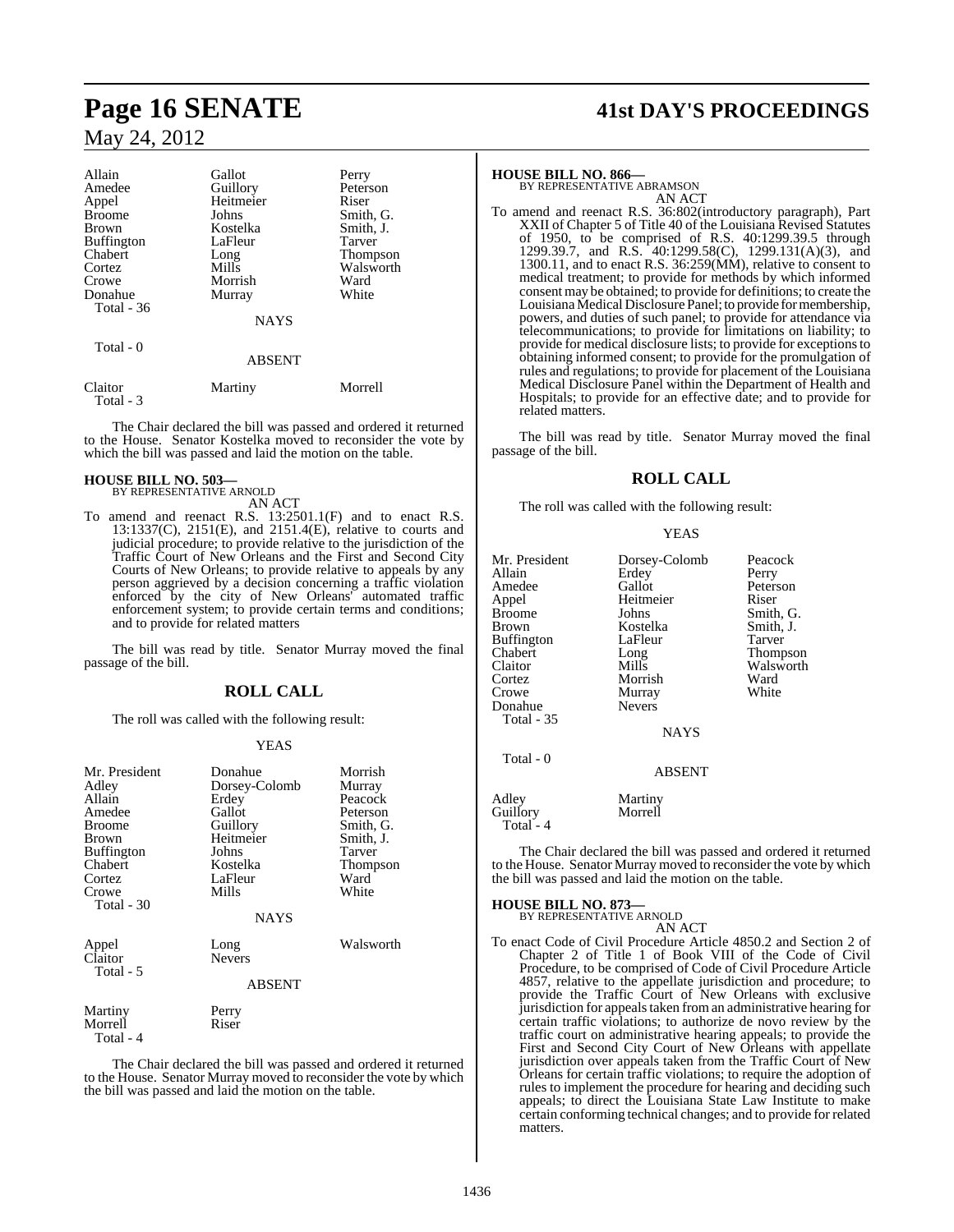# **41st DAY'S PROCEEDINGS Page 17 SENATE**

The bill was read by title. Senator Murray moved the final passage of the bill.

#### **ROLL CALL**

The roll was called with the following result:

#### YEAS

| Mr. President<br>Adley<br>Amedee<br><b>Broome</b><br><b>Brown</b><br><b>Buffington</b><br>Chabert<br>Total - 21 | Crowe<br>Dorsey-Colomb<br>Gallot<br>Guillory<br>Heitmeier<br>Johns<br>LaFleur | Mills<br>Morrell<br>Morrish<br>Murray<br>Peterson<br>Smith, J.<br>Tarver |
|-----------------------------------------------------------------------------------------------------------------|-------------------------------------------------------------------------------|--------------------------------------------------------------------------|
|                                                                                                                 | <b>NAYS</b>                                                                   |                                                                          |
| Appel<br>Claitor<br>Cortez<br>Total - 9                                                                         | Donahue<br>Kostelka<br>Long                                                   | <b>Nevers</b><br>Peacock<br>Thompson                                     |

ABSENT

Allain Perry Walsworth<br>
Perry Ward<br>
Riser Ward Erdey Riser Ward Martiny Smith, G. White Total - 9

The Chair declared the bill was passed and ordered it returned to the House. Senator Murray moved to reconsider the vote by which the bill was passed and laid the motion on the table.

### **HOUSE BILL NO. 940—** BY REPRESENTATIVE ABRAMSON

AN ACT

To amend and reenactR.S. 13:3852(A) and to enactR.S. 13:3852(C), relative to seizure of property; to provide with respect to notice of seizure; to provide that additional notice of rescheduled sale dates is not required; and to provide for related matters.

The bill was read by title. Senator Claitor moved the final passage of the bill.

#### **ROLL CALL**

The roll was called with the following result:

#### YEAS

| Mr. President<br>Adley<br>Amedee<br>Appel<br><b>Broome</b><br><b>Brown</b><br><b>Buffington</b><br>Chabert | Dorsey-Colomb<br>Erdey<br>Gallot<br>Guillory<br>Heitmeier<br>Johns<br>Kostelka<br>LaFleur | <b>Nevers</b><br>Perry<br>Riser<br>Smith, G.<br>Smith, J.<br>Tarver<br>Thompson<br>Walsworth | Mr. Preside<br>Adley<br>Amedee<br>Appel<br><b>Brown</b><br><b>Buffington</b><br>Chabert<br>Claitor |
|------------------------------------------------------------------------------------------------------------|-------------------------------------------------------------------------------------------|----------------------------------------------------------------------------------------------|----------------------------------------------------------------------------------------------------|
| Claitor                                                                                                    | Long                                                                                      | Ward                                                                                         | Cortez                                                                                             |
| Cortez                                                                                                     | <b>Mills</b>                                                                              | White                                                                                        | Crowe                                                                                              |
| Crowe                                                                                                      | Morrish                                                                                   |                                                                                              | Donahue                                                                                            |
| Donahue                                                                                                    | Murray                                                                                    |                                                                                              | Total - 31                                                                                         |
| Total - 34                                                                                                 |                                                                                           |                                                                                              |                                                                                                    |
|                                                                                                            | <b>NAYS</b>                                                                               |                                                                                              |                                                                                                    |
|                                                                                                            |                                                                                           |                                                                                              | Total - 0                                                                                          |
| Peterson                                                                                                   |                                                                                           |                                                                                              |                                                                                                    |
| Total - 1                                                                                                  |                                                                                           |                                                                                              |                                                                                                    |
|                                                                                                            | ABSENT                                                                                    |                                                                                              | Allain                                                                                             |
| Allain                                                                                                     | Morrell                                                                                   |                                                                                              | <b>Broome</b><br>Guillory                                                                          |
| <b>Martiny</b><br>Total - 4                                                                                | Peacock                                                                                   |                                                                                              | Total - 8                                                                                          |

# May 24, 2012

The Chair declared the bill was passed and ordered it returned to the House. Senator Claitor moved to reconsider the vote by which the bill was passed and laid the motion on the table.

**HOUSE BILL NO. 1010—** BY REPRESENTATIVES ARNOLD, EDWARDS, AND MACK AN ACT

To amend and reenact R.S. 13:392 and to enact R.S. 13:352(D), (E), and (F), and 588, relative to furniture and equipment purchased or owned by the courts of appeal and each judicial district court; to require the title of all furniture and equipment purchased and in possession of the courts of appeal to vest in the purchasing court; to require an itemized statement of furniture and equipment requested for purchase; to authorize certain persons to complete the sale of furniture or equipment; to authorize any judge to purchase furniture and equipment with nonpublic funds upon termination of office; to provide for the disposition of the sale proceeds; and to provide for related matters.

#### **Floor Amendments**

Senator Claitor proposed the following amendments.

#### **SENATE FLOOR AMENDMENTS**

Amendments proposed by Senator Claitor to Reengrossed House Bill No. 1010 by Representative Arnold

AMENDMENT NO. 1 On page 1, line 8 after "furniture" delete "and equipment"

AMENDMENT NO. 2 On page 2, line 1 delete "such property" and insert "the furniture"

AMEND<u>MENT NO. 3</u> On page 2, line 22 delete "such property" and insert "the furniture"

AMENDMENT NO. 4 On page 3, line 5 delete "such property" and insert "the furniture"

On motion of Senator Claitor, the amendments were adopted.

The bill was read by title. Senator Murray moved the final passage of the amended bill.

#### **ROLL CALL**

The roll was called with the following result:

#### YEAS

President Dorsey-Colomb Perry Adley Erdey Riser Amedee Gallot Smith, G. Brown Johns Tarver Fington Kostelka Thompson<br>1991 - Thompson Walsworth Long abert Long Walsworth<br>
itor Mills Ward Claitor Mills Ward We Murray nahue Nevers

Heitmeier Smith,<br>Johns Tarver Morrish

NAYS

#### ABSENT

ain 1988 LaFleur 1988 Peacock<br>Martiny 1988 Peterson Prome Martiny<br>Broome Martiny<br>Morrell Morrell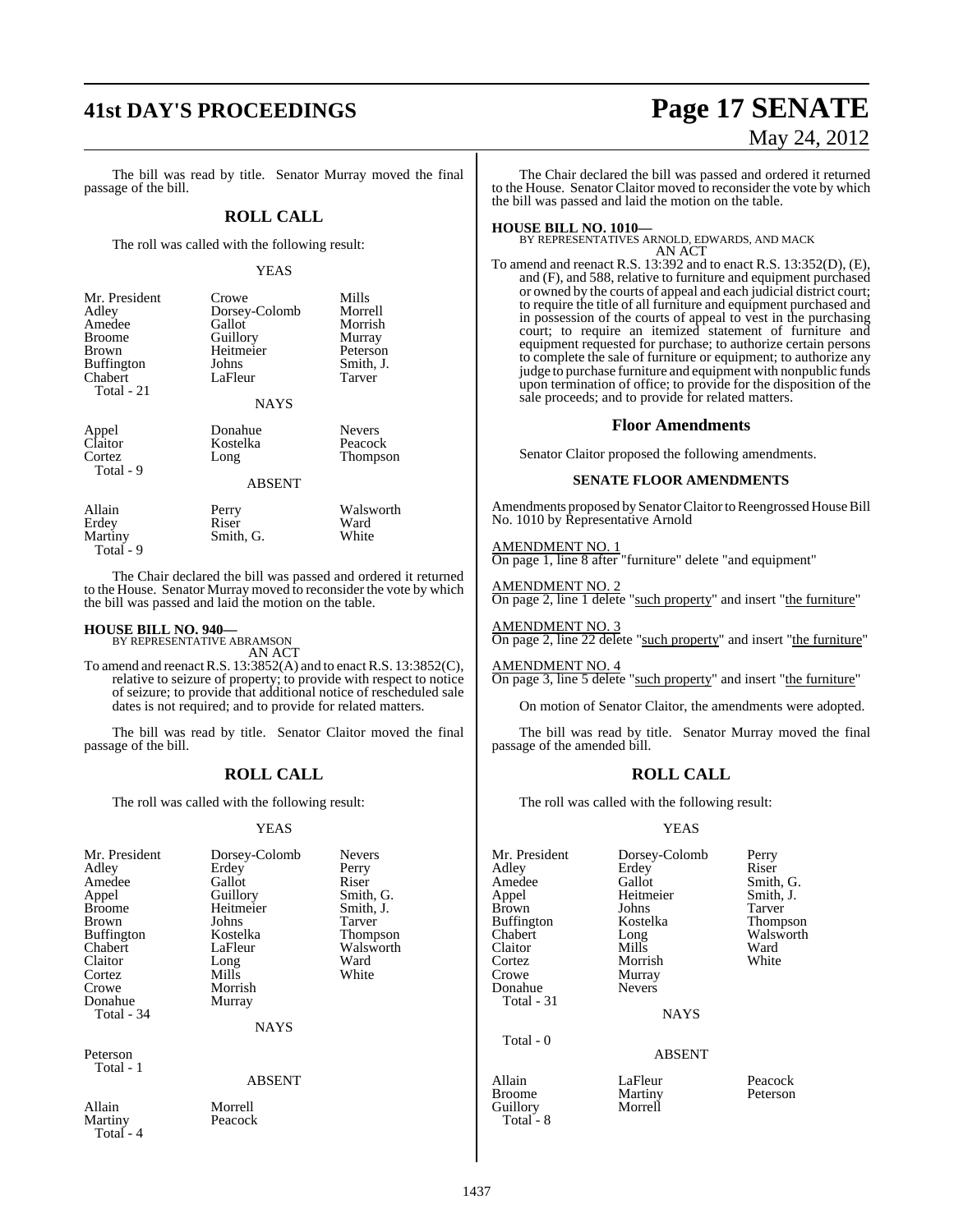The Chair declared the amended bill was passed and ordered it returned to the House. Senator Claitor moved to reconsider the vote by which the bill was passed and laid the motion on the table.

### **HOUSE BILL NO. 1067—** BY REPRESENTATIVE ST. GERMAIN

AN ACT

To amend and reenact R.S. 30:2418(I)(2), relative to recycling waste tires; to provide for payment to waste tire processors; and to provide for related matters.

The bill was read by title. Senator Walsworth moved the final passage of the bill.

#### **ROLL CALL**

The roll was called with the following result:

#### YEAS

| Mr. President     | Erdey         | Peacock         |
|-------------------|---------------|-----------------|
| Adley             | Gallot        | Perry           |
| Amedee            | Guillory      | Peterson        |
| Appel             | Heitmeier     | Riser           |
| <b>Brown</b>      | Johns         | Smith, G.       |
| <b>Buffington</b> | Kostelka      | Smith, J.       |
| Chabert           | Long          | Tarver          |
| Claitor           | Mills         | <b>Thompson</b> |
| Cortez            | Morrell       | Walsworth       |
| Crowe             | Morrish       | Ward            |
| Donahue           | Murray        | White           |
| Dorsey-Colomb     | <b>Nevers</b> |                 |
| <b>Total - 35</b> |               |                 |
|                   | <b>NAYS</b>   |                 |
| Total - 0         |               |                 |
|                   | <b>ABSENT</b> |                 |

Allain LaFleur<br>Broome Martiny Martiny Total - 4

The Chair declared the bill was passed and ordered it returned to the House. Senator Walsworth moved to reconsider the vote by which the bill was passed and laid the motion on the table.

### **HOUSE BILL NO. 1125—** BY REPRESENTATIVE BROADWATER

AN ACT

To amend and reenact Code of Civil Procedure Article 1469(5), Code of Criminal Procedure Article 740, R.S. 13:3667.3(B), and R.S. 49:956.1, relative to the attendance and testimony of legislators in certain court and administrative hearings; to extend the requirement of a preliminary motion and hearing to former legislators where their attendance or testimony is being solicited on matters relating to their former service as lawmakers; to provide for definitions; and to provide for related matters.

The bill was read by title. Senator Murray moved the final passage of the bill.

#### **ROLL CALL**

The roll was called with the following result:

#### YEAS

| Mr. President     | Dorsey-Colomb | <b>Nevers</b> |
|-------------------|---------------|---------------|
| Adley             | Erdey         | Peacock       |
| Allain            | Gallot        | Perry         |
| Amedee            | Guillory      | Peterson      |
| Appel             | Heitmeier     | Riser         |
| <b>Brown</b>      | Johns         | Smith, G.     |
| <b>Buffington</b> | Kostelka      | Smith, J.     |

### **Page 18 SENATE 41st DAY'S PROCEEDINGS**

| Chabert<br>Claitor<br>Cortez<br>Crowe<br>Donahue<br>Total - 36 | Long<br>Mills<br>Morrell<br>Morrish<br>Murray | Tarver<br><b>Thompson</b><br>Walsworth<br>Ward<br>White |
|----------------------------------------------------------------|-----------------------------------------------|---------------------------------------------------------|
|                                                                | <b>NAYS</b>                                   |                                                         |
| Total - 0                                                      | <b>ABSENT</b>                                 |                                                         |
| <b>Broome</b><br>Total - 3                                     | LaFleur                                       | Martiny                                                 |

The Chair declared the bill was passed and ordered it returned to the House. Senator Murray moved to reconsider the vote by which the bill was passed and laid the motion on the table.

**HOUSE BILL NO. 1150—** BY REPRESENTATIVE HUNTER

AN ACT

To amend and reenact R.S. 13:850(B)(introductory paragraph) and to enact R.S. 13:850(E), relative to facsimile filings in civil actions; to provide for exceptionsto filing an original document in certain circumstances; to provide for procedures; and to provide for related matters.

The bill was read by title. Senator Murray moved the final passage of the bill.

#### **ROLL CALL**

The roll was called with the following result:

#### YEAS

| Mr. President<br>Adley<br>Allain<br>Amedee<br>Appel<br><b>Brown</b><br><b>Buffington</b><br>Chabert<br>Claitor<br>Cortez<br>Crowe<br>Donahue<br>Total - 35 | Dorsey-Colomb<br>Erdey<br>Gallot<br>Guillory<br>Johns<br>Kostelka<br>LaFleur<br>Long<br>Mills<br>Morrell<br>Morrish<br>Murray | <b>Nevers</b><br>Peacock<br>Peterson<br>Riser<br>Smith, G.<br>Smith, J.<br>Tarver<br>Thompson<br>Walsworth<br>Ward<br>White |
|------------------------------------------------------------------------------------------------------------------------------------------------------------|-------------------------------------------------------------------------------------------------------------------------------|-----------------------------------------------------------------------------------------------------------------------------|
|                                                                                                                                                            | <b>NAYS</b>                                                                                                                   |                                                                                                                             |
| Total - 0                                                                                                                                                  | <b>ABSENT</b>                                                                                                                 |                                                                                                                             |
| <b>Broome</b><br>Heitmeier                                                                                                                                 | Martiny<br>Perry                                                                                                              |                                                                                                                             |

The Chair declared the bill was passed and ordered it returned to the House. Senator Murray moved to reconsider the vote by which the bill was passed and laid the motion on the table.

#### **HOUSE BILL NO. 1168—**

Total - 4

BY REPRESENTATIVE TIM BURNS AN ACT

To enact Code of Civil Procedure Article 1293(C), relative to service of process; to provide for the appointment of certain persons as private process servers; to provide for qualifications; and to provide for related matters.

The bill was read by title. Senator Claitor moved the final passage of the bill.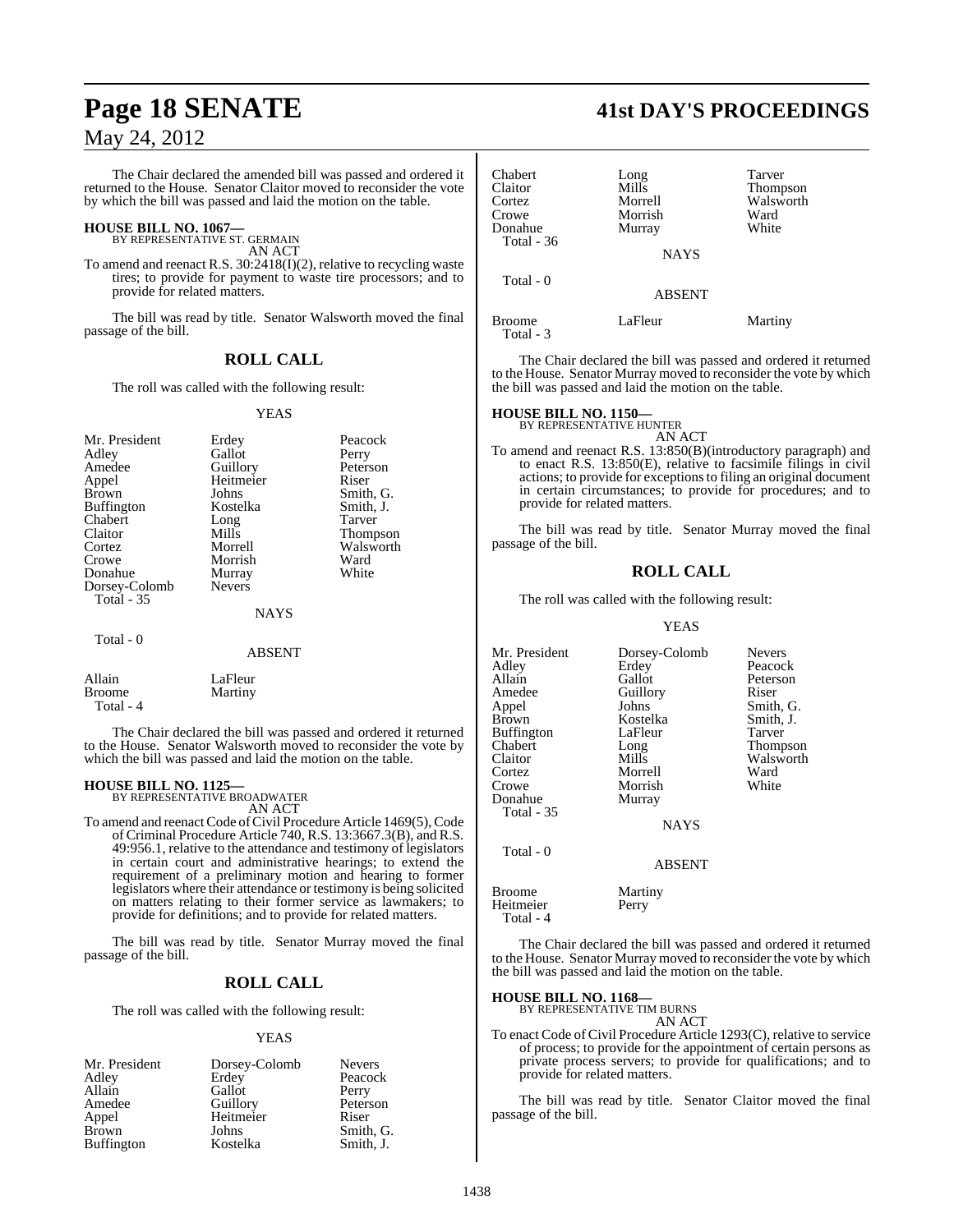## **41st DAY'S PROCEEDINGS Page 19 SENATE**

### **ROLL CALL**

The roll was called with the following result:

#### YEAS

| Mr. President<br>Adley<br>Allain<br>Amedee<br>Appel<br><b>Brown</b><br><b>Buffington</b><br>Chabert<br>Claitor<br>Cortez<br>Crowe<br>Donahue<br>Dorsey-Colomb<br>Total - 37 | Erdey<br>Gallot<br>Guillory<br>Heitmeier<br>Johns<br>Kostelka<br>LaFleur<br>Long<br>Mills<br>Morrell<br>Morrish<br>Murray<br><b>Nevers</b> | Peacock<br>Perry<br>Peterson<br>Riser<br>Smith, G.<br>Smith, J.<br>Tarver<br>Thompson<br>Walsworth<br>Ward<br>White |
|-----------------------------------------------------------------------------------------------------------------------------------------------------------------------------|--------------------------------------------------------------------------------------------------------------------------------------------|---------------------------------------------------------------------------------------------------------------------|
|                                                                                                                                                                             | <b>NAYS</b>                                                                                                                                |                                                                                                                     |

#### Total - 0

Total - 2

Broome Martiny

ABSENT

The Chair declared the bill was passed and ordered it returned to the House. Senator Claitor moved to reconsider the vote by which the bill was passed and laid the motion on the table.

### **HOUSE BILL NO. 1205— (Substitute for House Bill No. 910 by Representative Johnson)** BY REPRESENTATIVE JOHNSON

AN ACT

To amend and reenact R.S. 46:236.2(A) and (B) and 236.14(E)(3)(a) and to enact R.S. 46:236.1.12, relative to obligations for child support; to provide for the transfer of an obligation for support to a caretaker; to provide for procedures; to provide for employer reporting requirements of the child support program; and to provide for related matters.

The bill was read by title. Senator LaFleur moved the final passage of the bill.

### **ROLL CALL**

The roll was called with the following result:

#### YEAS

| Mr. President<br>Adley<br>Allain<br>Amedee<br>Appel<br><b>Brown</b><br><b>Buffington</b><br>Chabert<br>Claitor<br>Cortez<br>Crowe<br>Donahue<br>Dorsey-Colomb<br>Total - 37 | Erdey<br>Gallot<br>Guillory<br>Heitmeier<br>Johns<br>Kostelka<br>LaFleur<br>Long<br>Mills<br>Morrell<br>Morrish<br>Murray<br><b>Nevers</b><br><b>NAYS</b> | Peacock<br>Perry<br>Peterson<br>Riser<br>Smith, G.<br>Smith, J.<br>Tarver<br><b>Thompson</b><br>Walsworth<br>Ward<br>White |
|-----------------------------------------------------------------------------------------------------------------------------------------------------------------------------|-----------------------------------------------------------------------------------------------------------------------------------------------------------|----------------------------------------------------------------------------------------------------------------------------|
| Total - 0                                                                                                                                                                   | <b>ABSENT</b>                                                                                                                                             |                                                                                                                            |
| Broome<br>Total - 2                                                                                                                                                         | Martiny                                                                                                                                                   |                                                                                                                            |

# May 24, 2012

The Chair declared the bill was passed and ordered it returned to the House. Senator LaFleur moved to reconsider the vote by which the bill was passed and laid the motion on the table.

### **HOUSE BILL NO. 1208— (Substitute for House Bill No. 840 by Representative Thompson)**<br>BY REPRESENTATIVE THOMPSON

AN ACT

To amend and reenact R.S. 9:315.47 and to enact R.S. 9:315.46(C) and (D), relative to the suspension of licenses for failure to pay child support; to provide for modification or lifting of suspensions for partial compliance; to provide for a court order lifting the suspension of a license in certain circumstances; to provide for reinstatement of licenses for partial compliance; and to provide for related matters.

The bill was read by title. Senator Murray moved the final passage of the bill.

### **ROLL CALL**

The roll was called with the following result:

#### YEAS

| Mr. President<br>Adley<br>Allain<br>Amedee<br>Appel<br><b>Brown</b><br>Buffington<br>Chabert<br>Claitor<br>Cortez<br>Crowe<br>Donahue | Dorsey-Colomb<br>Erdey<br>Gallot<br>Guillory<br>Heitmeier<br>Johns<br>Kostelka<br>LaFleur<br>Long<br>Mills<br>Morrish<br>Murray | <b>Nevers</b><br>Peacock<br>Perry<br>Riser<br>Smith, G.<br>Smith, J.<br>Tarver<br>Thompson<br>Walsworth<br>Ward<br>White |
|---------------------------------------------------------------------------------------------------------------------------------------|---------------------------------------------------------------------------------------------------------------------------------|--------------------------------------------------------------------------------------------------------------------------|
| <b>Total - 35</b>                                                                                                                     | <b>NAYS</b>                                                                                                                     |                                                                                                                          |
| Total - 0                                                                                                                             | <b>ABSENT</b>                                                                                                                   |                                                                                                                          |
| <b>Broome</b>                                                                                                                         | Morrell                                                                                                                         |                                                                                                                          |

Martiny Peterson Total - 4

The Chair declared the bill was passed and ordered it returned to the House. Senator Murray moved to reconsider the vote by which the bill was passed and laid the motion on the table.

#### **House Bills and Joint Resolutions on Third Reading and Final Passage, Subject to Call**

#### **Called from the Calendar**

Senator LaFleur asked that House Bill No. 960 be called from the Calendar.

#### **HOUSE BILL NO. 960—**

BY REPRESENTATIVE JOHNSON

AN ACT To enact R.S. 13:852 and 853, relative to court costs, to provide relative to court costs in the Twelfth Judicial District Court; to provide for additional court costs for criminal cases including traffic offensesin the Twelfth Judicial District Court; to provide relative to court costs in the Twenty-Second Judicial District Court; to provide for additional court costs for criminal cases in the Twenty-Second Judicial District Court; to provide for use of additional funds; and to provide for related matters.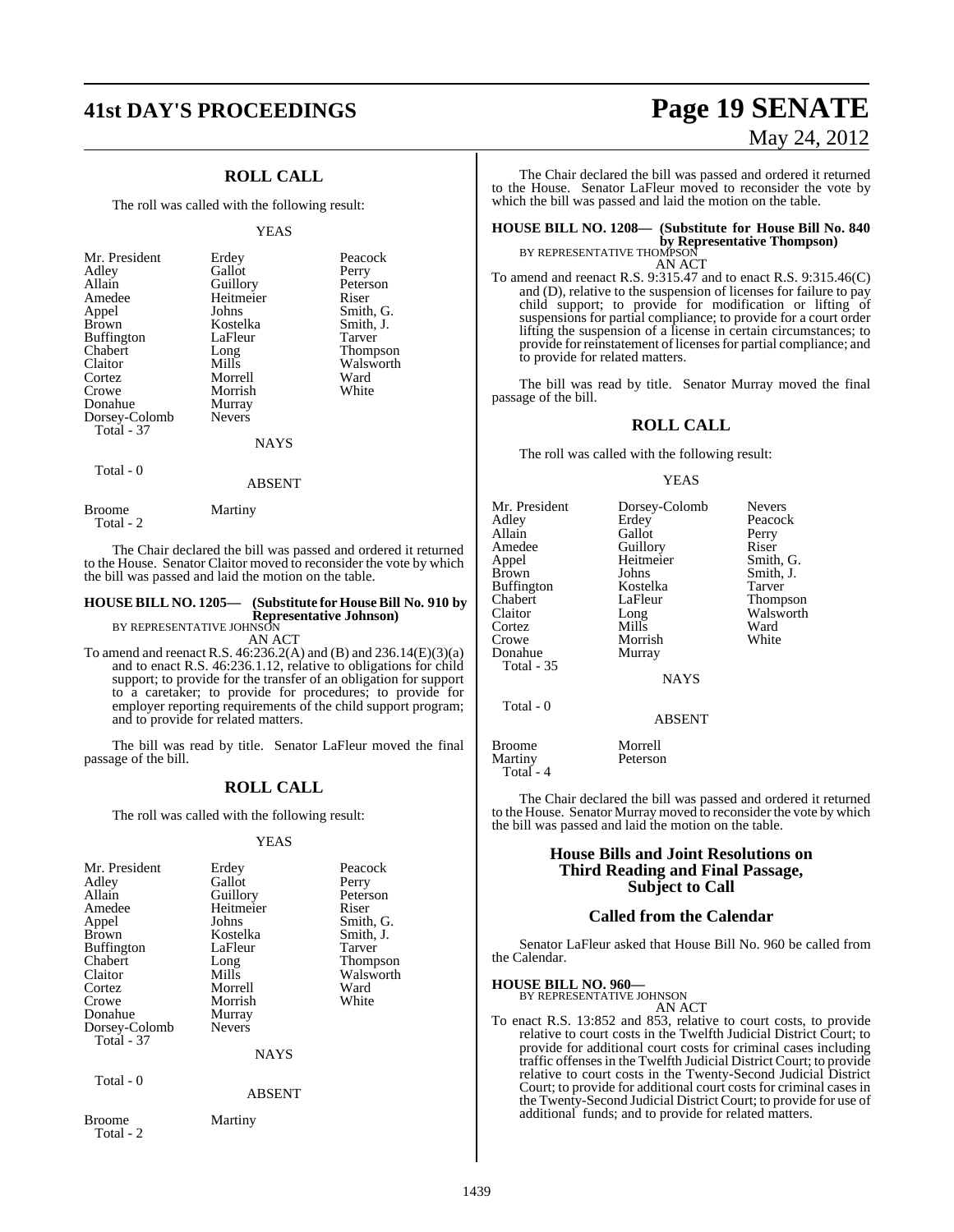#### **Floor Amendments**

Senator LaFleur proposed the following amendments.

#### **SENATE FLOOR AMENDMENTS**

Amendments proposed by Senator LaFleur to Reengrossed House Bill No. 960 by Representative Johnson

#### AMENDMENT NO. 1

In Senate Committee Amendment No. 7 proposed by the Senate Committee on Finance and adopted by the Senate on May 1, 2012, on page 1, line 21, after "filing" and before the period "." insert "to be transmitted to the Avoyelles Parish Sheriff's Office for further disposition in accordance with the provisions of this Section'

#### AMENDMENT NO. 2

On page 1, line 14, after "cents" and before the period "." insert "to be collected by the sheriff of Avoyelles Parish for further disposition in accordance with the provisions of this Section"

AMENDMENT NO. 3 On page 1, line 15, after "forfeitures" delete the reminder of the line and insert "provided for by law."

AMENDMENT NO. 4 On page 1, delete lines 16 and 17 in their entirety

#### AMENDMENT NO. 5

On page 1, line 18, after "B." and before "collected" delete "The clerk of court shall place all sums" and insert "All fees"

#### AMENDMENT NO. 6

On page 1, at the beginning of line 19, delete "this Section into an account to" and insert "Subsection A of this Section shall

On motion of Senator LaFleur, the amendments were adopted.

The bill was read by title. Senator LaFleur moved the final passage of the amended bill.

#### **ROLL CALL**

The roll was called with the following result:

#### YEAS

| Mr. President<br>Adley<br>Allain<br>Amedee<br>Appel<br><b>Brown</b><br><b>Buffington</b><br>Chabert<br>Claitor<br>Cortez<br>Donahue<br>Dorsey-Colomb<br>Total $-36$ | Erdey<br>Gallot<br>Guillory<br>Heitmeier<br>Johns<br>Kostelka<br>LaFleur<br>Long<br>Mills<br>Morrell<br>Morrish<br>Murray | <b>Nevers</b><br>Peacock<br>Perry<br>Peterson<br>Riser<br>Smith, G.<br>Smith, J.<br>Tarver<br><b>Thompson</b><br>Walsworth<br>Ward<br>White |
|---------------------------------------------------------------------------------------------------------------------------------------------------------------------|---------------------------------------------------------------------------------------------------------------------------|---------------------------------------------------------------------------------------------------------------------------------------------|
|                                                                                                                                                                     | <b>NAYS</b>                                                                                                               |                                                                                                                                             |
| Total - 0                                                                                                                                                           | ABSENT                                                                                                                    |                                                                                                                                             |

Broome Crowe Martiny Total - 3

The Chair declared the amended bill was passed and ordered it returned to the House. Senator LaFleur moved to reconsider the vote by which the bill was passed and laid the motion on the table.

### **Page 20 SENATE 41st DAY'S PROCEEDINGS**

#### **Regular Order Resumed**

#### **House Concurrent Resolutions on Second Reading Reported by Committees**

#### **Bagneris Rule**

Senator Adley moved to suspend the rules to temporarily pass over controversial House Concurrent Resolutions Reported by Committee to be adopted with the intention of taking them up later, in their regular order.

Without objection, so ordered.

#### **HOUSE CONCURRENT RESOLUTION NO. 86—**

BY REPRESENTATIVE THOMPSON A CONCURRENT RESOLUTION

To urge and request the State Board of Elementary and Secondary Education to study the advantages and disadvantages of enacting a state law to limit the salary amount paid to public school administrators, with certain exceptions, to the amount paid to teachers in the same school system and to report its findings and recommendations at least sixty days prior to the 2013 Regular Session of the Legislature of Louisiana.

Reported favorably by the Committee on Education.

The resolution was read by title. Senator Peacock moved to concur in the House Concurrent Resolution.

### **ROLL CALL**

The roll was called with the following result:

#### YEAS

Mr. President Erdey Peacock Adley Gallot Perry<br>
Allain Guillory Peterson Allain Guillory Peters<br>
Amedee Heitmeier Riser Amedee Heitmeier<br>Appel Johns Appel Johns Smith, G. Kostelka Smith, J.<br>LaFleur Tarver Buffington LaFle<br>Chabert Long Chabert Long Thompson Walsworth Cortez Morrell Ward<br>Crowe Morrish White Morrish<br>Murray Donahue Murray<br>Dorsey-Colomb Nevers Dorsey-Colomb Total - 37 **NAYS** 

#### ABSENT

Broome Martiny Total - 2

Total - 0

The Chair declared the Senate concurred in the House Concurrent Resolution and ordered it returned to the House.

#### **HOUSE CONCURRENT RESOLUTION NO. 92—**

BY REPRESENTATIVE CHAMPAGNE A CONCURRENT RESOLUTION

To urge and request the Board of Regents to study executive compensation at the university system offices and boards and to report its findings to the legislature at least sixty days prior to the 2013 Regular Session of the Legislature of Louisiana.

Reported favorably by the Committee on Education.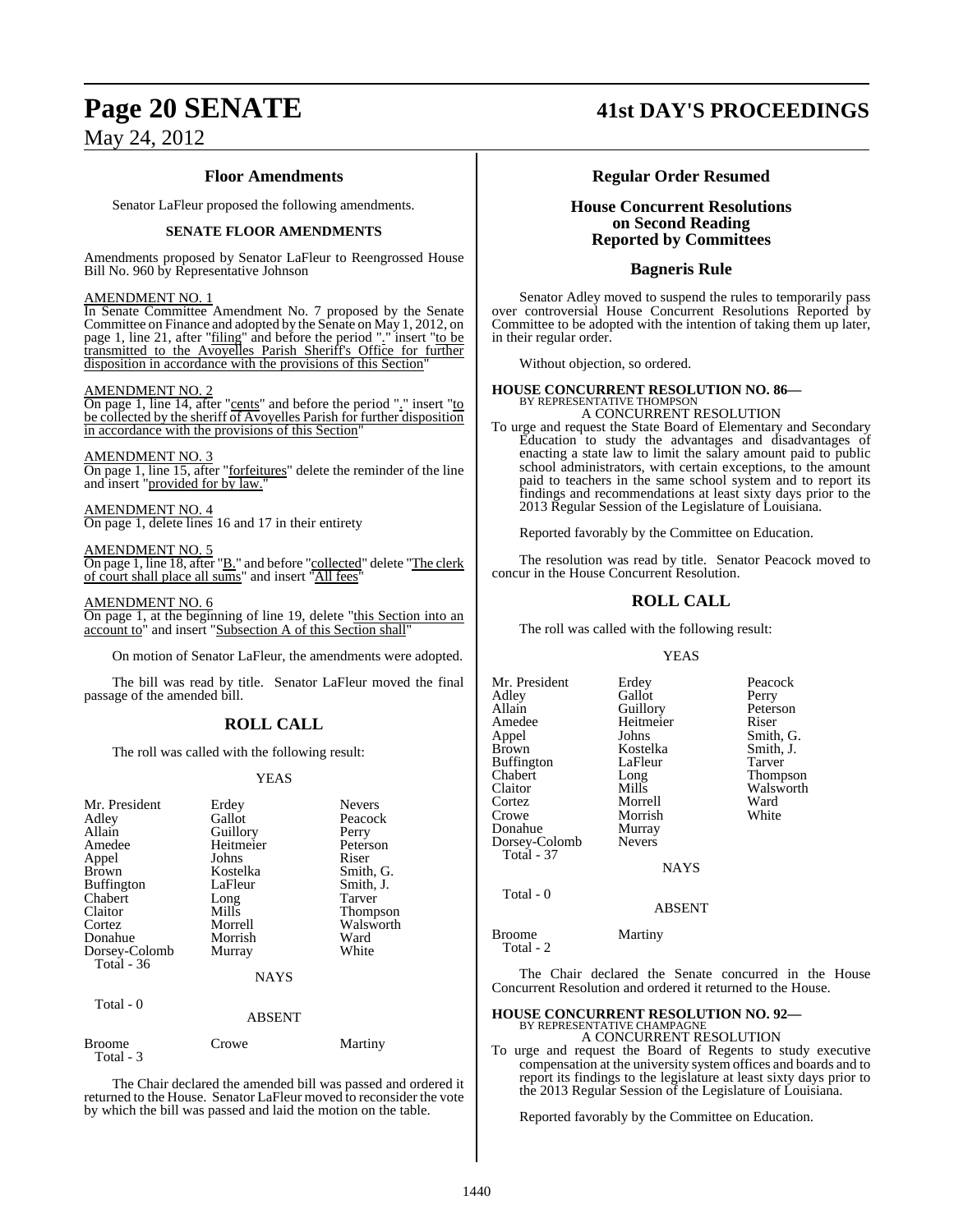# **41st DAY'S PROCEEDINGS Page 21 SENATE**

The resolution was read by title. Senator Cortez moved to concur in the House Concurrent Resolution.

#### **ROLL CALL**

The roll was called with the following result:

#### YEAS

| Mr. President<br>Adley<br>Allain<br>Amedee<br>Appel<br><b>Brown</b><br><b>Buffington</b><br>Chabert<br>Claitor<br>Cortez<br>Dorsey-Colomb<br>Erdey<br>Total - 34 | Gallot<br>Guillory<br>Heitmeier<br>Johns<br>Kostelka<br>LaFleur<br>Long<br>Mills<br>Morrell<br>Morrish<br>Murray<br><b>Nevers</b><br><b>NAYS</b> | Peacock<br>Perry<br>Peterson<br>Riser<br>Smith, G.<br>Smith, J.<br>Tarver<br>Thompson<br>Walsworth<br>White |
|------------------------------------------------------------------------------------------------------------------------------------------------------------------|--------------------------------------------------------------------------------------------------------------------------------------------------|-------------------------------------------------------------------------------------------------------------|
| Total - 0                                                                                                                                                        |                                                                                                                                                  |                                                                                                             |

#### ABSENT

| Broome    | Donahue | Ward |
|-----------|---------|------|
| Crowe     | Martiny |      |
| Total - 5 |         |      |

The Chair declared the Senate concurred in the House Concurrent Resolution and ordered it returned to the House.

### **HOUSE CONCURRENT RESOLUTION NO. 106—** BY REPRESENTATIVE HOFFMANN

A CONCURRENT RESOLUTION

To urge and request the State Board of Elementary and Secondary Education to provide for the inclusion of "read alouds" in early childhood education programs administered at the state level.

Reported favorably by the Committee on Education.

The resolution was read by title. Senator Claitor moved to concur in the House Concurrent Resolution.

#### **ROLL CALL**

The roll was called with the following result:

#### YEAS

| Mr. President              | Erdey         | Peacock   |
|----------------------------|---------------|-----------|
| Adley                      | Gallot        | Perry     |
| Allain                     | Guillory      | Peterson  |
| Amedee                     | Heitmeier     | Riser     |
| Appel                      | Johns         | Smith, G. |
| Brown                      | Kostelka      | Smith, J. |
| <b>Buffington</b>          | LaFleur       | Tarver    |
| Chabert                    | Long          | Thompson  |
| Claitor                    | Mills         | Walsworth |
| Cortez                     | Morrell       | Ward      |
| Crowe                      | Morrish       | White     |
| Donahue                    | Murray        |           |
| Dorsey-Colomb              | <b>Nevers</b> |           |
| <b>Total - 37</b>          |               |           |
|                            | <b>NAYS</b>   |           |
| Total - 0                  |               |           |
|                            | <b>ABSENT</b> |           |
| <b>Broome</b><br>Total - 2 | Martiny       |           |

# May 24, 2012

The Chair declared the Senate concurred in the House Concurrent Resolution and ordered it returned to the House.

### **HOUSE CONCURRENT RESOLUTION NO. 129—** BY REPRESENTATIVE LEGER

A CONCURRENT RESOLUTION To urge and request the Louisiana Supreme Court, the Department of Children and Family Services, the Department of Health and Hospitals, the Department of Education, the Governor's Children's Cabinet, and the office of juvenile justice within the Department of Public Safety and Corrections, to implement the recommendations related to the Informal Families in Need of Services (FINS) process made by the Families in Need of Services Commission in its report issued February 10, 2012, and as set forth in this Resolution and to report to the legislature and the Juvenile Justice Reform Act Implementation Commission on the accomplishments and status of implementation of the

Reported favorably by the Committee on Health and Welfare.

The resolution was read by title. Senator Dorsey-Colomb moved to concur in the House Concurrent Resolution.

#### **ROLL CALL**

The roll was called with the following result:

Morrish<br>Murray

recommendations no later than March 1, 2013.

YEAS

Mr. President Erdey Peacock<br>Adley Gallot Perry Adley Gallot<br>Allain Guillory Amedee Heitmeier Riser<br>Appel Johns Smith Brown Kostelka Smith,<br>Buffington LaFleur Tarver Buffington LaFle<br>Chabert Long Claitor Mills Walsworth<br>
Cortez Morrell Ward Cortez Morrell Ward Donahue Murray<br>Dorsev-Colomb Nevers Dorsey-Colomb

Peterson Smith, G.<br>Smith, J. Long Thompson<br>Mills Walsworth

**NAYS** 

ABSENT

Broome Martiny Total - 2

Total - 37

Total - 0

The Chair declared the Senate concurred in the House Concurrent Resolution and ordered it returned to the House.

#### **Rules Suspended**

Senator Adley asked for and obtained a suspension of the rules to revert to the Morning Hour.

#### **Message from the House**

#### **PASSED SENATE BILLS AND JOINT RESOLUTIONS**

#### May 24, 2012

To the Honorable President and Members of the Senate:

I am directed to inform your honorable body that the House of Representatives has finally passed the following Senate Bills and Joint Resolutions: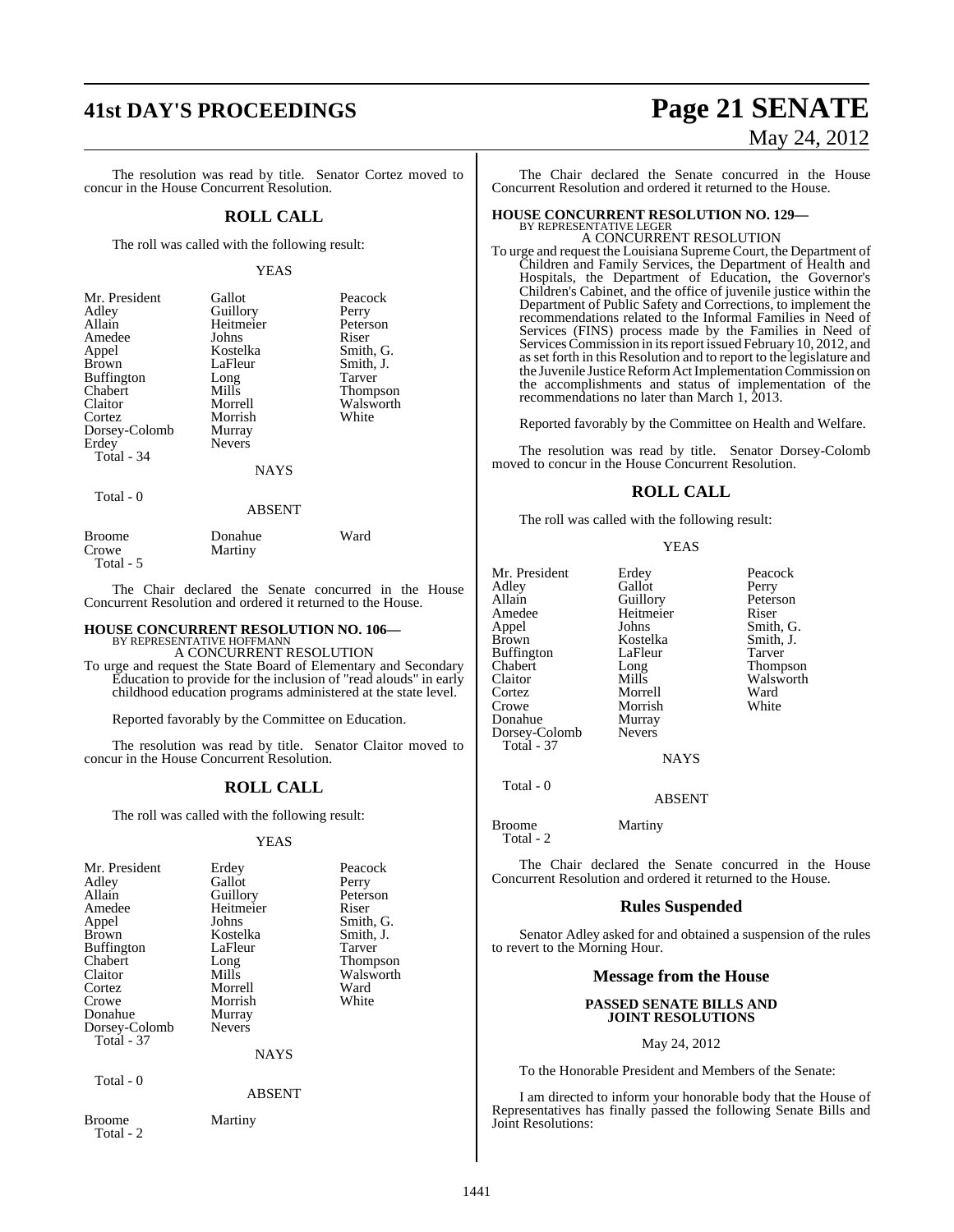#### **SENATE BILL NO. 70—** BY SENATOR MURRAY

AN ACT

To amend and reenact Code of Civil Procedure Articles 3421 and 3431(A)(introductory paragraph), and to repeal Code of Civil Procedure Article  $3422.1(\tilde{G})$ , relative to small successions; to provide relative to small succession procedures and effects; to provide certain definitions, conditions, terms, and requirements; and to provide for related matters.

Reported with amendments.

#### **SENATE BILL NO. 79—** BY SENATOR MORRISH

AN ACT

To enact R.S. 32:388(B)(1)(b)(iv), relative to trucks hauling concrete or construction aggregates; to authorize ready-mixed concrete trucks to exceed licensed gross vehicle weight under certain conditions; and to provide for related matters.

Reported with amendments.

#### **SENATE BILL NO. 258—** BY SENATOR APPEL

AN ACT

To amend and reenact the introductory paragraph of R.S. 9:2772(A) and  $(B)(3)$  and to enact R.S.  $\overline{9:}27\overline{7}2(\overline{A})(1)(c)$ , relative to peremptive periods for certain actions; to authorize the filing of certain contribution, indemnity or third-party claims; to provide certain terms, conditions and requirements; and to provide for related matters.

Reported with amendments.

#### **SENATE BILL NO. 139—** BY SENATOR LONG

AN ACT

To amend and reenact R.S.9:3306(9), relative to leases of movables; to provide with respect to definitions; to provide an exception for employer-sponsored lease programs; and to provide for related matters.

Reported with amendments.

Respectfully submitted, ALFRED W. SPEER Clerk of the House of Representatives

#### **Message from the House**

#### **CONCURRING IN SENATE CONCURRENT RESOLUTIONS**

#### May 24, 2012

To the Honorable President and Members of the Senate:

I am directed to inform your honorable body that the House of Representatives has finally concurred in the following Senate Concurrent Resolutions:

**SENATE CONCURRENT RESOLUTION NO. 126—BY SENATORS LONG AND GALLOT AND REPRESENTATIVES**<br>BROWN, COX AND HOWARD

### A CONCURRENT RESOLUTION

To express the sincere condolences of the Legislature of Louisiana upon the death of Joe Sampite', former mayor of Natchitoches, to commend a life well spent in service to his community, and to note the proud legacy he leaves to the city of Natchitoches and the state of Louisiana.

Reported without amendments.

### **Page 22 SENATE 41st DAY'S PROCEEDINGS**

# **SENATE CONCURRENT RESOLUTION NO. 127—**<br>BY SENATOR DORSEY-COLOMB<br>A CONCURRENT RESOLUTION

To expressthe sincere and heartfelt condolences of the Legislature of Louisiana upon the death of Dr. Wallace Hart Dunlap, to commend a life well spent in service to his community, and to note the proud legacy he leaves to the state of Louisiana.

Reported without amendments.

Respectfully submitted, ALFRED W. SPEER Clerk of the House of Representatives

#### **Introduction of Senate Resolutions**

**SENATE RESOLUTION NO. 147—** BY SENATOR HEITMEIER

A RESOLUTION

To declare the month of September 2012 as "Pain Awareness Month" in Louisiana.

The resolution was read by title and placed on the Calendar for a second reading.

#### **Message from the House**

#### **ASKING CONCURRENCE IN HOUSE CONCURRENT RESOLUTIONS**

May 24, 2012

To the Honorable President and Members of the Senate:

I am directed to inform your honorable body that the House of Representatives has finally passed and asks your concurrence in the following House Concurrent Resolutions:

HCR NO. 101 HCR NO. 124 HCR NO.146

Respectfully submitted, ALFRED W. SPEER Clerk of the House of Representatives

#### **House Concurrent Resolutions on First Reading**

### **HOUSE CONCURRENT RESOLUTION NO. 101—** BY REPRESENTATIVE GAINES

A CONCURRENT RESOLUTION

To urge and request the Department of Transportation and Development to study the possible installation of crosswalks controlled by "walk" and "do not walk" indicators at two intersections in LaPlace, Louisiana.

The resolution was read by title and placed on the Calendar for a second reading.

#### **HOUSE CONCURRENT RESOLUTION NO. 124—** BY REPRESENTATIVE DIXON

A CONCURRENT RESOLUTION

To urge and request that Innocence Project New Orleans submit an application to the Judicial Council of the Supreme Court of Louisiana for review of a new court cost to fund the Innocence Compensation Fund.

The resolution was read by title and placed on the Calendar for a second reading.

#### **HOUSE CONCURRENT RESOLUTION NO. 146—** BY REPRESENTATIVE CONNICK

A CONCURRENT RESOLUTION

To urge and request the Louisiana Department of Transportation and Development to study the need for the creation of local transportation districts by parishes and municipalities in order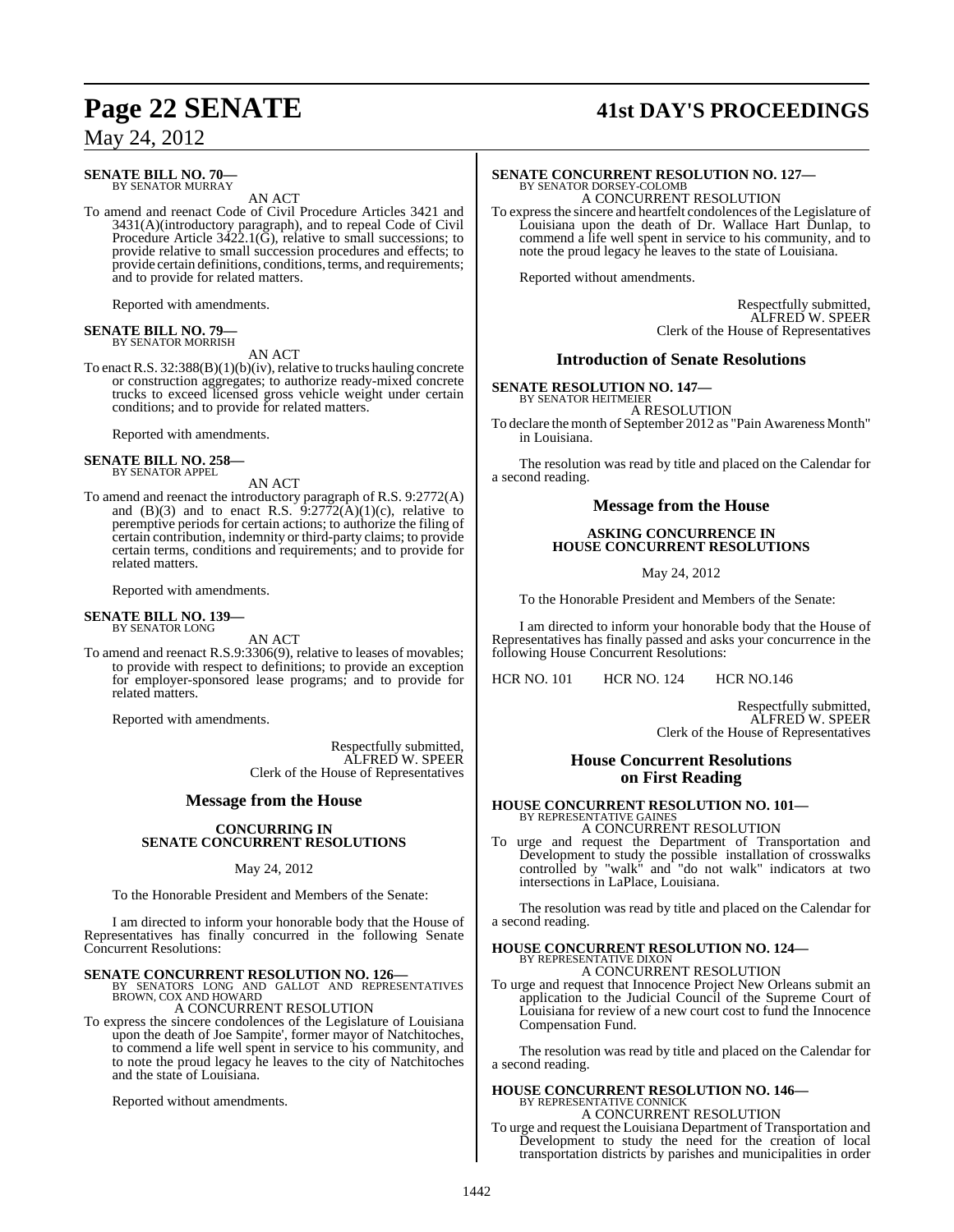# **41st DAY'S PROCEEDINGS Page 23 SENATE**

to assist the department in addressing transportation needs in Louisiana and to report its findings to the House Committee on Transportation, Highways and Public Works, the Senate Committee on Transportation, Highways and Public Works, the House Committee on Municipal, Parochial and Cultural Affairs, and the Senate Committee on Local and Municipal Affairs prior to the convening of the 2013 Regular Session of the Legislature of Louisiana.

The resolution was read by title and placed on the Calendar for a second reading.

### **Rules Suspended**

Senator Morrish asked for and obtained a suspension of the rules to take up at this time:

#### **Senate Concurrent Resolutions on Second Reading**

# **SENATE CONCURRENT RESOLUTION NO. 136—** BY SENATORS MORRISH AND LONG

A CONCURRENT RESOLUTION

To urge and request the Federal Energy Regulatory Commission to immediately reject any requests for a rehearing regarding Cheniere Energy's Sabine Pass Liquefaction Project and memorializes Congress to express their support for LNG exports and to streamline and expedite the approval process.

The concurrent resolution was read by title. Senator Morrish moved to adopt the Senate Concurrent Resolution.

### **ROLL CALL**

The roll was called with the following result:

#### YEAS

|               | Perry                        |
|---------------|------------------------------|
|               | Peterson                     |
| Heitmeier     | Riser                        |
| Johns         | Smith, G.                    |
| Kostelka      | Smith, J.                    |
| LaFleur       | Tarver                       |
| Long          | <b>Thompson</b>              |
| Mills         | Walsworth                    |
| Morrish       | Ward                         |
|               | White                        |
| <b>Nevers</b> |                              |
| Peacock       |                              |
|               |                              |
| <b>NAYS</b>   |                              |
|               | Gallot<br>Guillory<br>Murray |

Total - 0

#### ABSENT

| Broome    | <b>Buffington</b> | Morrell |
|-----------|-------------------|---------|
| Brown     | Martiny           |         |
| Total - 5 |                   |         |

The Chair declared the Senate adopted the Senate Concurrent Resolution and ordered it sent to the House.

### **Rules Suspended**

Senator Kostelka asked for and obtained a suspension of the rules to recall House Concurrent Resolution No. 113 from the Committee on Judiciary C.

# May 24, 2012

### **HOUSE CONCURRENT RESOLUTION NO. 113—** BY REPRESENTATIVE HARRISON A CONCURRENT RESOLUTION

To direct the Louisiana Sentencing Commission to study the feasibility of requiring an offender to serve his term of imprisonment through home incarceration with the use of electronic monitoring and to report its findings to the legislature prior to the convening of the 2013 Regular Session of the Legislature of Louisiana.

The resolution was read by title. Senator Kostelka moved to concur in the House Concurrent Resolution.

#### **ROLL CALL**

The roll was called with the following result:

#### YEAS

| Mr. President     | Erdey       | <b>Nevers</b> |
|-------------------|-------------|---------------|
| Adley             | Gallot      | Peacock       |
| Allain            | Guillory    | Perry         |
| Amedee            | Heitmeier   | Peterson      |
| Appel             | Johns       | Riser         |
| Brown             | Kostelka    | Smith, G.     |
| Chabert           | LaFleur     | Smith, J.     |
| Claitor           | Long        | <b>Tarver</b> |
| Cortez            | Mills       | Thompson      |
| Crowe             | Morrell     | Walsworth     |
| Donahue           | Morrish     | Ward          |
| Dorsey-Colomb     | Murray      | White         |
| <b>Total</b> - 36 |             |               |
|                   | <b>NAYS</b> |               |
| Total - 0         |             |               |
|                   | ABSENT      |               |

Broome Buffington Martiny Total - 3

The Chair declared the Senate had concurred in the House Concurrent Resolution, and ordered it returned to the House.

#### **Rules Suspended**

Senator Kostelka asked for and obtained a suspension of the rules to recall House Concurrent Resolution No. 90 from the Committee on Judiciary C.

### **HOUSE CONCURRENT RESOLUTION NO. 90—** BY REPRESENTATIVE SEABAUGH A CONCURRENT RESOLUTION

To direct the Criminal Code Committee of the Louisiana State Law Institute to study the issue of post-conviction relief, specifically with regard to the costs associated with providing such relief, and to issue a report of itsfindings and recommendations on the feasibility of assessing certain fees for applications for postconviction relief to the Legislature of Louisiana.

The resolution was read by title. Senator Kostelka moved to concur in the House Concurrent Resolution.

#### **ROLL CALL**

The roll was called with the following result:

Kostelka

#### YEAS

| Mr. President | Erdey     | Peacock  |
|---------------|-----------|----------|
| Adley         | Gallot    | Perry    |
| Allain        | Guillory  | Peterson |
| Amedee        | Heitmeier | Riser    |
| Appel         | Johns     | Smith, G |
| <b>Rrown</b>  | Kostelka  | Smith I  |

Erdey Peacock<br>Gallot Perry Guillory Peters<br>
Heitmeier Riser Smith, G.<br>Smith, J.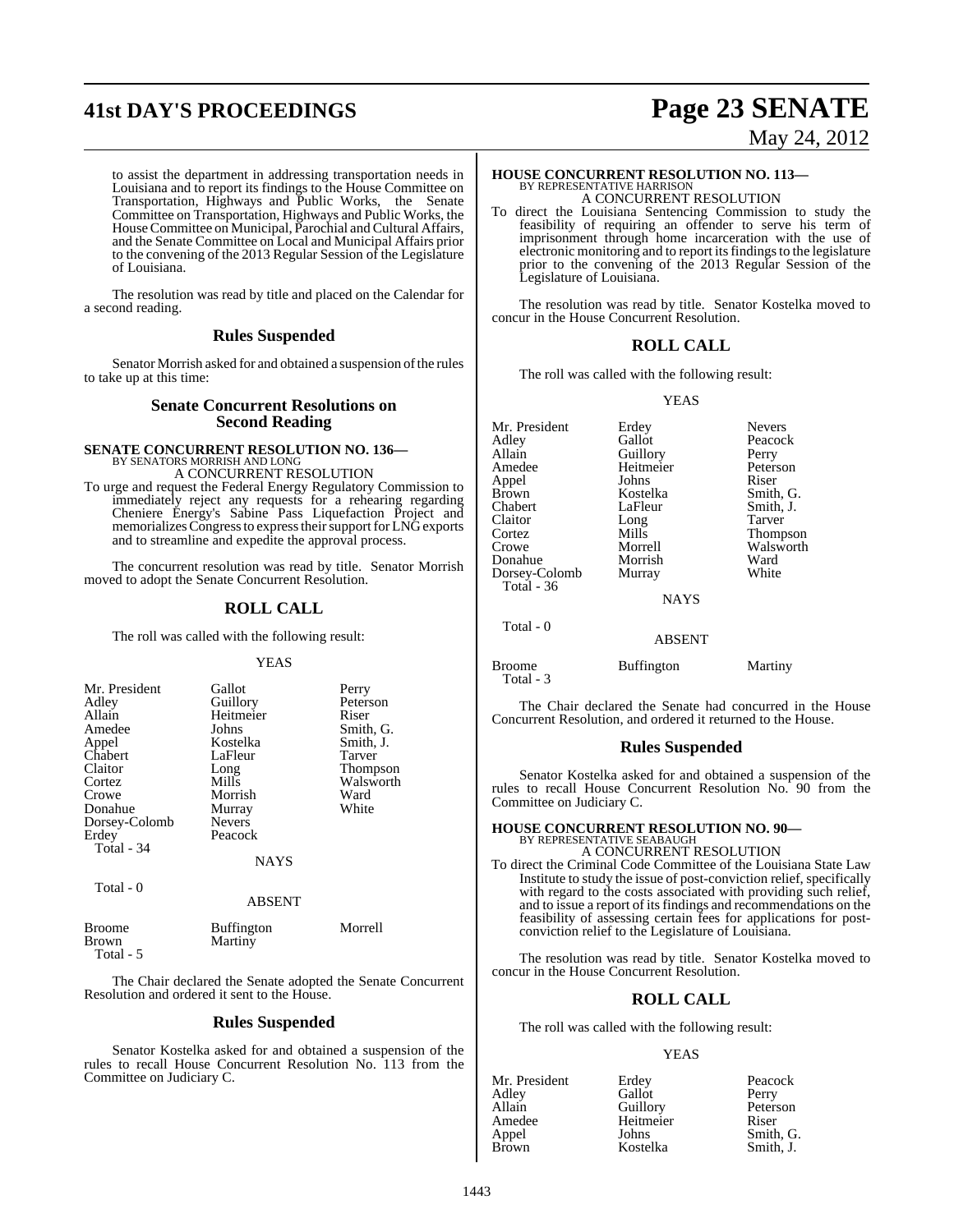Buffington LaFleur Tarver<br>
Chabert Long Thomp Chabert Long Thompson Claitor Mills Walsworth<br>
Cortez Morrell Ward Cortez Morrell Ward Donahue Murray<br>Dorsey-Colomb Nevers Dorsey-Colomb Total - 37

Morrish

NAYS

Total - 0

#### ABSENT

Broome Martiny Total - 2

The Chair declared the Senate had concurred in the House Concurrent Resolution, and ordered it returned to the House.

#### **Rules Suspended**

Senator Gallot asked for and obtained a suspension of the rules to take up at this time:

#### **Introduction of Senate Concurrent Resolutions**

**SENATE CONCURRENT RESOLUTION NO. 137—**<br>BY SENATORS GALLOT, KOSTEL KA AND LONG AND<br>REPRESENTATIVES BROADWATER, COX, JEFFERSON, SHADOIN AND SMITH

#### A CONCURRENT RESOLUTION

To urge and request the legislative fiscal office to update the report issued in March 2006 pursuant to House Resolution No. 133 of the 2005 Regular Session regarding the means and methods used to provide funding for the operation of laboratory schools around the state, including but not limited to issues concerning equity and fairness in funding methods and amounts, and to report its findings and recommendations in writing to the Senate and House committees on education on or before February 1, 2013.

The resolution was read by title and placed on the Calendar for a second reading.

#### **Privilege Report of the Committee on Senate and Governmental Affairs**

### **ENROLLMENTS**

Senator Amedee, Chairman on behalf of the Committee on Senate and Governmental Affairs, submitted the following report:

#### May 24, 2012

To the President and Members of the Senate:

I am directed by your Committee on Senate and Governmental Affairs to submit the following report:

The following Senate Concurrent Resolutions have been properly enrolled:

## **SENATE CONCURRENT RESOLUTION NO. 124—** BY SENATOR CLAITOR

#### A CONCURRENT RESOLUTION

To urge and request the State Board of Elementary and Secondary Education to study and determine the most equitable funding methodology to appropriately address the individual needs of children with special needs within the Minimum Foundation Program formula and to incorporate such methodology into the formula as expeditiously as possible.

## **Page 24 SENATE 41st DAY'S PROCEEDINGS**

#### **SENATE CONCURRENT RESOLUTION NO. 116—** BY SENATOR ERDEY

A CONCURRENT RESOLUTION To urge and request that the Department of Transportation and Development study LA 37, between its intersection with Sullivan Road and its intersection with LA 409 (Liberty Road) in East Baton Rouge Parish, to improve its safety to the traveling public.

#### **SENATE CONCURRENT RESOLUTION NO. 122—** BY SENATOR MILLS A CONCURRENT RESOLUTION

To urge and request the State Board of Elementary and Secondary Education to make recommendations relative to the consideration of family involvement or use of family involvement data in measuring school performance and educator effectiveness.

> Respectfully submitted, "JODY" AMEDEE Chairman

The foregoing Senate Concurrent Resolutions were signed by the President of the Senate.

> **Privilege Report of the Committee on Senate and Governmental Affairs**

### **ENROLLMENTS**

Senator Amedee, Chairman on behalf of the Committee on Senate and Governmental Affairs, submitted the following report:

May 24, 2012

To the President and Members of the Senate:

I am directed by your Committee on Senate and Governmental Affairs to submit the following report:

The following Senate Bills have been properly enrolled:

#### **SENATE BILL NO. 317—** BY SENATOR MARTINY

AN ACT To amend and reenact R.S. 15:574.4(B) and to enact R.S. 15:574.4(D), relative to juvenile parole eligibility; to provide for parole eligibility for juveniles sentenced to life imprisonment for certain offenses; to provide for exceptions; to provide for conditions; and to provide for related matters.

**SENATE BILL NO. 456—** BY SENATORS AMEDEE AND BROWN

AN ACT

To enact R.S. 15:1098.8, relative to juvenile detention centers; to provide for the creation of a multi-jurisdictional board of commissioners to support the operation of a juvenile detention facility; to provide the purpose and boundaries of the district; to provide for the governance of the district; to provide for the duties and powers of the district; to provide for special costs; and to provide for related matters.

#### **SENATE BILL NO. 468—** BY SENATOR ALLAIN

AN ACT

To amend and reenact R.S. 56:325.2(A), (B), and (C), relative to saltwater recreational fish; to provide requirements of possession; to provide exceptions for possession; to provide terms and conditions; and to provide for related matters.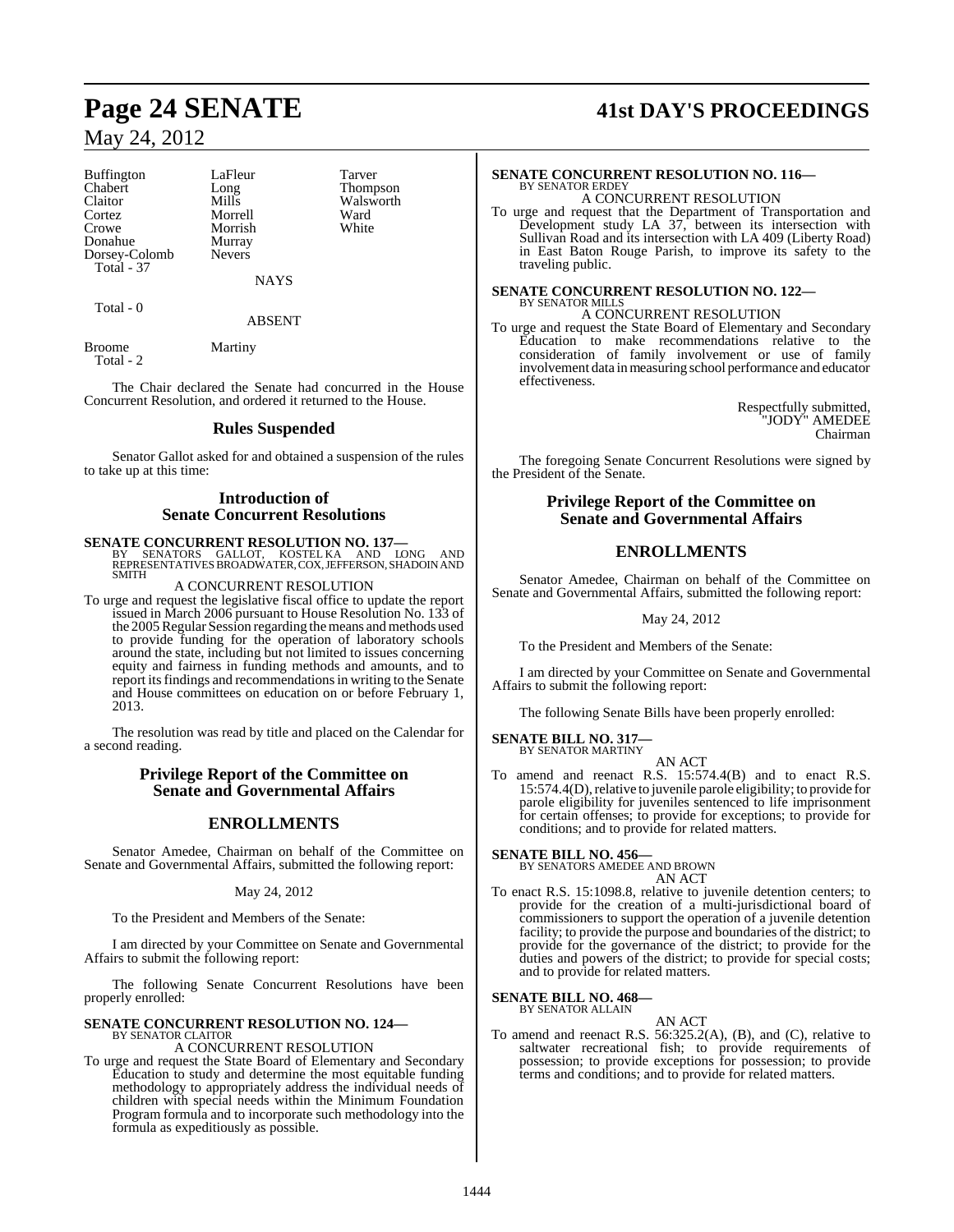#### **SENATE BILL NO. 242—** BY SENATOR MURRAY

AN ACT

To amend and reenact R.S. 22:822(A)(2) and to repeal R.S. 13:2500.3, relative to criminal bail bond annual license fees; to provide relative to certain fee amounts; to repeal certain provisions relative to the bail bond fee for Municipal Court and Traffic Court of New Orleans cases; and to provide for related matters.

### **SENATE BILL NO. 394—** BY SENATOR GARY SMITH

AN ACT

To amend and reenact the heading of R.S. 22:2005 and R.S.  $22:2008(B), 2009(E)(3), 2028(D)(3),$  and  $2036(A)$  and to enact R.S. 22:2005.1 and 2043.1, relative to rehabilitation and liquidation of insurers; to comply with the federal Dodd-Frank Act; to provide for notice by mail when the receiver allows or disallows a claim; to provide for actions by and against a receiver; and to provide for related matters.

### **SENATE BILL NO. 495—** BY SENATOR LONG

AN ACT

To amend and reenact R.S. 36:359(K) and (L) and 802.18, and R.S. 38:3076(A)(24), 3087.136(4), 3087.266(A)(1), Chapter 13 A-1 ofTitle 38 (Heading), 3097.2(3), 3097.4(A),(D)(4),(5), and (6), and 3097.7, and to enact R.S. 38:3097.4(D)(7), relative to the Ground Water Resources Commission; to change the name of the Ground Water Resources Commission; to provide for additional members to the commission; to provide for the powers and duties of the commission; to change the name of the Ground Water Management Advisory Task Force; to add members; to provide for the study of the surface waters of the state; and to provide for related matters.

#### **SENATE BILL NO. 39—** BY SENATOR ALARIO

AN ACT

To enact R.S. 11:411(11), relative to the Louisiana State Employees' Retirement System; to provide for system membership; to provide for an effective date; and to provide for related matters.

### **SENATE BILL NO. 138—** BY SENATOR ALLAIN

AN ACT

To amend and reenact R.S. 32:387.7(B), relative to special permits; to provide relative to special permits for vehicles hauling sugarcane; and to provide for related matters.

# **SENATE BILL NO. 488—** BY SENATOR PERRY

#### AN ACT

To amend and reenact R.S.  $32:414(A)(1)(c)(ii)$ , relative to denial of driving privileges; to provide with respect to eligibility for a restricted license by persons convicted of certain crimes involving operating a vehicle while intoxicated; and to provide for related matters.

#### **SENATE BILL NO. 757— (Substitute of Senate Bill No. 388 by Senator Martiny)** BY SENATOR MARTINY

AN ACT

To enact R.S.  $51:705(C)(1)(p)$ , relative to securities; to provide relative to the registration of securities subject to certain laws or practices; to provide certain terms, conditions, procedures, and requirements; and to provide for related matters.

> Respectfully submitted, "JODY" AMEDEE Chairman

The foregoing Senate Bills were signed by the President of the Senate.

# **41st DAY'S PROCEEDINGS Page 25 SENATE** May 24, 2012

#### **Message to the Governor**

### **SIGNED SENATE BILLS**

May 24, 2012

To the Honorable Governor of the State of Louisiana:

The President of the Senate and the Speaker of the House of Representatives have signed the following Senate Bills:

**SENATE BILL NO. 98—** BY SENATORS MORRELL AND GARY SMITH AN ACT

To enact R.S. 40:1510, relative to fire protection districts, municipal fire departments or volunteer fire departments; to allow expenditure of public funds in connection with certain activities; and to provide for related matters.

#### **SENATE BILL NO. 235—**

BY SENATORS MILLS AND THOMPSON AN ACT

To enact Part LXXII of Chapter 5 of Title 40 of the Louisiana Revised Statutes of 1950, to be comprised of R.S. 40:1300.351, relative to funding for health care; to authorize parish and municipal entities to consult with the Department of Health and Hospitals for technical assistance relative to funding; and to provide for related matters.

#### **SENATE BILL NO. 313—**

BY SENATOR DONAHUE AN ACT

To amend and reenact R.S. 47:302.26, relative to the disposition of certain state sales tax collections in St. Tammany Parish; to provide for annual appropriations to the St. Tammany Parish Fund and for the disposition and use of the money in such fund; and to provide for related matters.

#### **SENATE BILL NO. 289—** BY SENATOR ALLAIN

AN ACT To amend and reenact R.S. 38:3086.6, relative to the Teche-Vermilion Fresh Water District; to authorize the Coastal Protection and Restoration Authority to provide engineering assistance and services to the district; and to provide for related matters.

#### **SENATE BILL NO. 462—**

BY SENATORS AMEDEE AND BROWN AN ACT

To amend and reenact R.S. 15:1110(E), relative to juvenile detention centers; to provide relative to the effective date for required license; and to provide for related matters.

**SENATE BILL NO. 249—** BY SENATOR LONG AND REPRESENTATIVE DOVE AN ACT

To enact R.S. 49:191(6) and to repeal R.S. 49:191(4)(a), relative to the Department of Wildlife and Fisheries, including provisions to provide for the re-creation of the Department of Wildlife and Fisheries and the statutory entities made a part of the department by law; to provide for the effective termination date for all statutory authority for the existence of such statutory entities; and to provide for related matters.

### **SENATE BILL NO. 218—** BY SENATOR JOHNS

AN ACT To amend and reenact R.S. 37:1208, relative to the Louisiana Board of Pharmacy; to authorize the board to waive the annual license renewal requirements for pharmacists in certain circumstances; to authorize the board to waive the annual certification renewal requirements for certified technicians in certain circumstances; and to provide for related matters.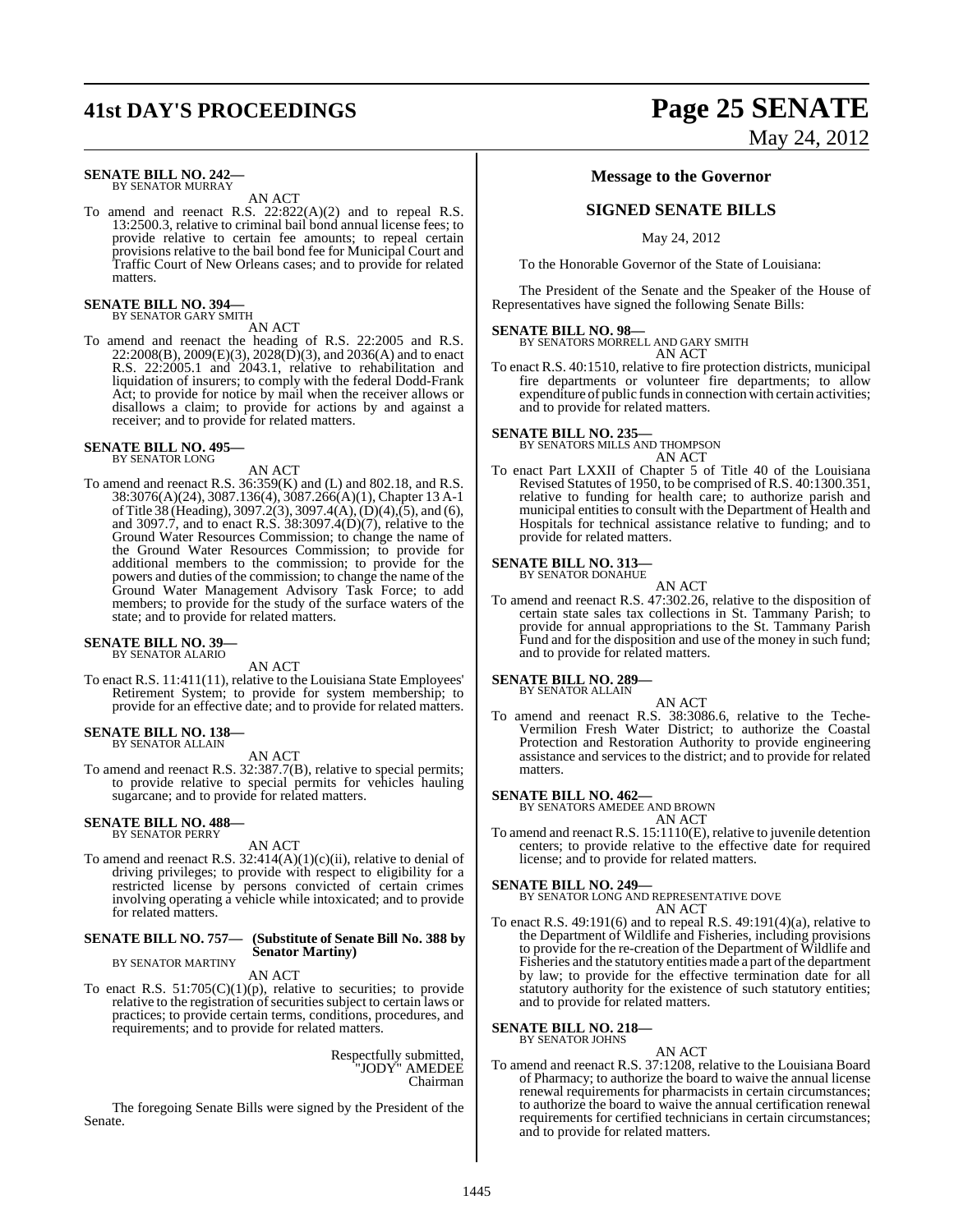## **Page 26 SENATE 41st DAY'S PROCEEDINGS**

### May 24, 2012

#### **SENATE BILL NO. 214—** BY SENATOR MILLS

AN ACT

To amend and reenact R.S. 37:1202(A)(5), 1203(A)(5), 1207(B), 1213, 1214, and 1230(C), and to repeal R.S. 37:1215, relative to the Louisiana Board of Pharmacy; to provide with respect to certain qualifications to engage in the practice of pharmacy; to require submission of an application by any applicant for licensure by examination; to provide with respect to submission of an application by any applicant for licensure as a pharmacist by reciprocity; to provide for applications for certain renewals; to provide for certain notifications of change; to provide for certain permit renewal applications; to remove the requirement to display certain licenses, certificates, and registrations; and to provide for related matters.

### **SENATE BILL NO. 114—** BY SENATOR MILLS

#### AN ACT

To amend and reenact R.S. 40:1299.58.5(A)(2)(a) and (b) and (3), relative to declarations concerning medical procedures; to provide with respect to the order of priority forthe procedure for making a declaration for a qualified patient who has not previously made a declaration; to provide for voting number when the class involves multiple persons; and to provide for related matters.

### **SENATE BILL NO. 112—** BY SENATOR JOHNS

AN ACT

To amend and reenact R.S. 40:1007(A), (B), (G), and (H), and to enact R.S. 40:1007(I) and (J), relative to the Louisiana Board of Pharmacy; relative to the Uniform Controlled Dangerous Substance Law; to provide for accessto prescription monitoring program information; and to provide for related matters.

and they are hereby presented for executive approval.

Respectfully submitted, GLENN A. KOEPP Secretary of the Senate

#### **Message from the House**

#### **SIGNED HOUSE CONCURRENT RESOLUTIONS**

#### May 23, 2012

To the Honorable President and Members of the Senate:

I am directed to inform your honorable body that the Speaker of the House of Representatives has signed the following House Concurrent Resolutions:

### **HOUSE CONCURRENT RESOLUTION NO. 65—** BY REPRESENTATIVE GISCLAIR

A CONCURRENT RESOLUTION

To urge and request the Department of Transportation and Development to conduct a study relative to the intersection of Louisiana Highway 1 and Louisiana Highway 3090 in Lafourche Parish.

#### **HOUSE CONCURRENT RESOLUTION NO. 95—** BY REPRESENTATIVE HAZE

A CONCURRENT RESOLUTION

To urge and request the Board of Supervisors of Community and Technical Colleges and the State Board of Elementary and Secondary Education jointly to study the feasibility of granting a Louisiana high school diploma to successful completers of adult education programsthat meet state standards and to report their findings and recommendations at least sixty days prior to the 2013 Regular Session of the Legislature of Louisiana.

# **HOUSE CONCURRENT RESOLUTION NO. 123—** BY REPRESENTATIVE THIBAUT

A CONCURRENT RESOLUTION To establish the False River Watershed Council and to provide for its membership and responsibilities.

# **HOUSE CONCURRENT RESOLUTION NO. 128—** BY REPRESENTATIVE LEGER

A CONCURRENT RESOLUTION To urge and request the Department of Transportation and Development to study the effects of hydrokinetic turbines on infrastructure and to report the results to the House Committee on Transportation, Highways and Public Works, the House Committee on Natural Resources and Environment, the Senate Committee on Transportation, Highways and Public Works, and the Senate Committee on Natural Resources prior to the convening of the 2013 Regular Session of the Legislature of Louisiana.

# **HOUSE CONCURRENT RESOLUTION NO. 158—** BY REPRESENTATIVE BROSSETT

A CONCURRENT RESOLUTION

To recognize Thursday, May 24, 2012, as UNO Day at the legislature.

**HOUSE CONCURRENT RESOLUTION NO. 159—**<br>BY REPRESENTATIVES TIM BURNS, ABRAMSON, ARNOLD,<br>BURRELL, EDWARDS, GREENE, LEGER, AND RICHARD AND<br>SENATORS BROOME, GALLOT, MARTINY, MURRAY, AND NEVERS A CONCURRENT RESOLUTION

To commend Professor Lucy McGough, longtime professor of law at the Louisiana State University Paul M. Hebert Law Center, for her extraordinary achievements and contributions to the state of Louisiana.

**HOUSE CONCURRENT RESOLUTION NO. 160—** BY REPRESENTATIVES STUART BISHOP, NANCY LANDRY, AND ROBIDEAUX AND SENATOR CORTEZ A CONCURRENT RESOLUTION

To commend Katie Atkins of Lafayette for her outstanding artistic accomplishments, including winning the 2012 art contest sponsored by the George Rodrigue Foundation of the Arts and the selection of her design for the official Louisiana Bicentennial poster.

### **HOUSE CONCURRENT RESOLUTION NO. 161—** BY REPRESENTATIVE HOFFMANN

A CONCURRENT RESOLUTION

To urge and request the Department of Health and Hospitals to study prospective changes to Louisiana statutes and policies which could reduce the incidence of fetal exposure to controlled dangerous substances and alcohol and to report its findings to the legislative committees on health and welfare.

**HOUSE CONCURRENT RESOLUTION NO. 162—**<br>BY REPRESENTATIVES FRANKLIN, DANAHAY, GEYMANN, GUINN,<br>HENSGENS, HILL, AND KLECKLEY AND SENATORS JOHNS,<br>MORRISH, AND JOHN SMITH

### A CONCURRENT RESOLUTION

To commend Joshua Ledet of Westlake for his extraordinary musical talents and achievements and for the tremendous pride he brings to the state of Louisiana.

#### **HOUSE CONCURRENT RESOLUTION NO. 163—** BY REPRESENTATIVE HOFFMANN

A CONCURRENT RESOLUTION

To urge and request the Department of Public Safety and Corrections to study the feasibility and effectiveness of establishing a procedure for allowing persons under the custody of the Department of Public Safety and Corrections to participate in bone marrow testing and for creating incentives to encourage participation.